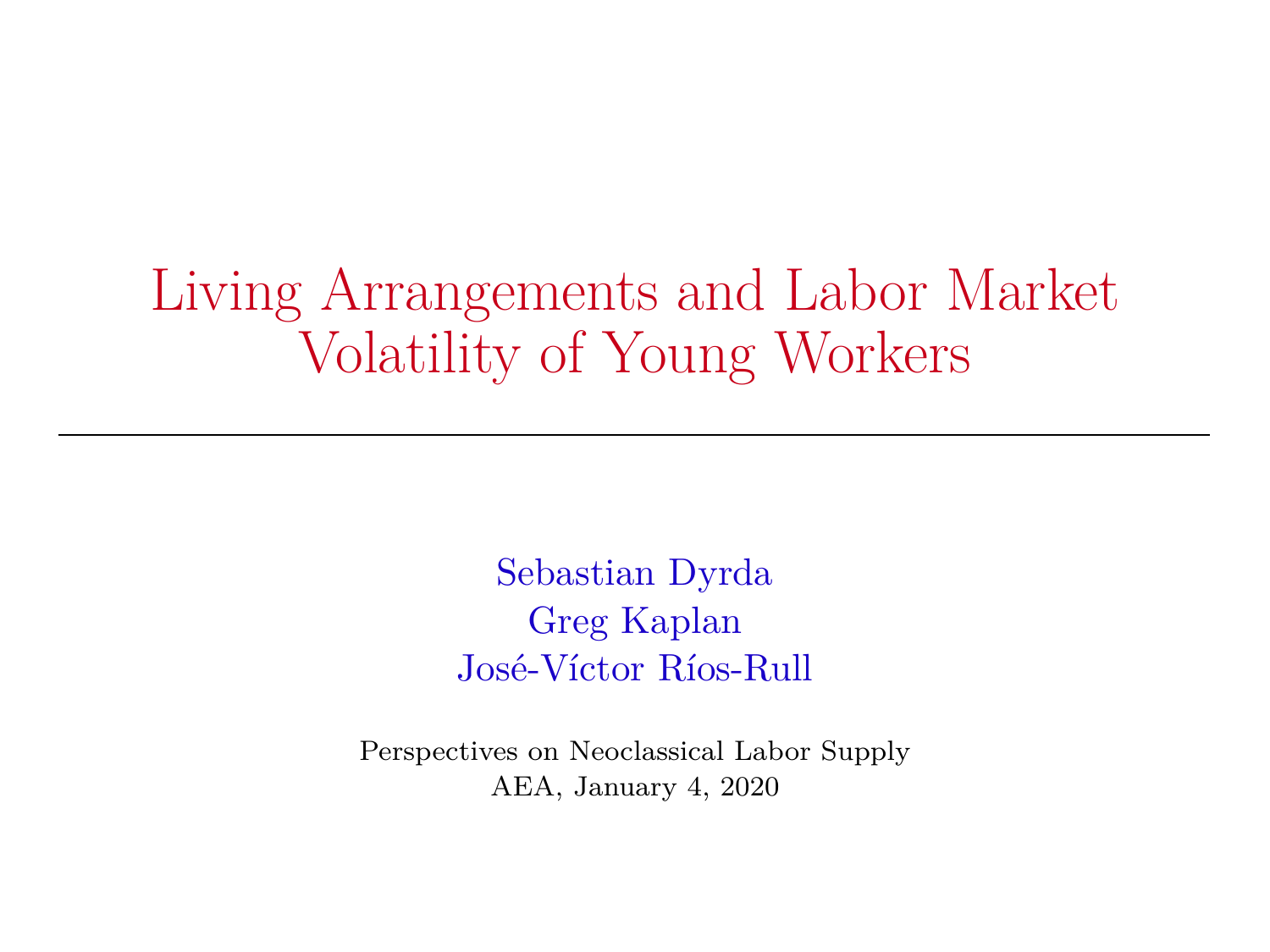## Hours fluctuations for young people



• Young people (18-30) larger cyclical volatility in "normal" cycles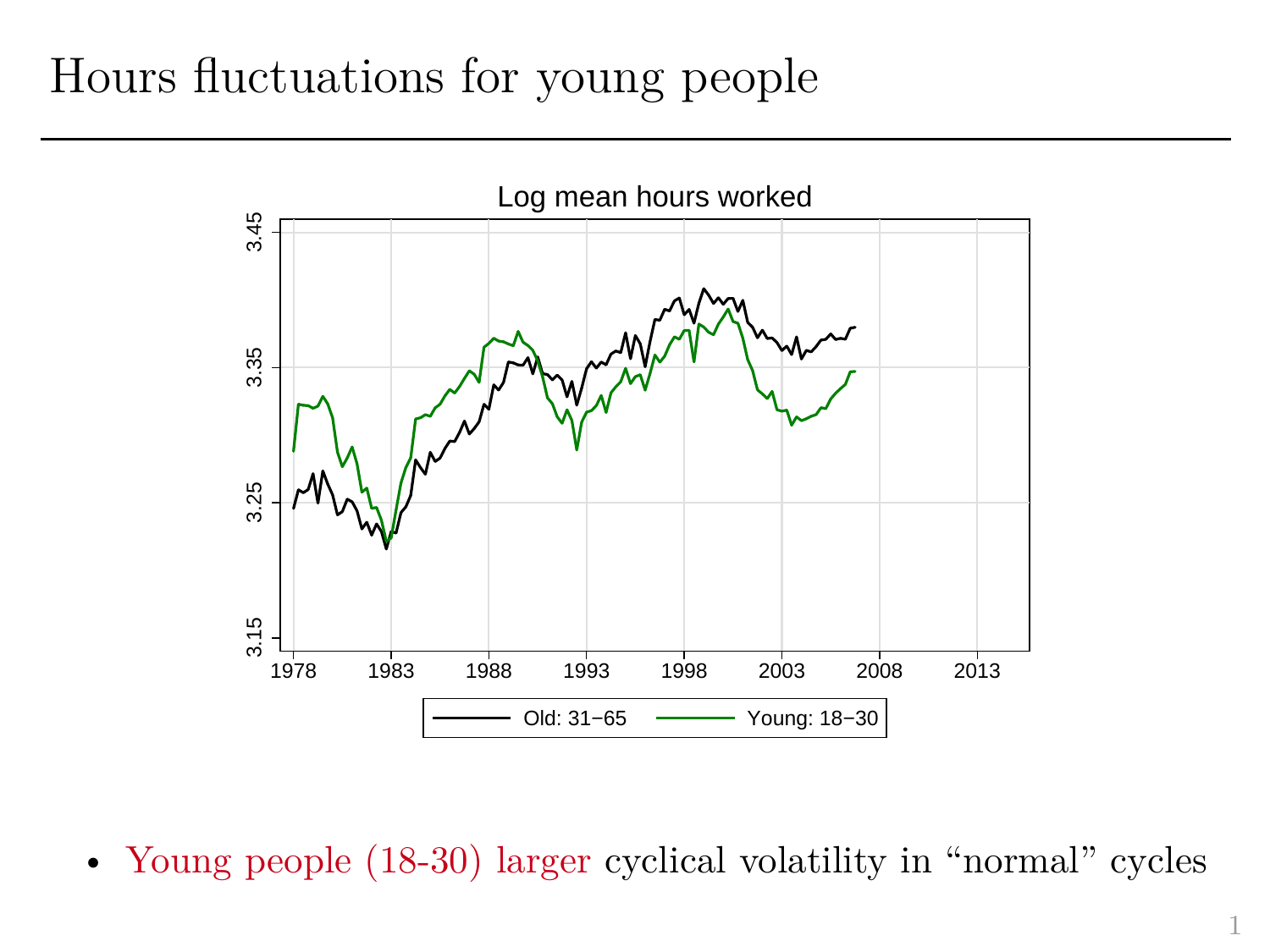## Hours fluctuations for young people



- Young people (18-30) larger cyclical volatility in "normal" cycles
- Harder hit during Great Recession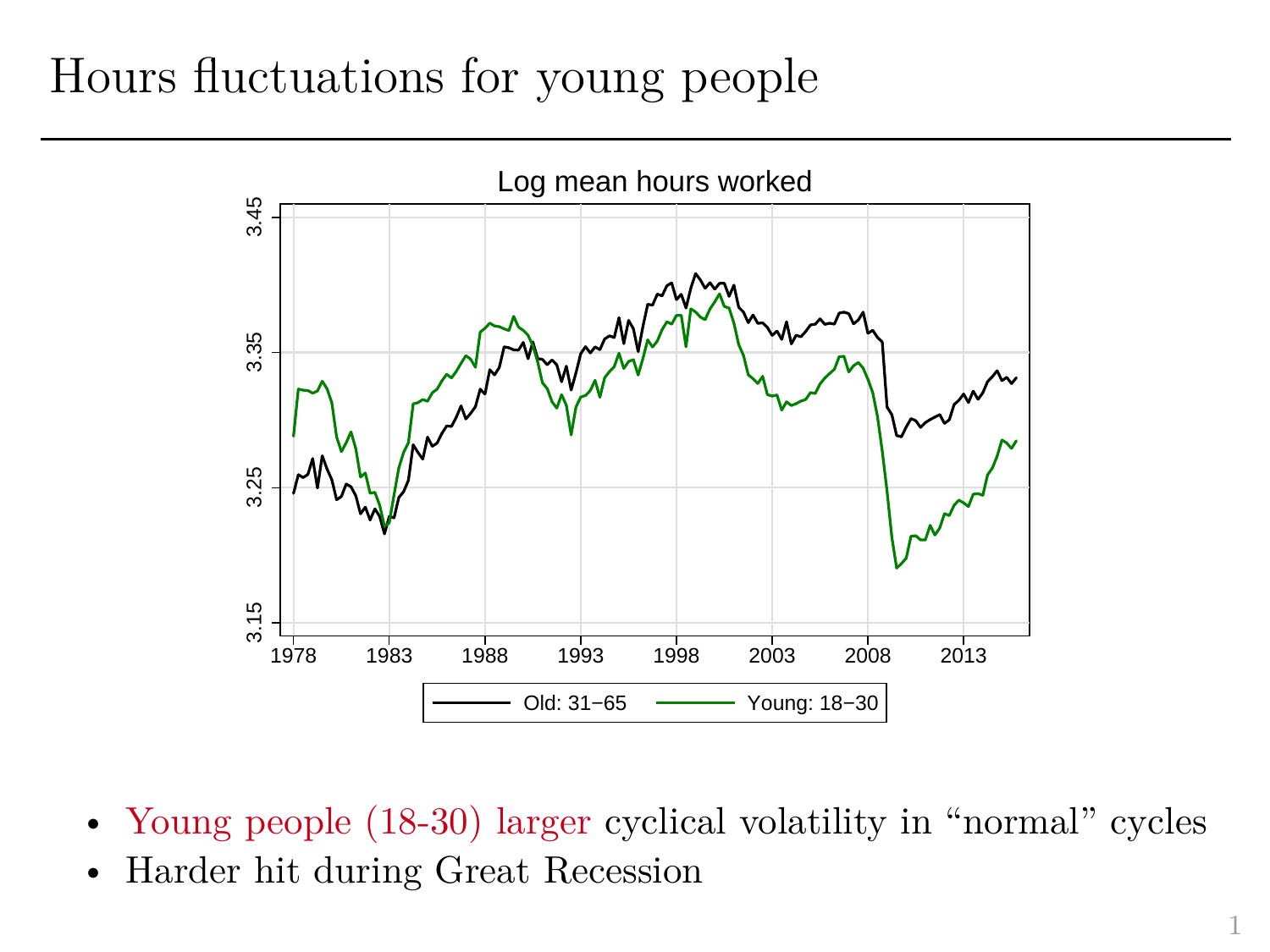## Living arrangements matter more than age



- Roughly half of 18-30 live with a 31-65 (home), half don't (away)
- Young people away: higher average hours, lower volatility
- Additional volatility concentrated among young at home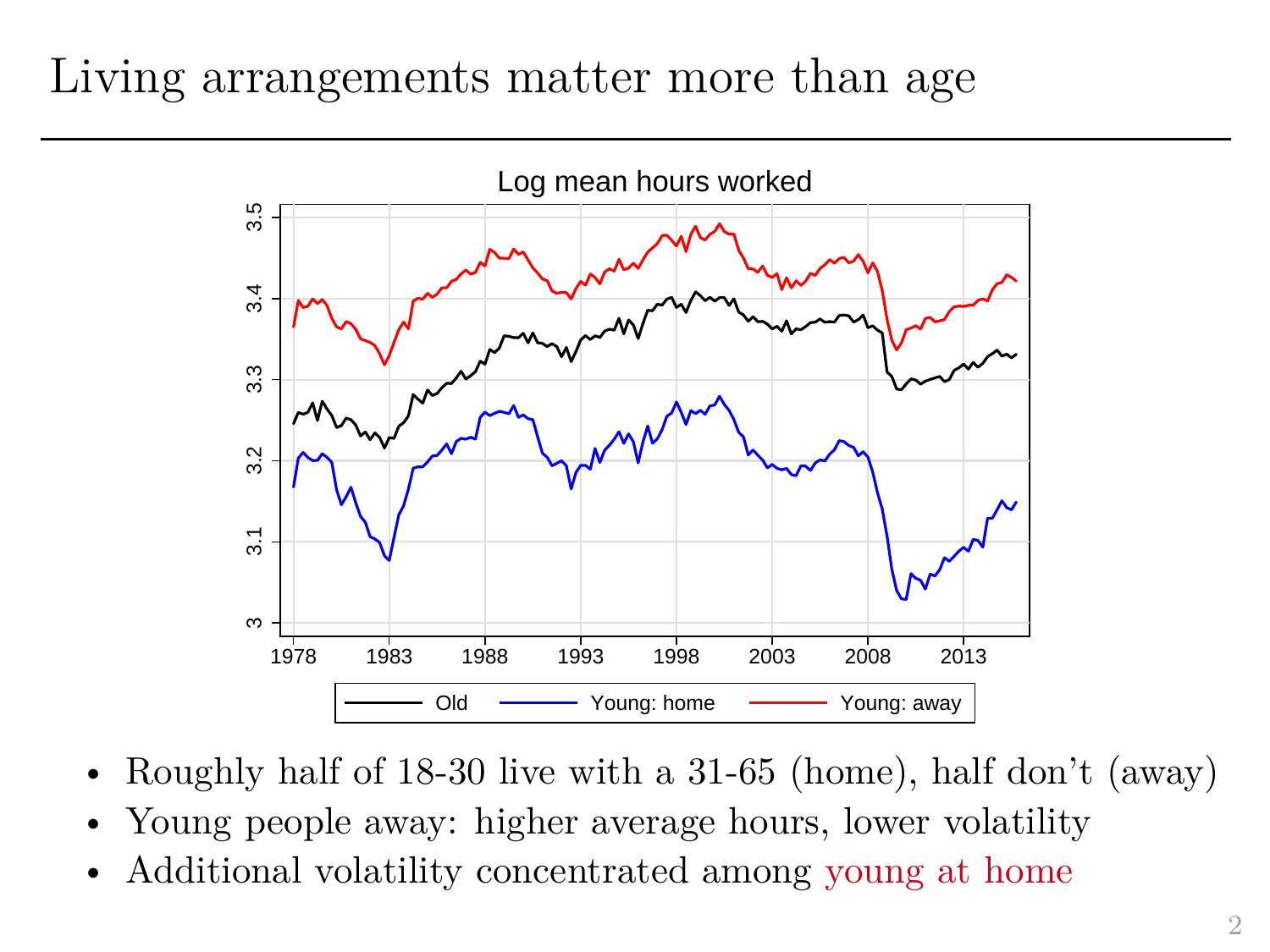## Living arrangements: endogenous, countercylical



- Secular upward trend since 1980
- Increased by  $>5$ pp during Great Recession, barely fallen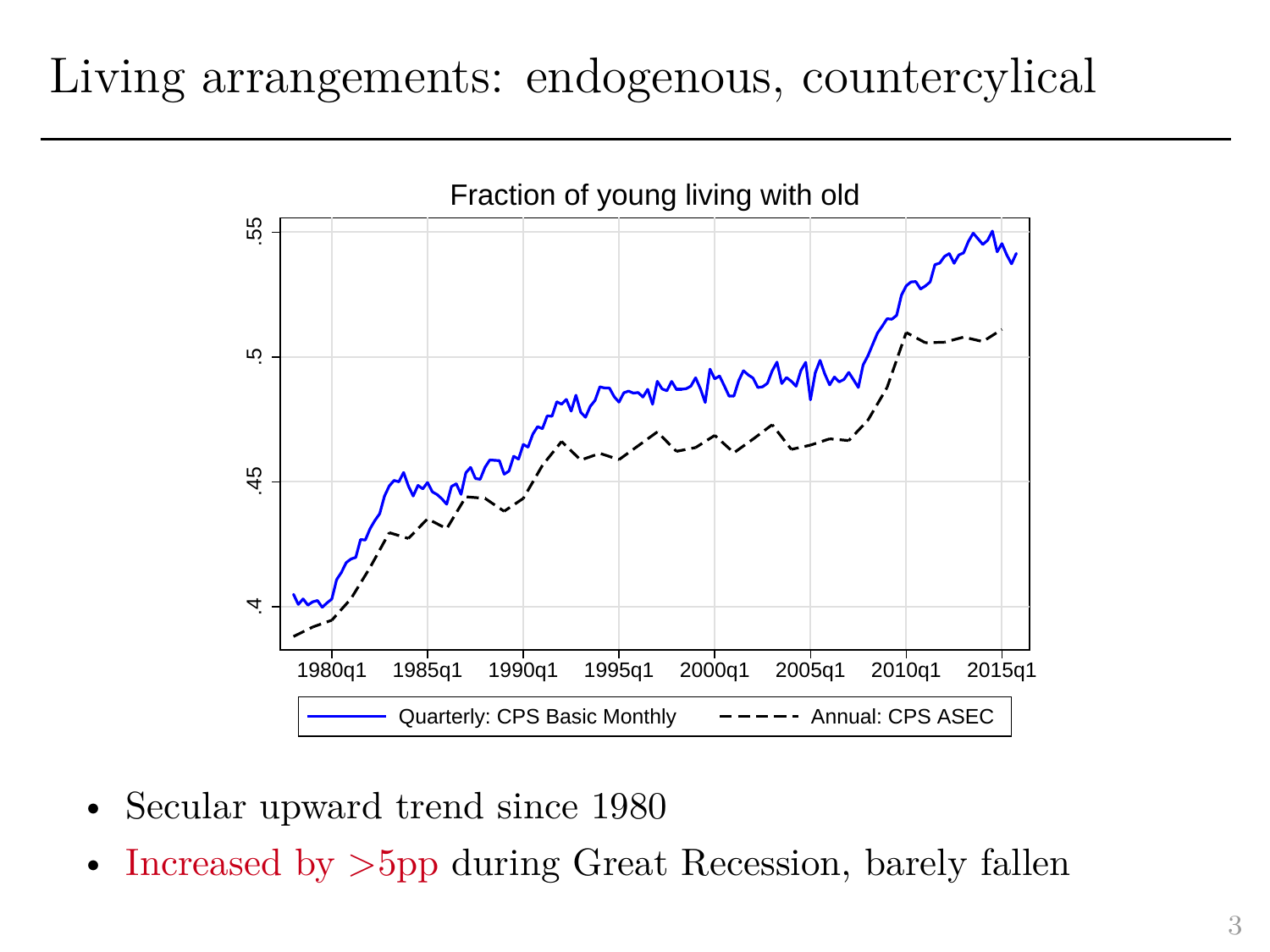## Living arrangements: endogenous, countercylical



• Counter-cyclical pre and post Great Recession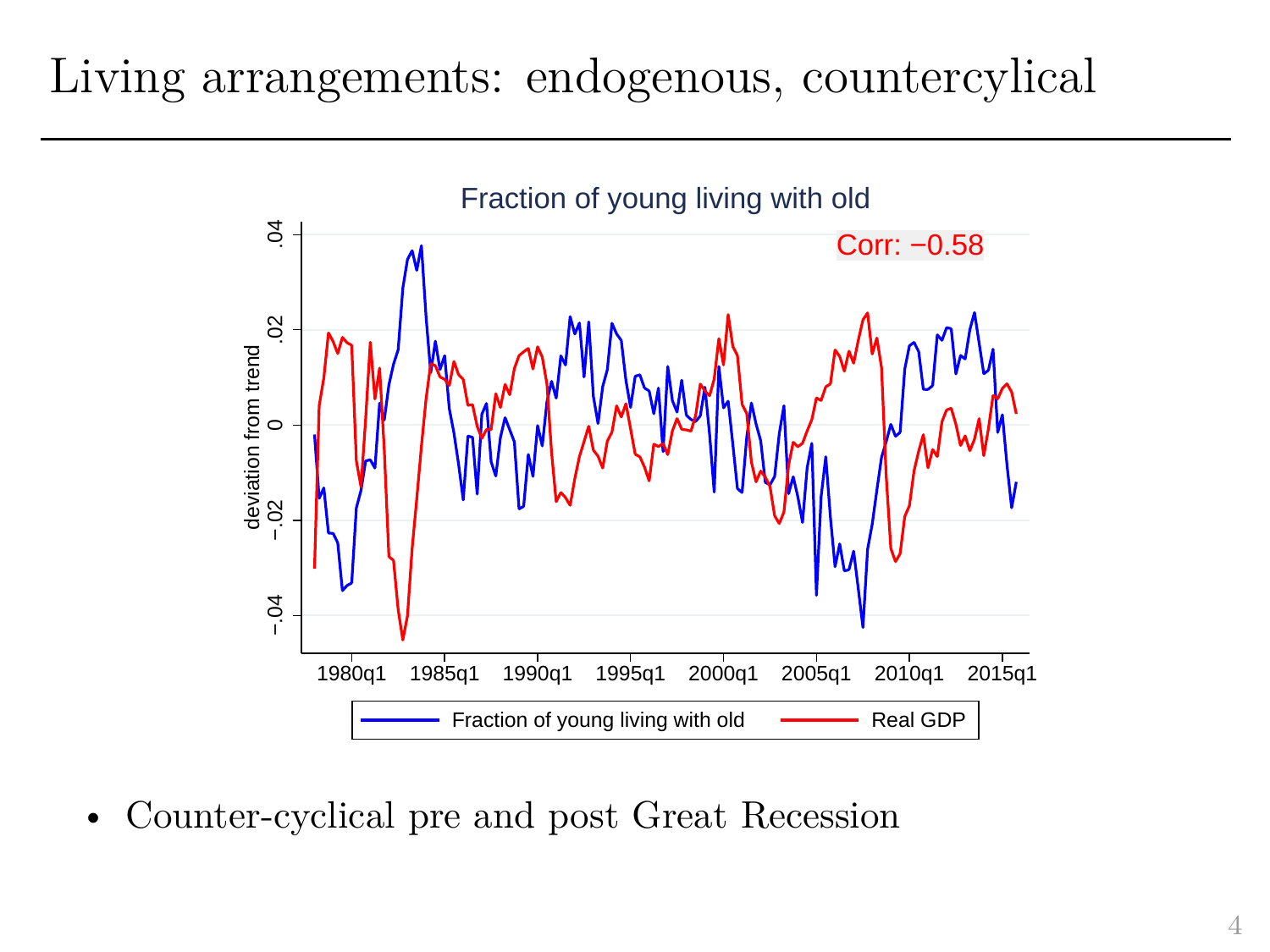- 1. Quantitative theory of fluctuations in living arrangements and hours worked for young relative to old
	- Co-residence trade-off: implicit transfers vs disutility
	- Labor supply more responsive to wages: wedge between Marshallian elasticity of young living away vs together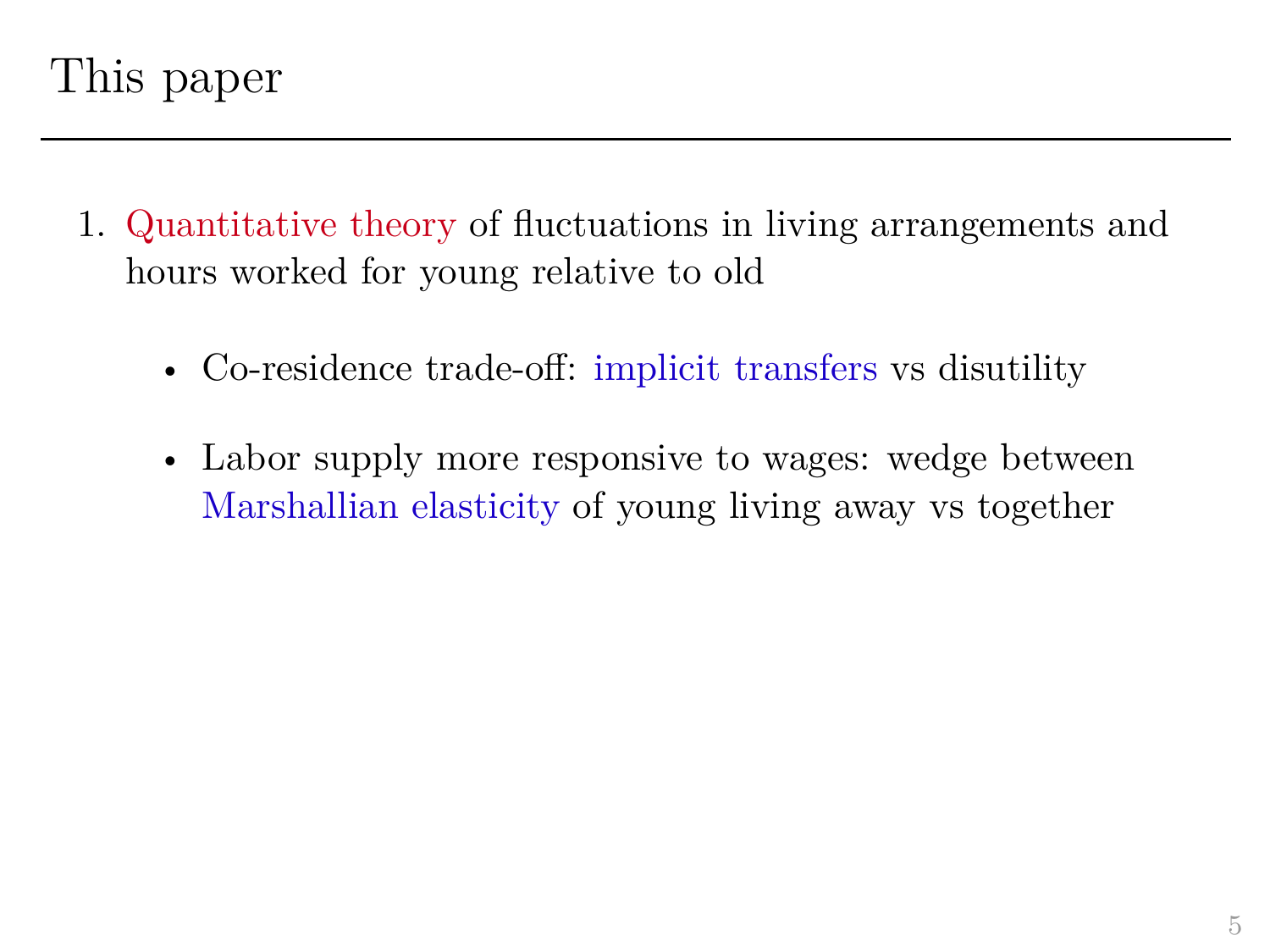- 1. Quantitative theory of fluctuations in living arrangements and hours worked for young relative to old
- 2. Estimate model with aggregate data
	- Relative hours, wages by age and coresidence
	- Dynamics of living arrangements
	- De-trended from 1978 to 2006
	- Key identifying assumptions:
		- a. Selection: functional forms for dist of unobservables
		- b. Labor supply vs demand: conditional on skills, living arrangements do not affect productivity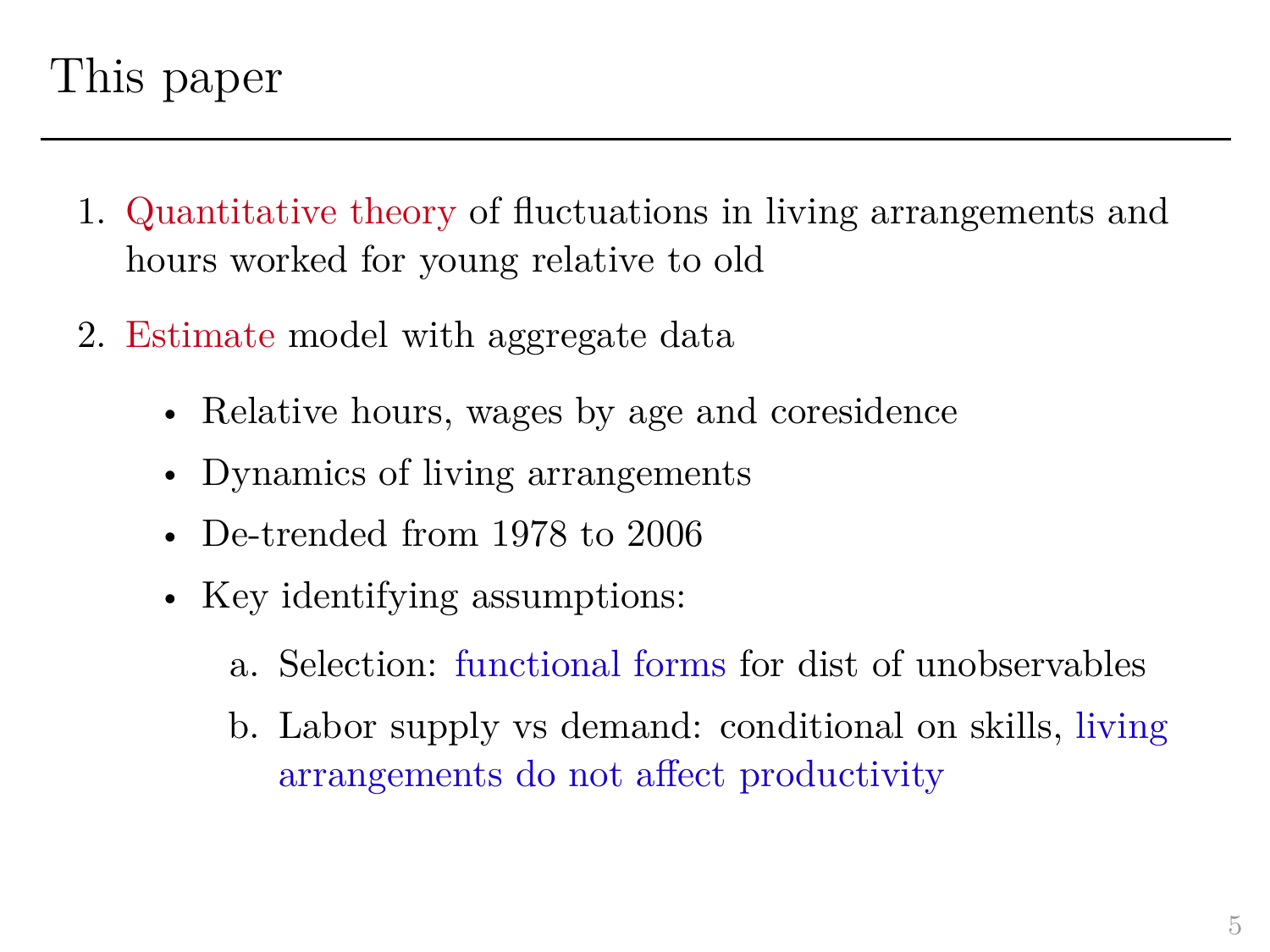- 1. Quantitative theory of fluctuations in living arrangements and hours worked for young relative to old
- 2. Estimate model with aggregate data
- 3. Use estimated model as measurement device
	- a. Size of implicit transfers? 13% of consumption of old
	- b. Difference in Marshallian elasticity by living arrangements? 60% higher for young living with old
	- c. Importance of coresidence for hours of young?
		- Possibility of in coresidence: 37% of variance
		- Endogeneity in coresidence: 6% of variance
	- d. Labor supply vs demand for hours volatility of young?
	- e. Implications for Frisch elasticity in RA models? 85% larger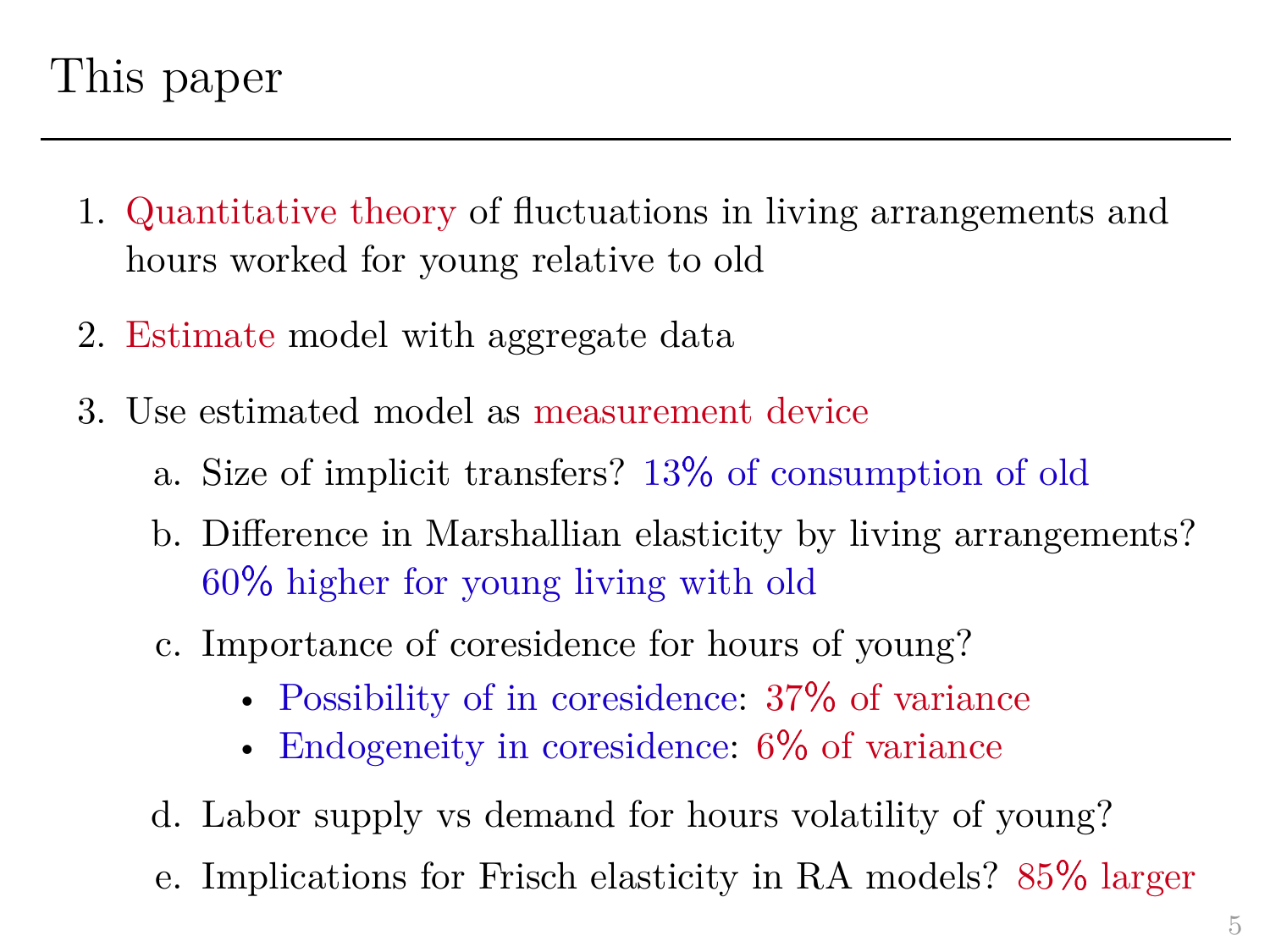- 1. Quantitative theory of fluctuations in living arrangements and hours worked for young relative to old
- 2. Estimate model with aggregate data
- 3. Use estimated model as measurement device
- 4. Interpret Great Recession experience of young relative to old
	- Given dynamics for hours of old, were hours, wages and living arrangements of young in line with expectations based on previous recessions?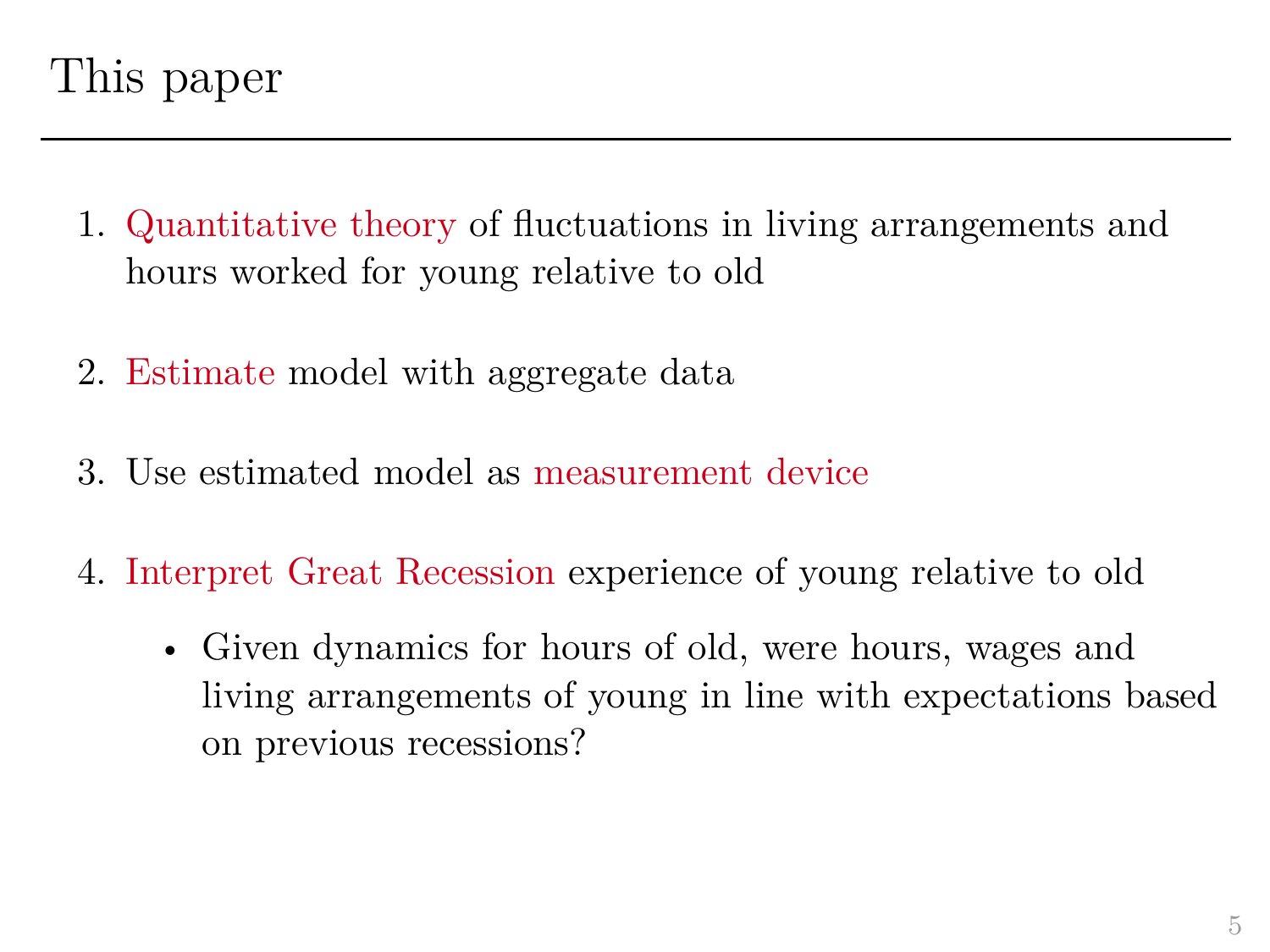# Evidence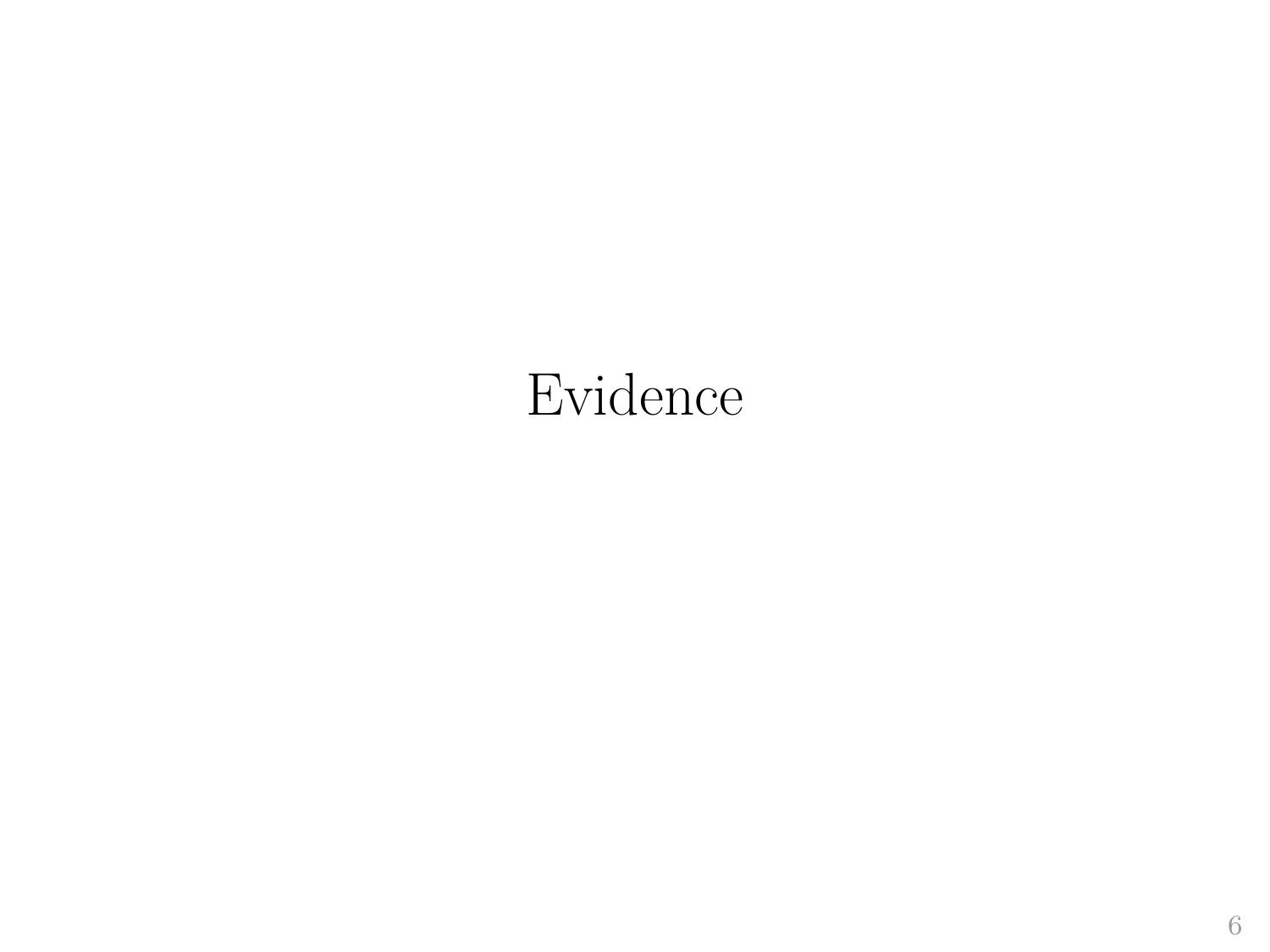- 
- <span id="page-11-0"></span>• Population: 18-65 yr olds not in school
- Young: 18-30
- Old: 31-65
- Young away: no old people in household
- Young together:  $> 1$  old person in household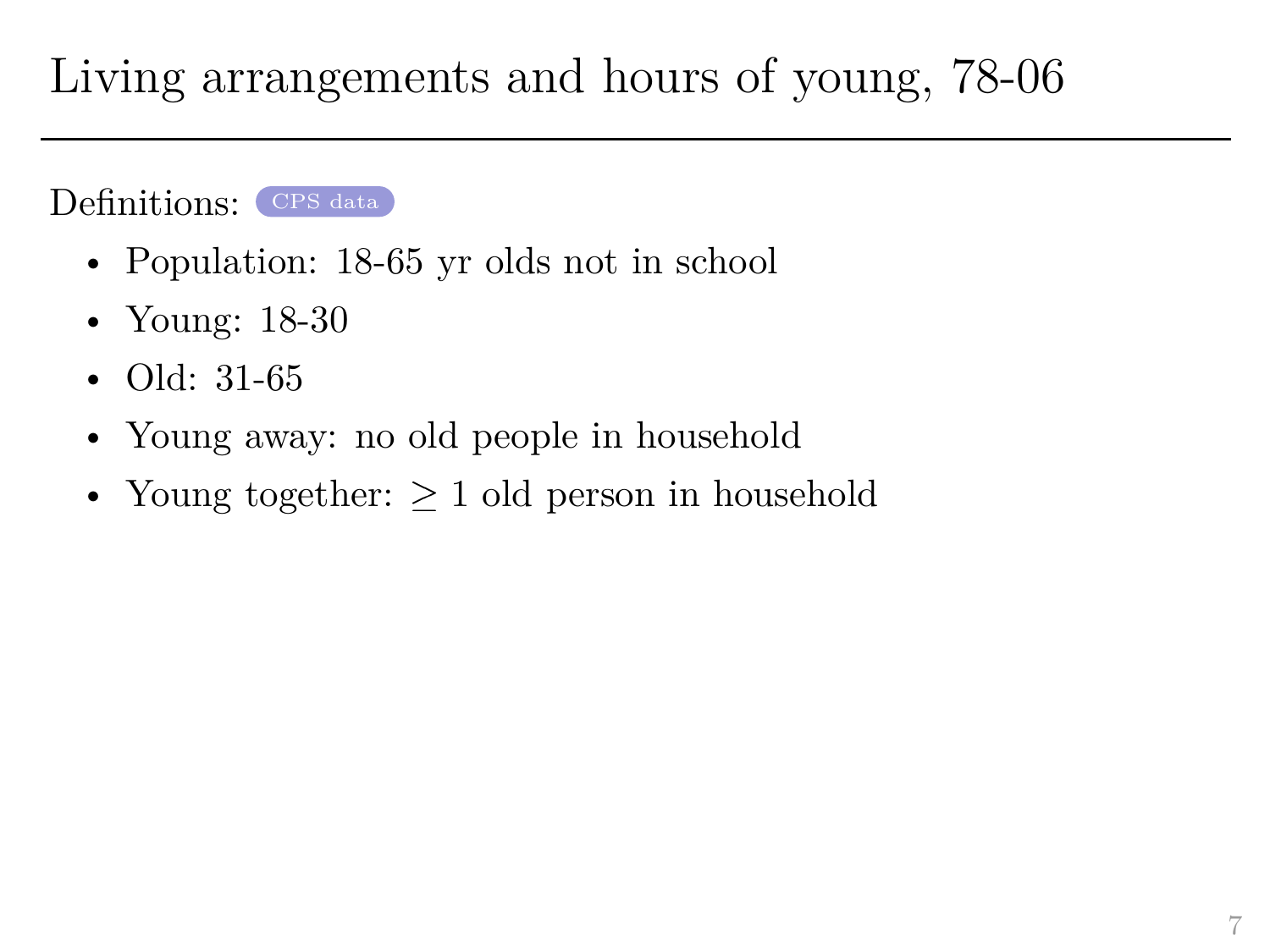- Population: 18-65 yr olds not in school
- Young: 18-30
- Old: 31-65
- Young away: no old people in household
- Young together:  $> 1$  old person in household

Quarterly moments relative to old, 1978-06:

|                  |      | Young Young Away Young Together |
|------------------|------|---------------------------------|
| Mean hours       | 1.00 |                                 |
| St dev log hours | 1.58 |                                 |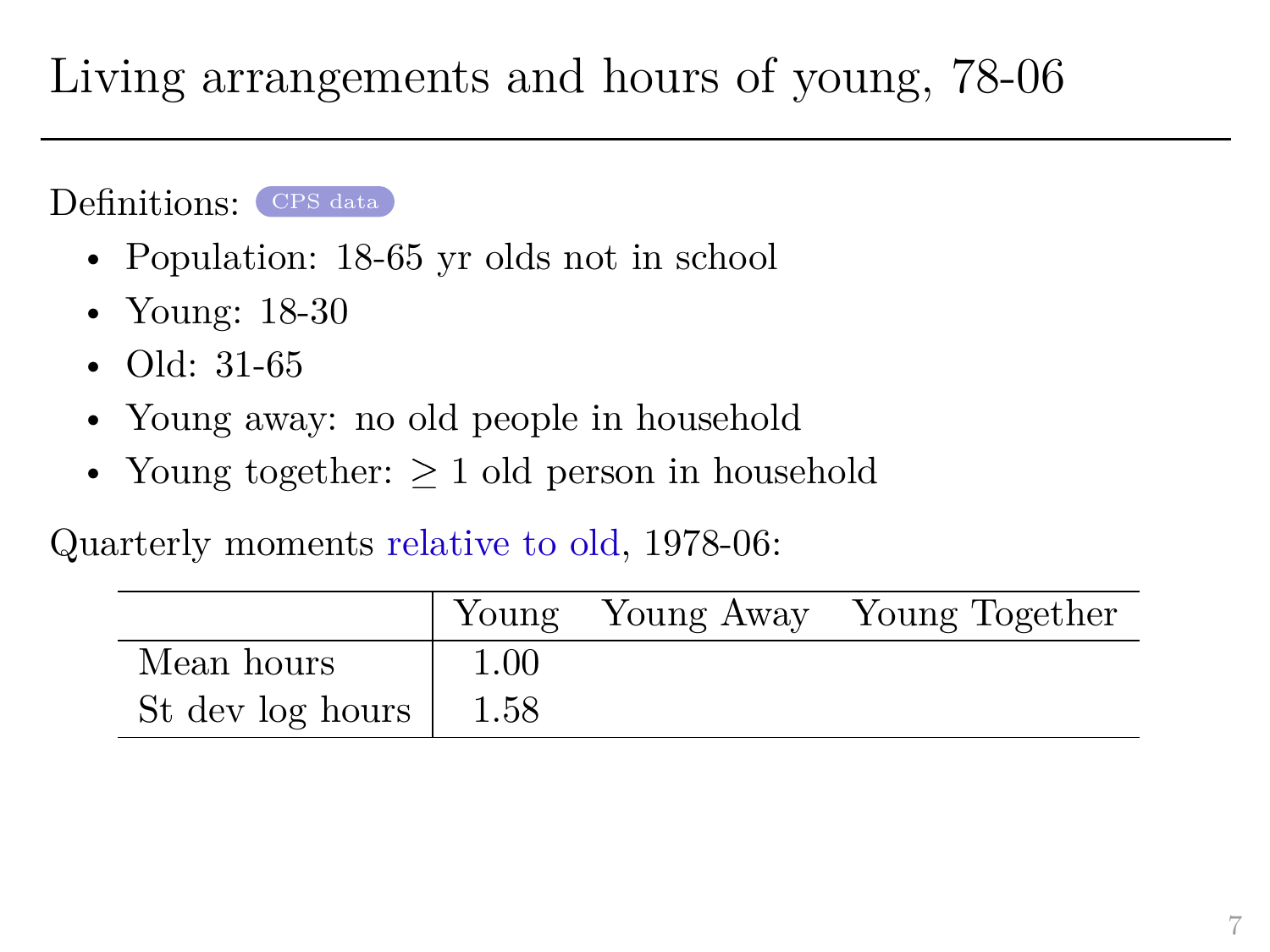- Population: 18-65 yr olds not in school
- Young: 18-30
- Old: 31-65
- Young away: no old people in household
- Young together:  $> 1$  old person in household

Quarterly moments relative to old, 1978-06:

|                  |      |      | Young Young Away Young Together |
|------------------|------|------|---------------------------------|
| Mean hours       | 1.00 | 1.10 | 0.88                            |
| St dev log hours | 1.58 | 1.32 | 1.89                            |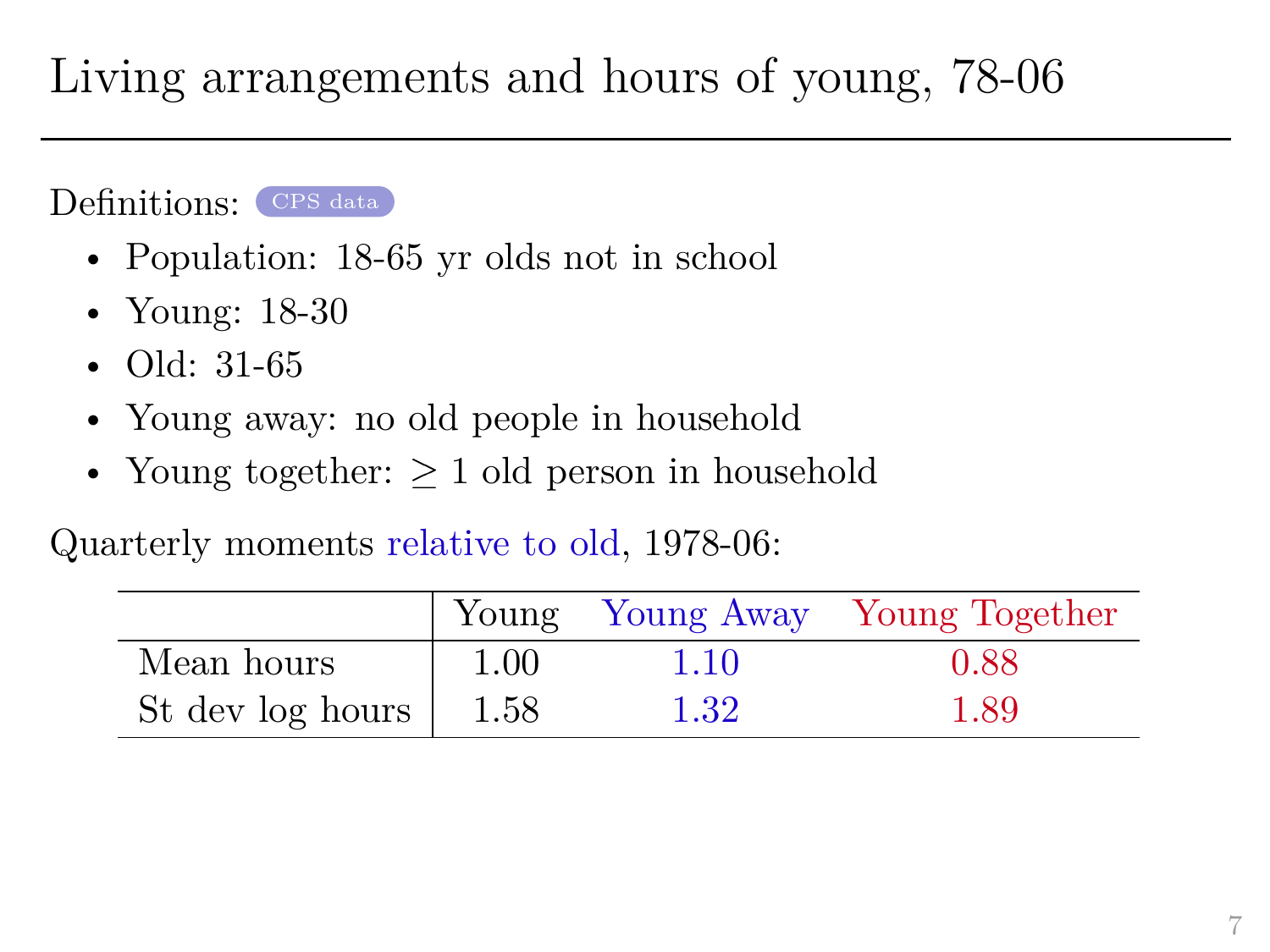- Population: 18-65 yr olds not in school
- Young: 18-30
- Old: 31-65
- Young away: no old people in household
- Young together:  $> 1$  old person in household

Quarterly moments relative to old, 1978-06:

|                  |      |      | Young Young Away Young Together |
|------------------|------|------|---------------------------------|
| Mean hours       | 1.00 | 1.10 | 0.88                            |
| St dev log hours | 1.58 | 1.32 | 1.89                            |

- St dev log fraction young with old  $\approx 0.8$
- Cyclical correlation with hours worked  $\approx -0.6$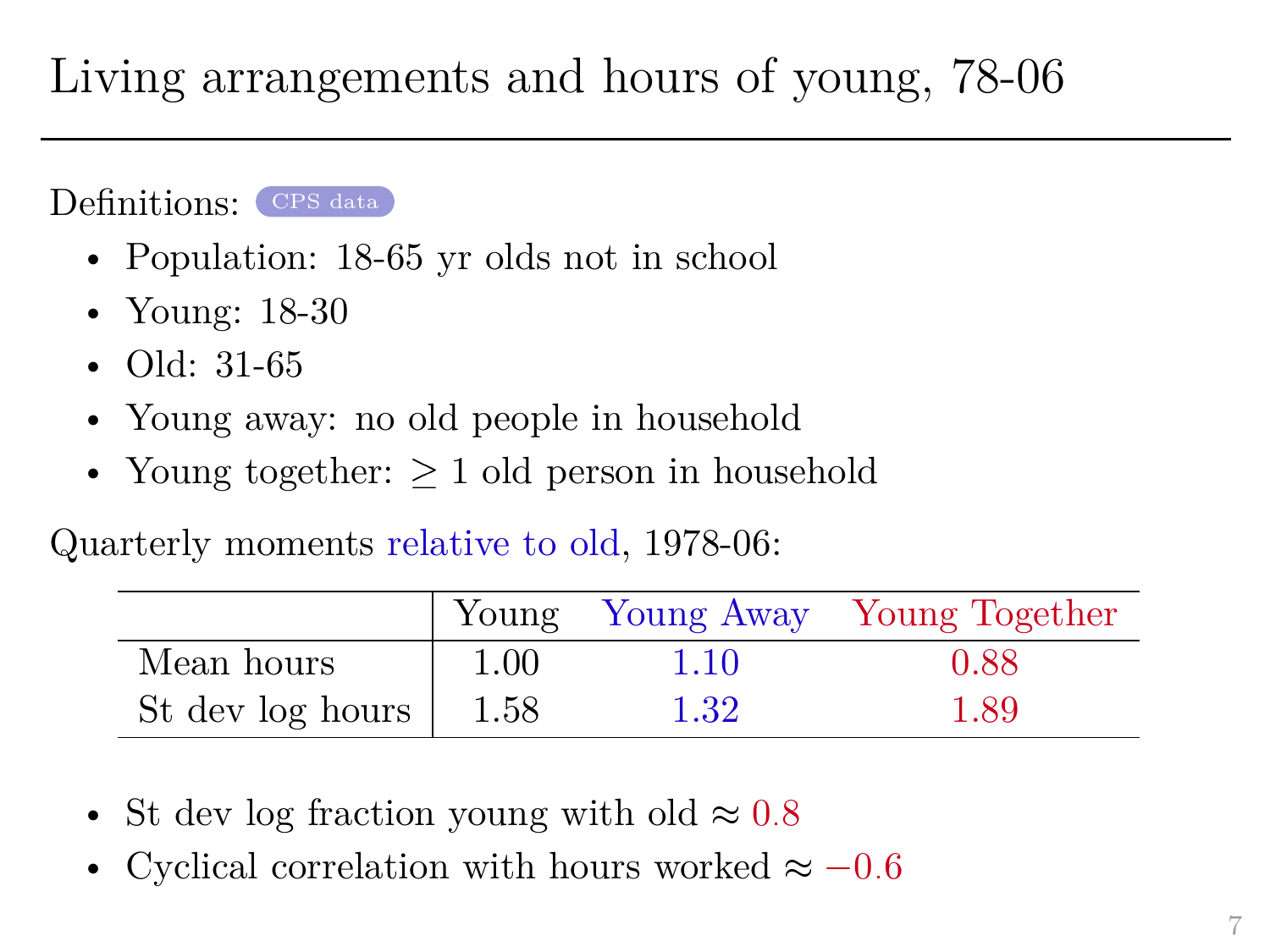Annual moments relative to old, 1978-06:

|                  |      | Young Young Away Young Together |
|------------------|------|---------------------------------|
| Mean wages       | 0.65 |                                 |
| St dev log wages | 1.07 |                                 |

- Labor demand mechanism Jaimovich, Pruitt, Siu (2013):
	- Technology with imperfect substitutability between old and young
	- Quantitative argument requires Frisch for young  $= 7$ , old  $= \infty$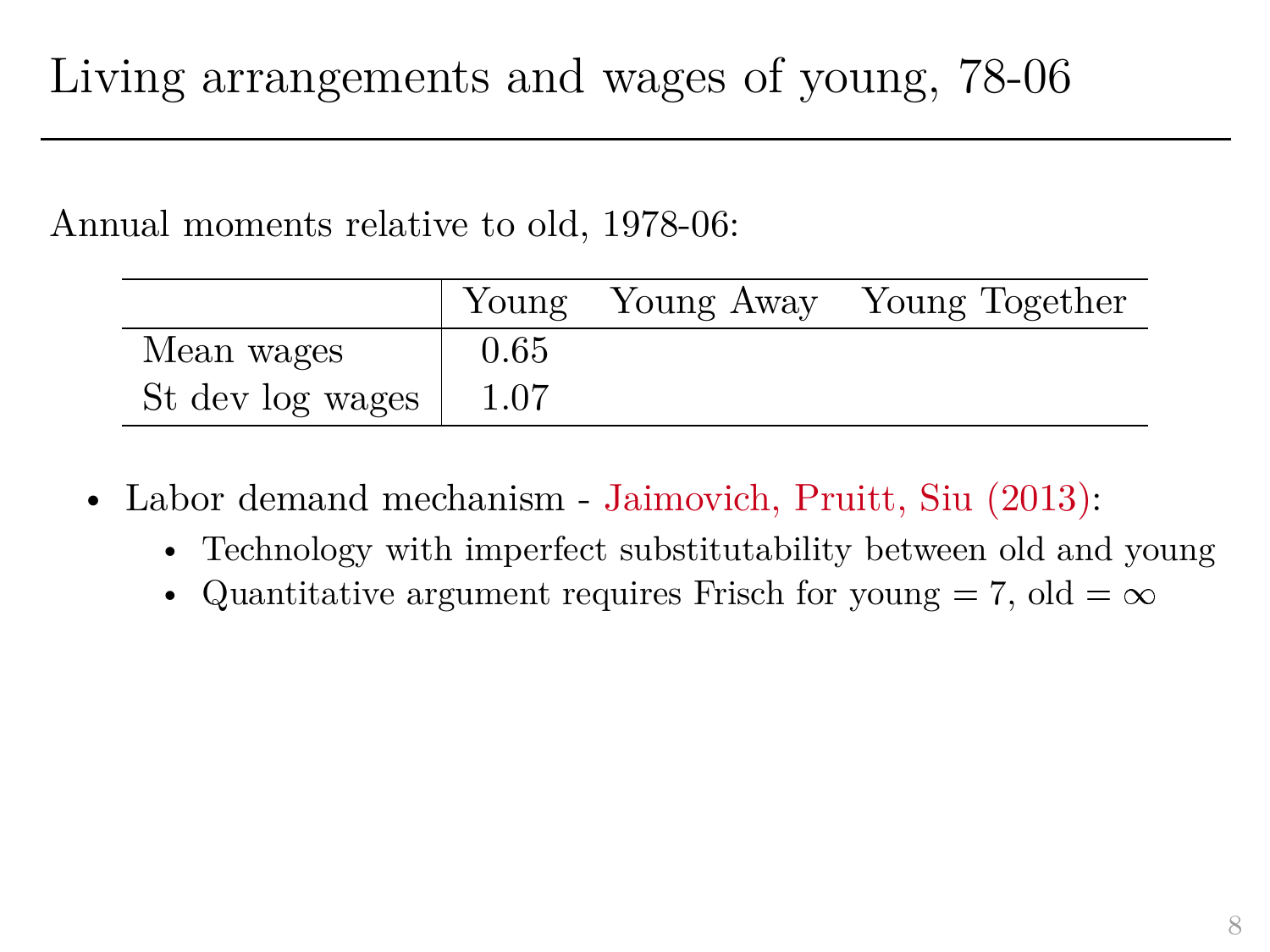Annual moments relative to old, 1978-06:

|                  |      |      | Young Young Away Young Together |
|------------------|------|------|---------------------------------|
| Mean wages       | 0.65 | 0.75 | 0.52                            |
| St dev log wages | 1.07 | 1.18 | 1 1 1                           |

- Labor demand mechanism Jaimovich, Pruitt, Siu (2013):
	- Technology with imperfect substitutability between old and young
	- Quantitative argument requires Frisch for young = 7, old =  $\infty$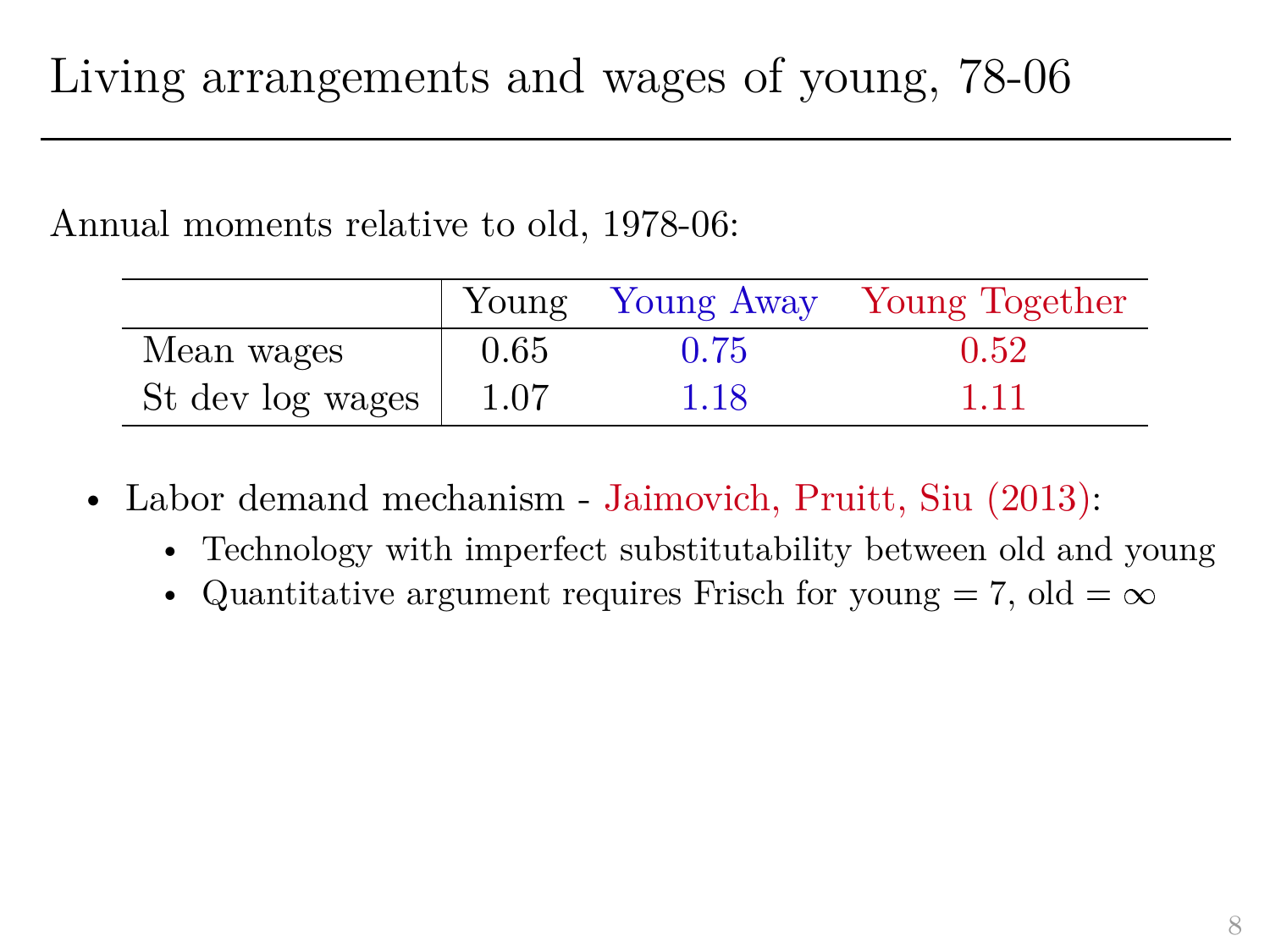Annual moments relative to old, 1978-06:

|                  |      |      | Young Young Away Young Together |
|------------------|------|------|---------------------------------|
| Mean wages       | 0.65 | 0.75 | 0.52                            |
| St dev log wages | 1.07 | 1.18 | 1 1 1                           |

- Labor demand mechanism Jaimovich, Pruitt, Siu (2013):
	- Technology with imperfect substitutability between old and young
	- Quantitative argument requires Frisch for young  $= 7$ , old  $= \infty$
- Labor supply mechanism this paper:
	- Selection into living arrangements
	- Imperfect substitutability by living arrangements implausible
	- Labor supply elasticities for old disciplined by micro estimates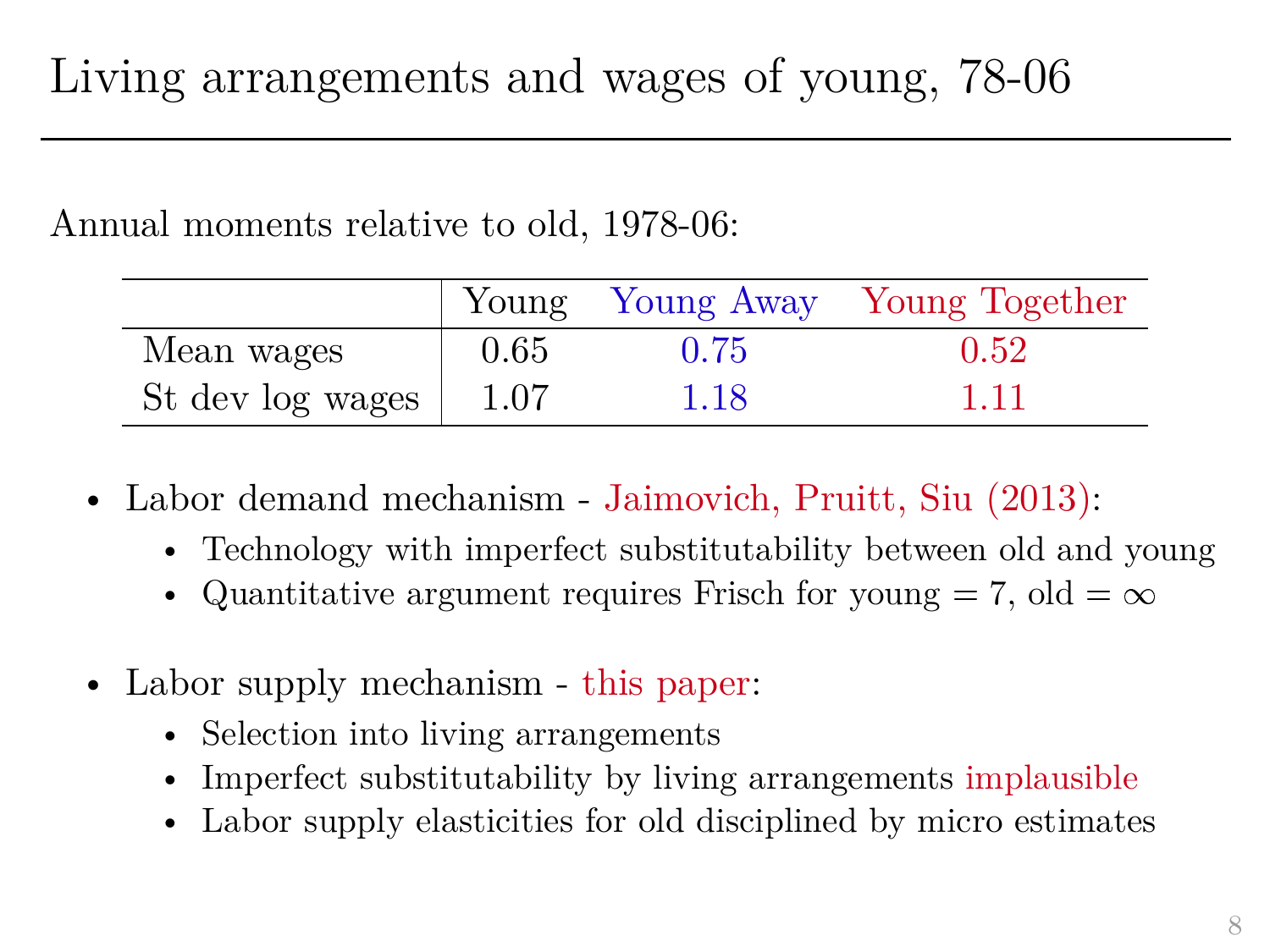

- Household size moves a lot: trend and cyclical
- Hours per person more volatile than hours per household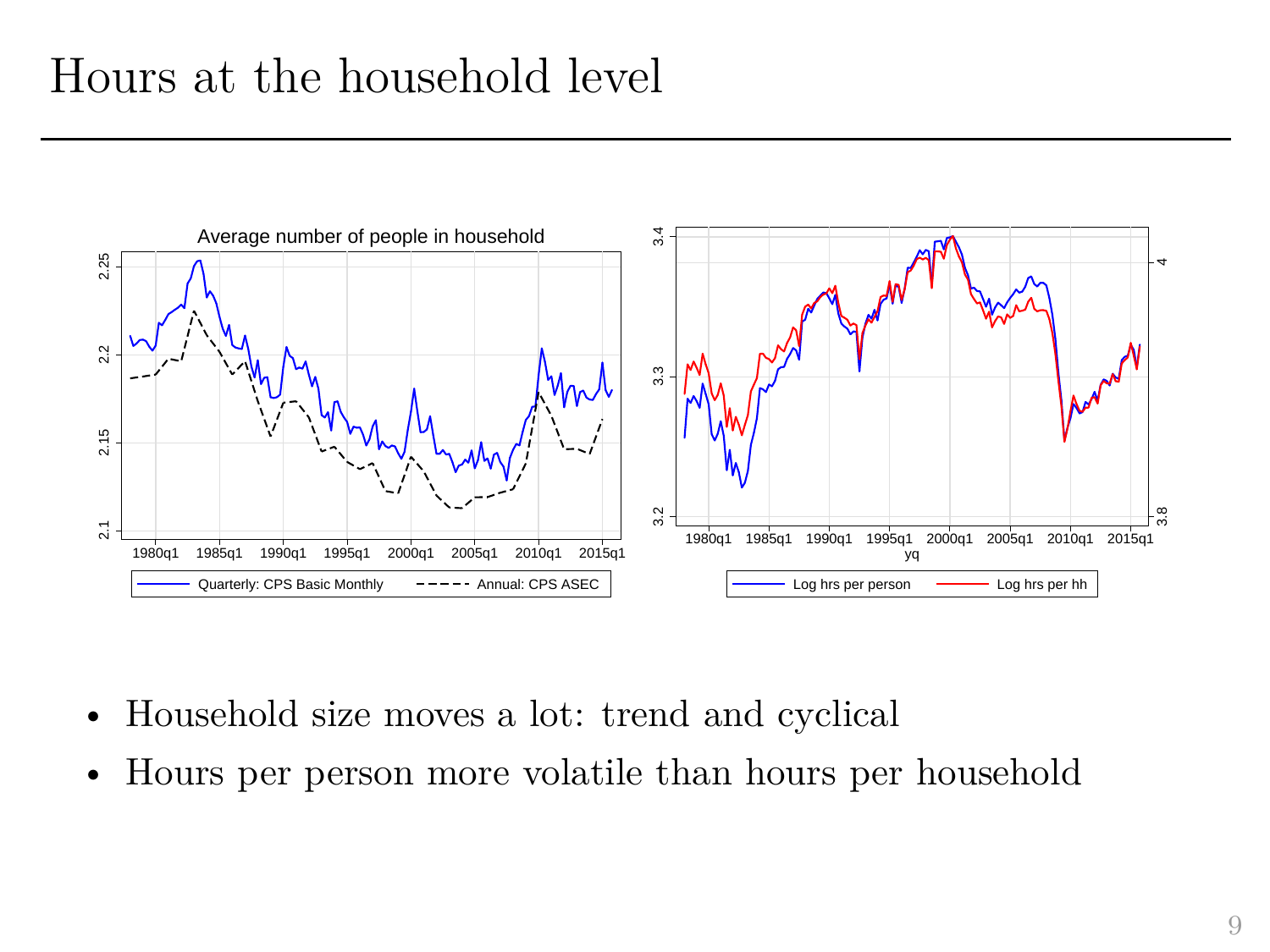## Useful decomposition

- $H =$  total hours
- $N =$  number of individuals
- $F =$  number of households



• Cyclical fluctuations

$$
V\left(\log\frac{H}{N}\right) = \underbrace{V\left(\log\frac{H}{F}\right)}_{\text{hrs per hh}} + \underbrace{V\left(\log\frac{F}{N}\right)}_{\text{hh size}} - \underbrace{2COV\left(\log\frac{H}{F},\log\frac{F}{N}\right)}_{\text{covariance term}}
$$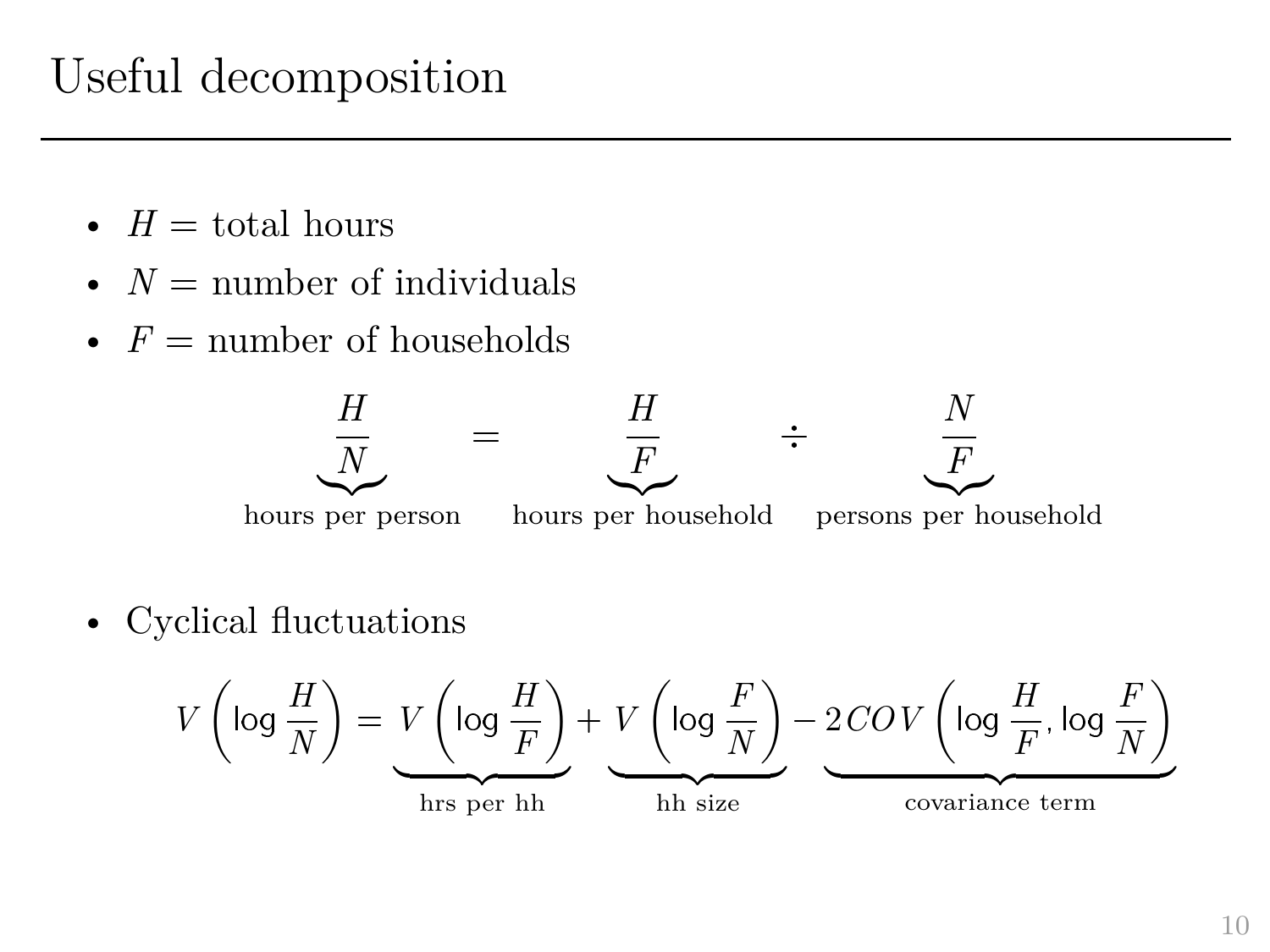<span id="page-20-0"></span>
$$
V\left(\log\frac{H}{N}\right)=\underbrace{V\left(\log\frac{H}{F}\right)}_{\text{hrs per hh}}+\underbrace{V\left(\log\frac{F}{N}\right)}_{\text{hh size}}-2\text{COV}\left(\log\frac{H}{F},\log\frac{F}{N}\right)_{\text{covariance term}}
$$

|            | Cyclical Variance, 78-06 |       | Great Recession Change, 07-10 |        |  |
|------------|--------------------------|-------|-------------------------------|--------|--|
|            | Quarterly<br>Annual      |       | Quarterly                     | Annual |  |
| hrs per hh | 85%                      | 92\%  | 84\%                          | 85\%   |  |
| hh size    | 5%                       | $3\%$ | 16%                           | 15%    |  |
| covariance | $10\%$                   | 5%    |                               |        |  |

• Changes in household size offset around  $8\%$ -15% of changes in hours per person, at the household level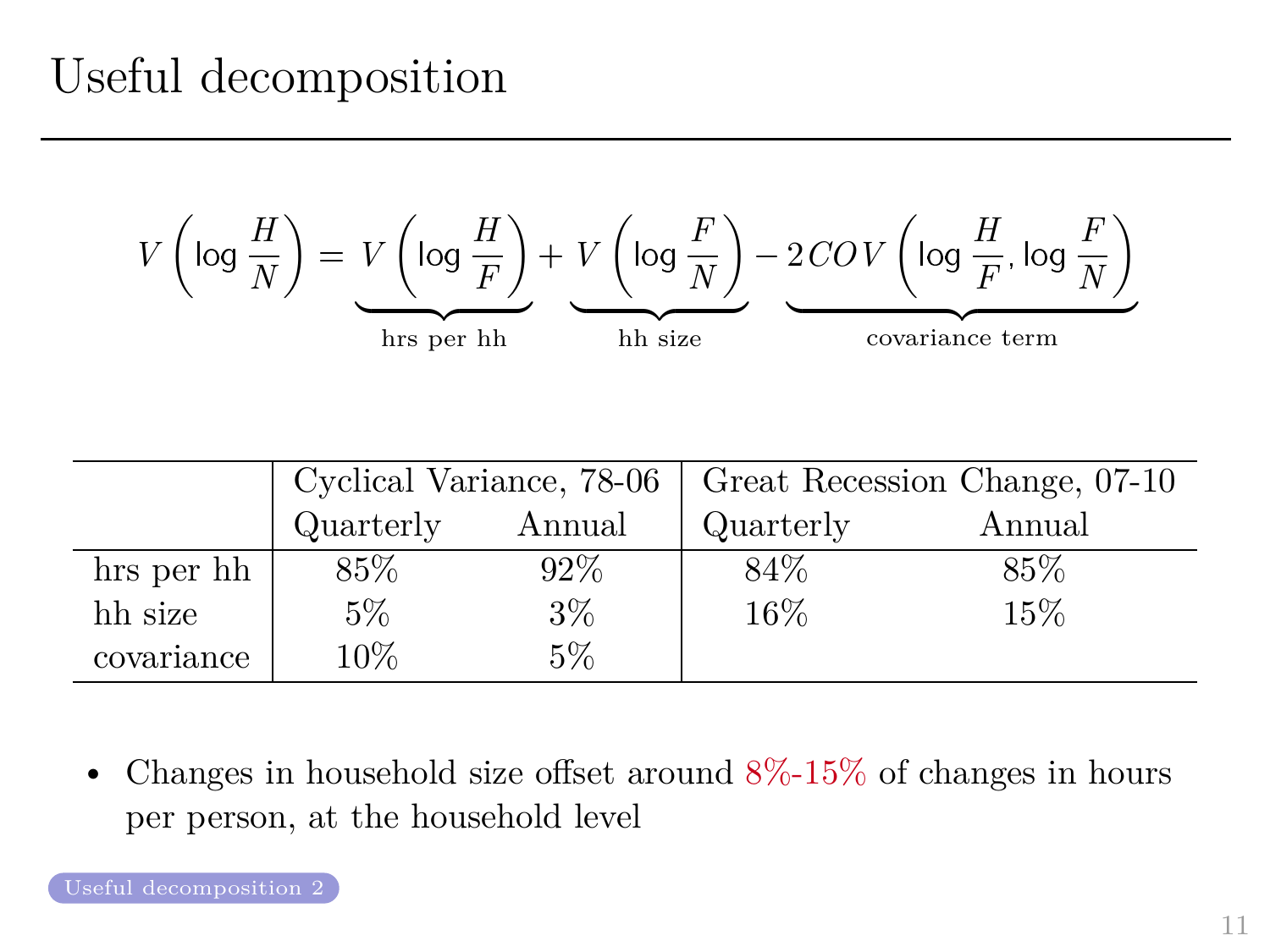# Model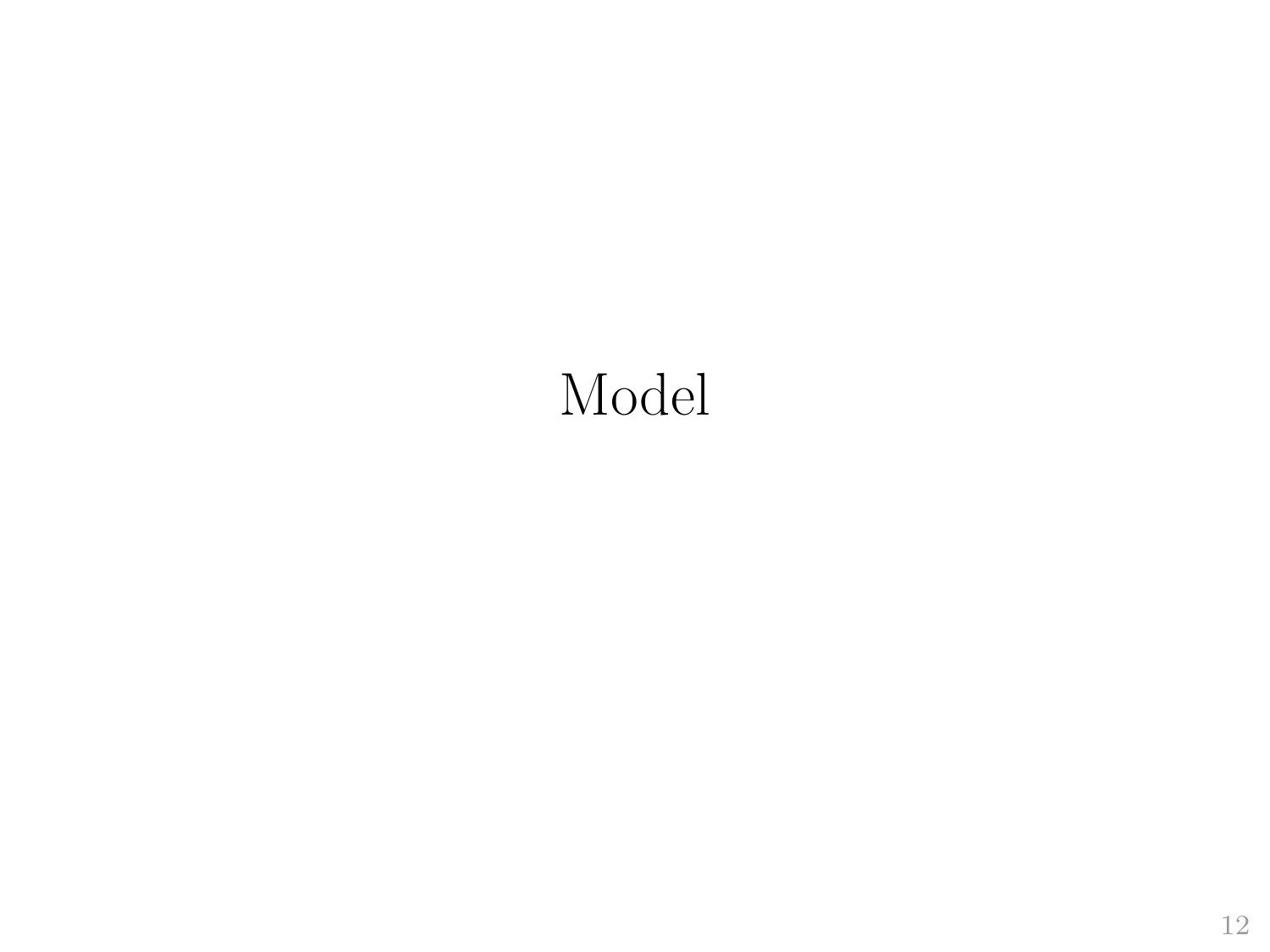#### Old agents

- Identical
- Live in unitary households
- Can be invaded by a young agent

### Young agents

- Two independent idiosyncratic shocks
	- Individual productivity  $\varepsilon$
	- Distaste for living with old agents  $\eta$
- Can invade an old households

At any point in time there are three types of agents:

- 1. Old:  $\mu$
- 2. Young alone:  $(1 \mu) (1 x)$
- 3. Young together (with old):  $(1 \mu) x$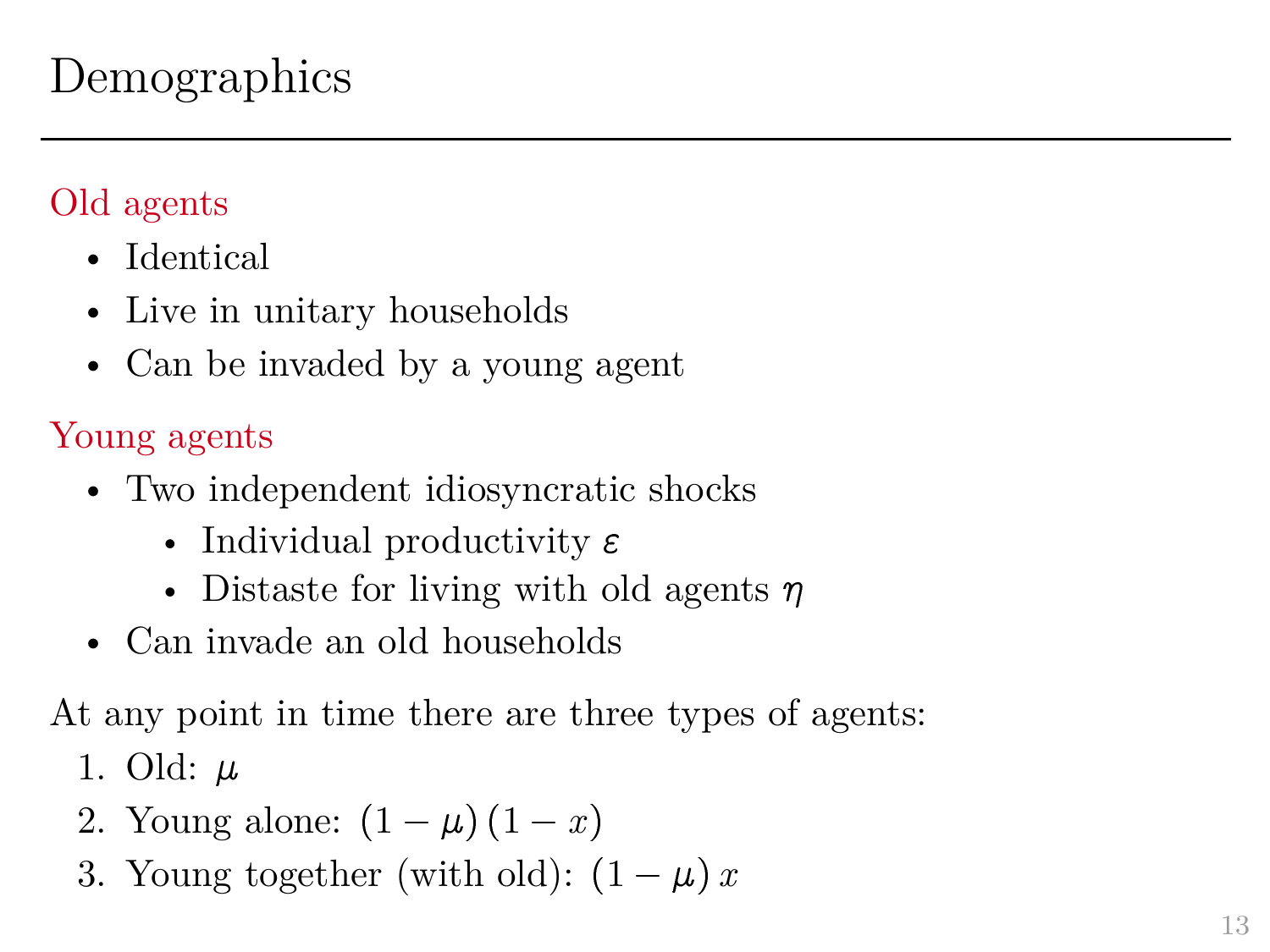## Old agents

<span id="page-23-0"></span>• Standard RA intertemporal problem

$$
V^{o}(a; w^{o}, r) = \max_{c^{o}, h^{o}, a'} u^{o}(c^{o}, h^{o}) + \beta \mathbb{E} \left[ V^{o}(a'; w^{o'}, r') \right]
$$
  
s.t. 
$$
c^{o} + a' = w^{o} h^{o} + (1 + r)a
$$

• Standard preferences

$$
u^{o}(c, h) = \log c^{o} - \psi^{o} \frac{(h^{o})^{1 + \frac{1}{\nu^{o}}}}{1 + \frac{1}{\nu^{o}}}
$$

• Aggregate uncertainty:  $w^o$ ,  $r$ 

[Non-standard preferences of old](#page-55-0)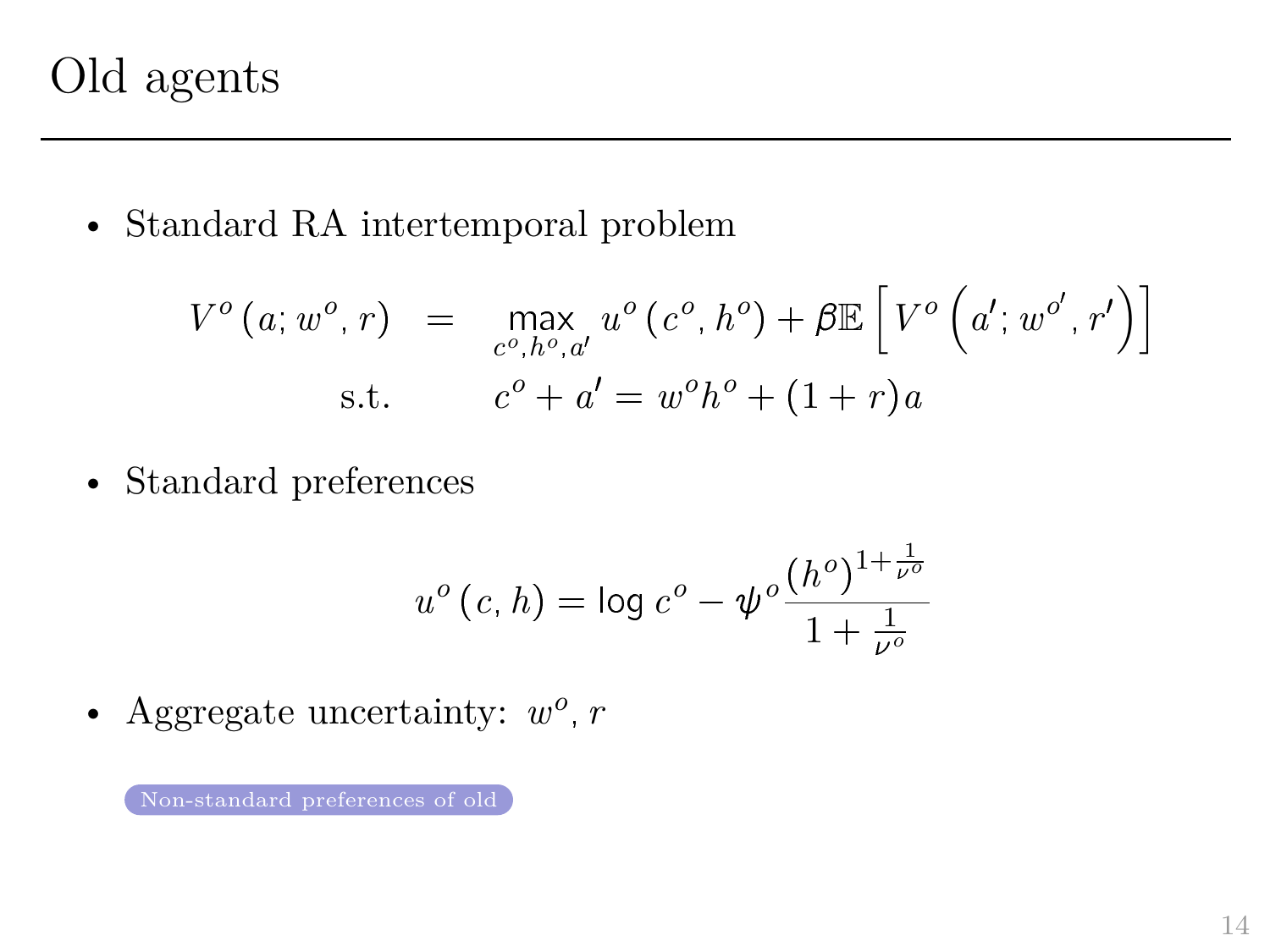## Young agents

• Young are hand-to-mouth

$$
V^y\left(\varepsilon,\eta;w^y,c^o\right) = \max_{A,T}\{V^A\left(\varepsilon;w^y\right),\,V^T\left(\varepsilon,\eta;w^y,c^o\right)\}
$$

• Young alone

$$
V^{A}(\varepsilon; w^{y}) = \max_{c,h} \frac{c^{1-\gamma}}{1-\gamma} - \psi^{y} \frac{h^{1+\frac{1}{\nu^{y}}}}{1+\frac{1}{\nu^{y}}}
$$
  
s.t. 
$$
c = w^{y} \varepsilon h
$$

- Young together  $V^T(\varepsilon, \eta, w^y, c^o) = \max_{c,h}$  $[c + \zeta(c^o)]^{1-\gamma}$  $\frac{\zeta(c^o)^{1-\gamma}}{1-\gamma}-\psi^y\frac{h^{1+\frac{1}{\nu^y}}}{1+\frac{1}{\nu^y}}$  $1 + \frac{1}{n!}$  $\overline{v^y}$  $\eta$ s.t.  $c = w^y \varepsilon h$
- Require  $\gamma < 1$  for positive co-movement of wages and hours
- Implicit transfers from old (economies of scale):  $\zeta(c^o)$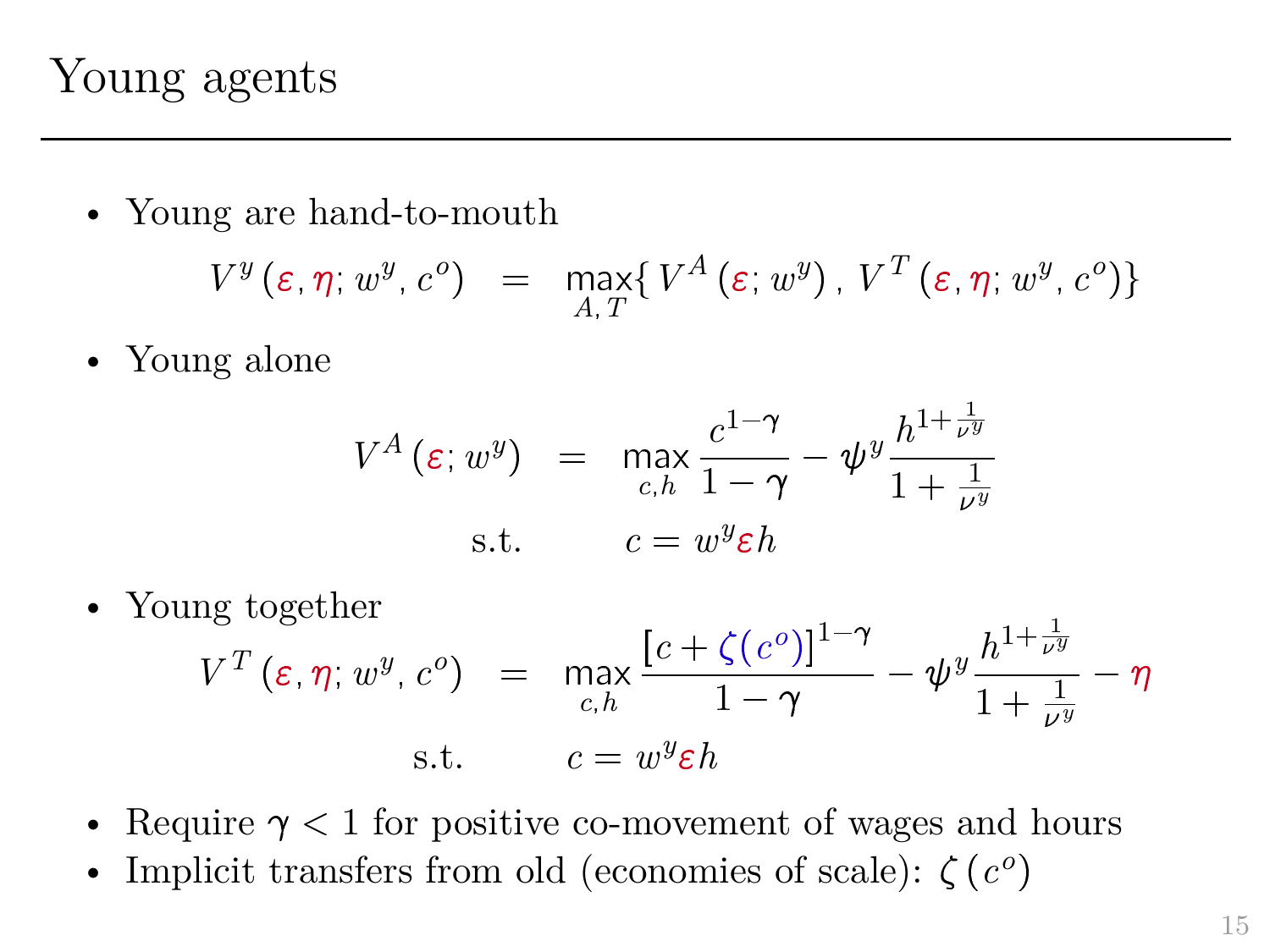## Technology

• Nested CES with capital-experience complementarity (Jaimovich-Pruitt-Siu, AER 2013)<br>  $F(K, N^y, N^o; Z) = \left[\alpha (ZN^y)^{\sigma} + (1 - \alpha)\right]$  $\int^{\rho} + (1 - \lambda) (ZN^{\circ})$ 

$$
F(K, N^y, N^o; Z) = \left[ \alpha \left( Z N^y \right)^{\sigma} + (1 - \alpha) \left( \lambda K^{\rho} + (1 - \lambda) \left( Z N^o \right)^{\rho} \right)^{\frac{\sigma}{\rho}} \right]^{\frac{1}{\sigma}}
$$

where *N<sup>y</sup>* and *N<sup>o</sup>* are labor inputs of young and old

- Technology generates higher hours and wage volatility for young
- Technology depends on age, but not living arrangements
- Structure on top of standard RBC model: shocks to *Z*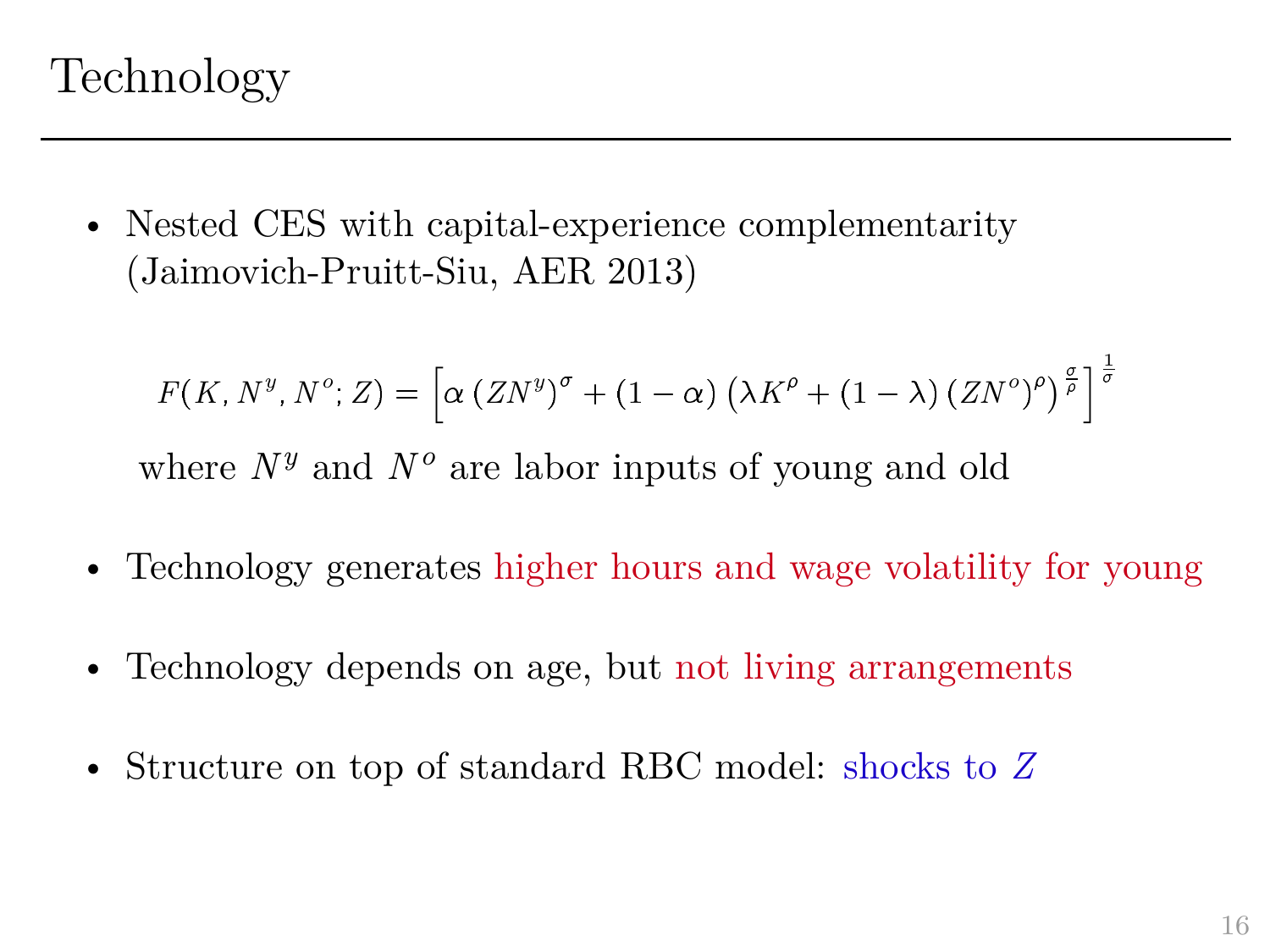## Selection into living arrangements for young

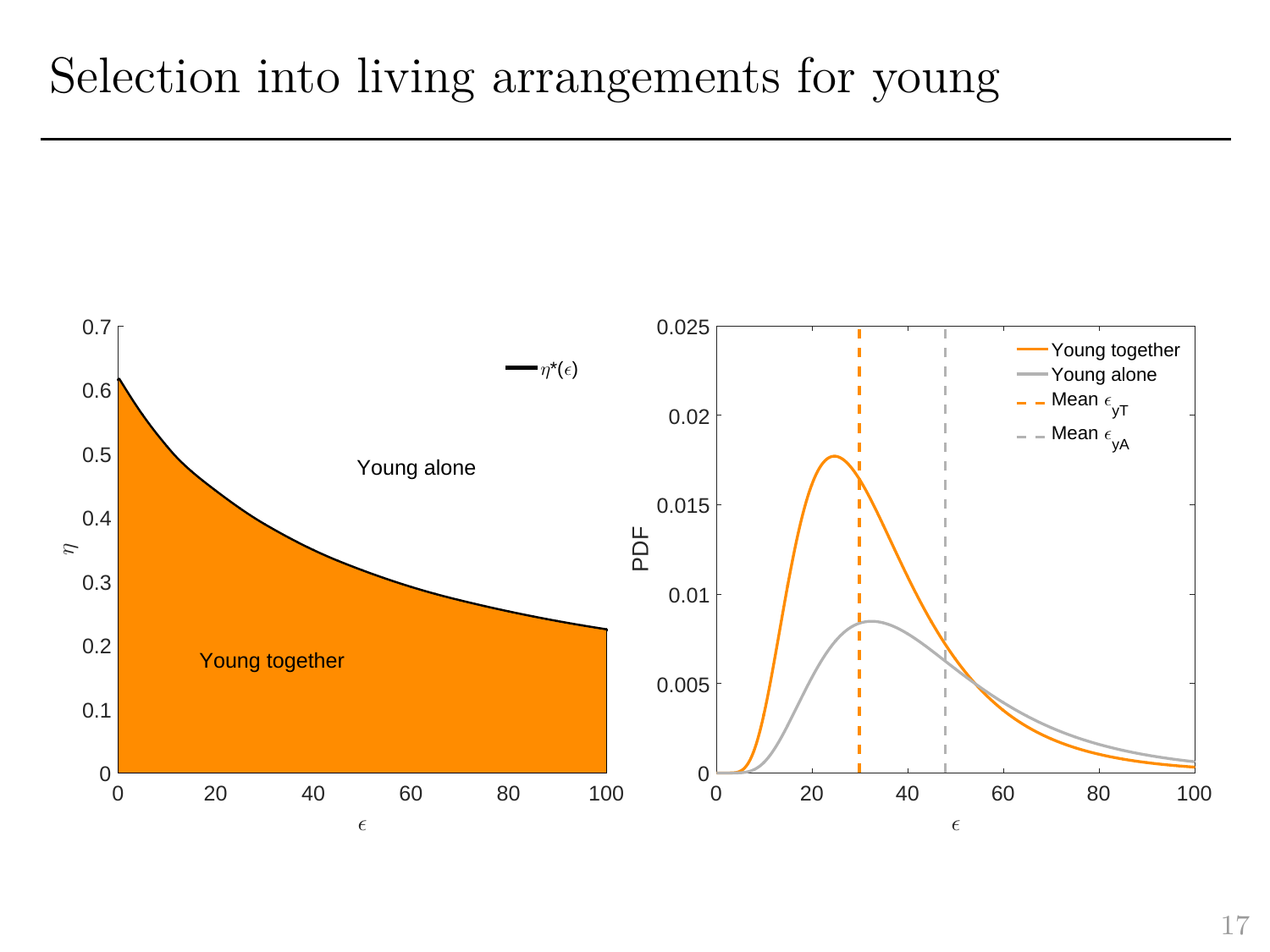## Recursive Competitive Equilibrium

- Aggregate state of economy  $s \equiv (K, Z)$
- An equilibrium is a set functions
	- consumption  $\{c^{yA}(\varepsilon, s), c^{yT}(\varepsilon, \eta, s), c^o(s)\}$
	- hours worked  $\{h^{yA}(\varepsilon, s), h^{yT}(\varepsilon, \eta, s), h^{o}(s)\}$
	- threshold for staying at home  $\eta^*(s, \varepsilon)$
	- fraction of young that move in with the old  $x(s)$

such that:

- old maximize given prices
- young maximize given prices and choice of old
- factor markets clear
- fraction of young living with old satisfies

$$
x(s) = \int_0^\infty \int_{-\infty}^{\eta^*(s,\varepsilon)} dF_\eta \ dF_\varepsilon
$$

where  $\eta^*(s, \varepsilon)$  satisfies the indifference condition for all  $\varepsilon$ .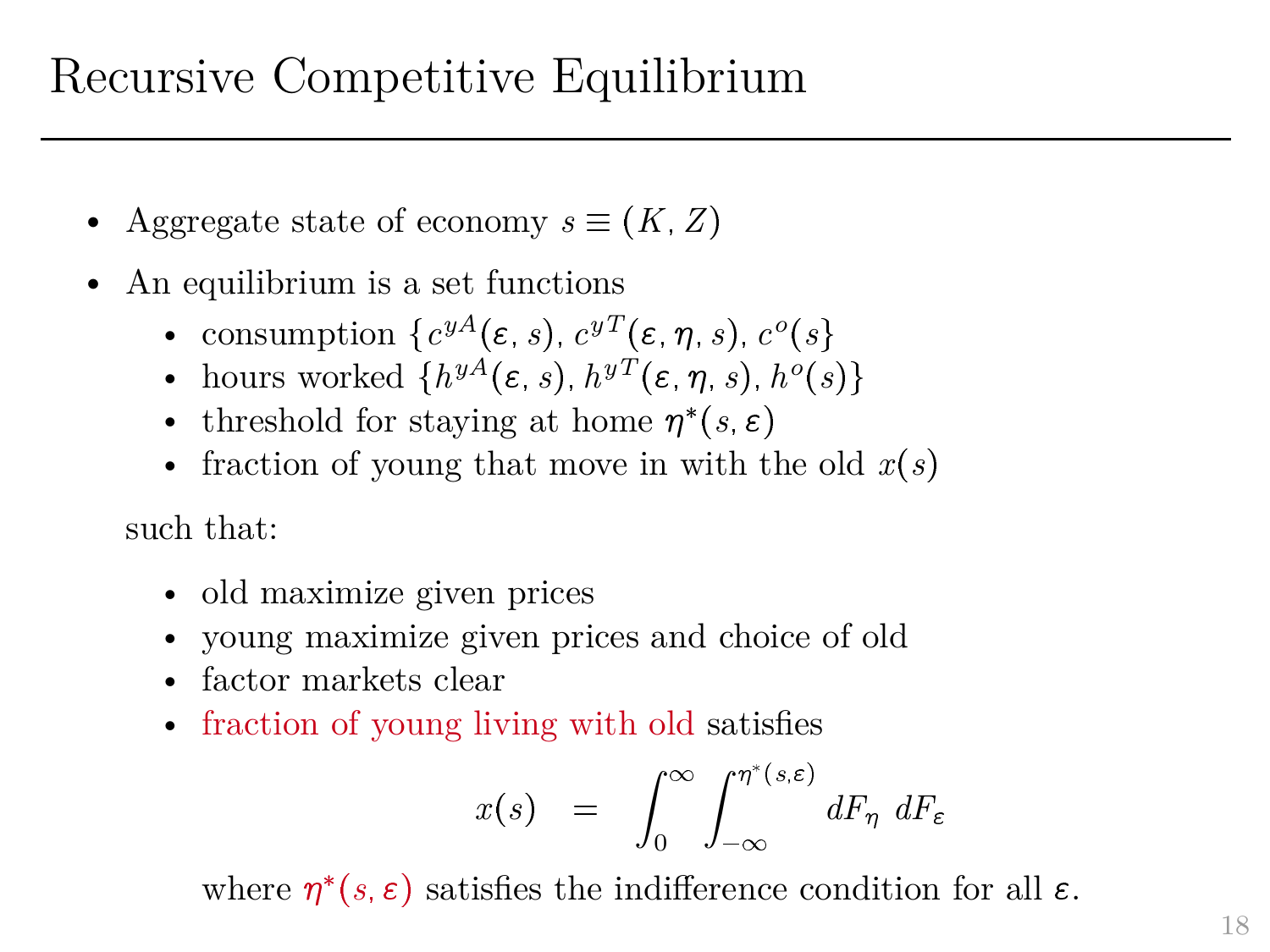<span id="page-28-0"></span>Functional form assumptions

- Productivity heterogeneity:  $\varepsilon \sim \log N$
- Disutility heterogeneity:  $\eta \sim N$
- Implicit transfer function:  $\zeta(c^o) = \zeta_0 + \zeta_1 c^o$

10 parameters, 10 moments:

- Labor disutility old  $\psi$ <sup>o</sup>:  $E[h^o]$
- Labor disutility young  $\psi^y$ :  $\frac{E[h^y]}{E[h^o]}$ *E* [ *h o* ]
- Productivity dist  $\varepsilon$  :  $\frac{E[w^y]}{E[w^o]}$  $\frac{E[w^y]}{E[w^o]}, \frac{E[w^{yA}]}{E[w^{yT}]}$  $E[w^y]$
- Young preferences  $\gamma$ ,  $\nu^y$ :  $\frac{\sigma[h^{yA}]}{\sigma[h^o]}$  $\frac{\sigma[h^{yA}]}{\sigma[h^o]}, \frac{\sigma[h^{yT}]}{\sigma[h^o]}$  $\overline{\sigma[h^o]}$
- Implicit transfers  $\zeta_0, \zeta_1$ :  $\frac{E[h^{yA}]}{E[h^{yT}]}$  $\frac{E[h^{yr}]}{E[h^{yT}]}, \rho(h, x)$
- Disutility dist  $\eta$ :  $E[x]$ ,  $\frac{\sigma[x]}{\sigma^{h\rho}}$  $\overline{\sigma[h^o]}$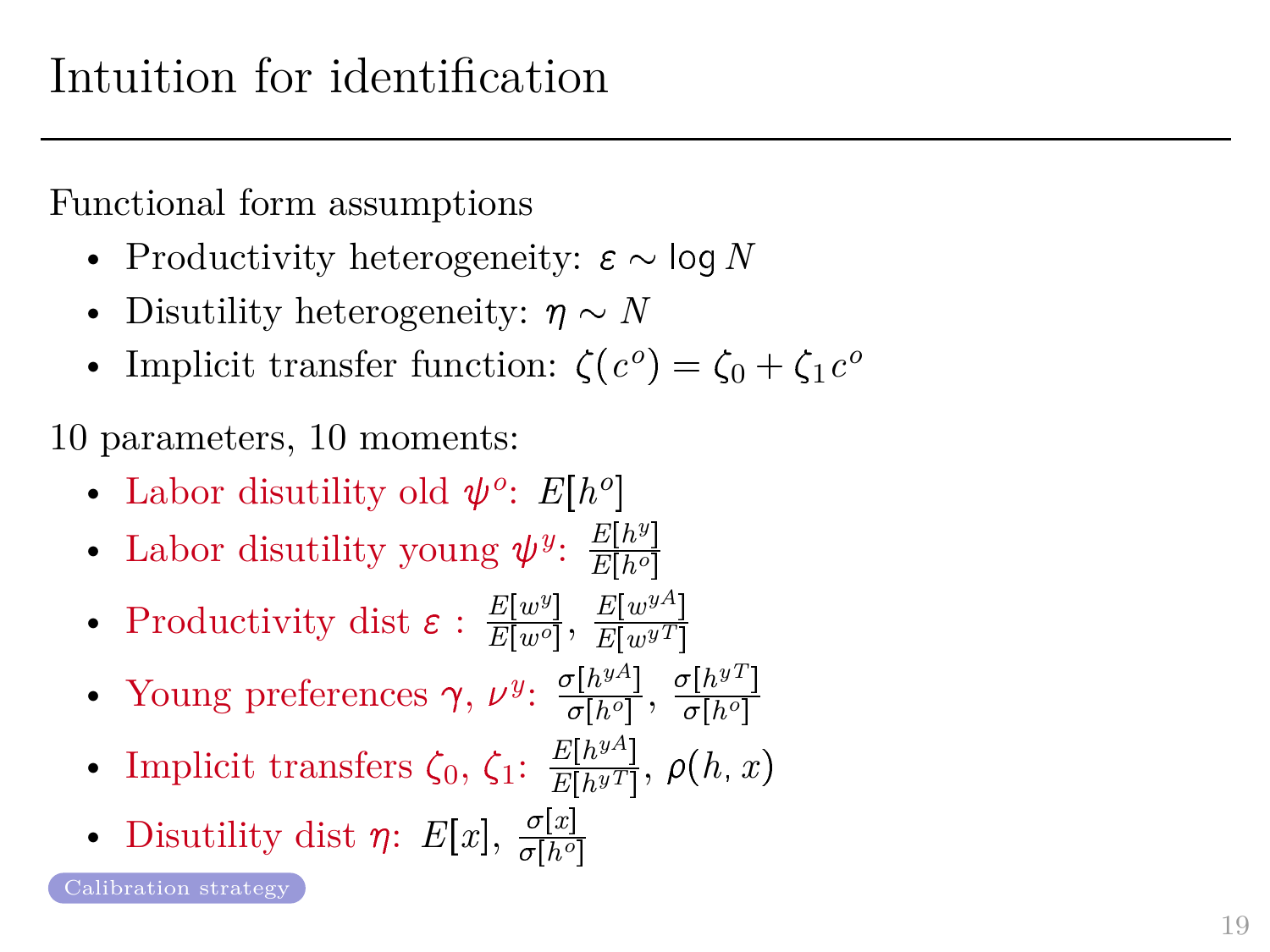## Model fit

|                                 | Data.    | Model    |
|---------------------------------|----------|----------|
| Relative hours                  |          |          |
| $E[h^y]/E[h^o]$                 | 1.00     | 0.98     |
| $E[h^{yA}]/E[h^{yT}]$           | 1.24     | 1.35     |
| $\sigma[h^y]/\sigma[h^o]$       | 1.58     | 1.57     |
| $\sigma[h^{yA}]/\sigma[h^{yT}]$ | 0.69     | 0.71     |
| Relative wages                  |          |          |
| $E[w^y]/E[w^o]$                 | $0.65\,$ | 0.64     |
| $E[w^{yA}]/E[w^{yT}]$           | 1.44     | 1.32     |
| $\sigma[w^y]/\sigma[w^o]$       | 1.07     | 1.12     |
| $\sigma[w^{yA}]/\sigma[w^{yT}]$ | 1.06     | 1.04     |
| Living arrangements             |          |          |
| $\sigma[x]/\sigma[h^o]$         | 0.75     | 0.75     |
| corr(x, h)                      | $-0.56$  | $-0.56$  |
| $M(\%)$                         | 5.0      | 4.5      |
| Contr $F/N$ (%)                 | $15.3\,$ | $16.1\,$ |

 $^*$  Non-targeted moments.  $20\,$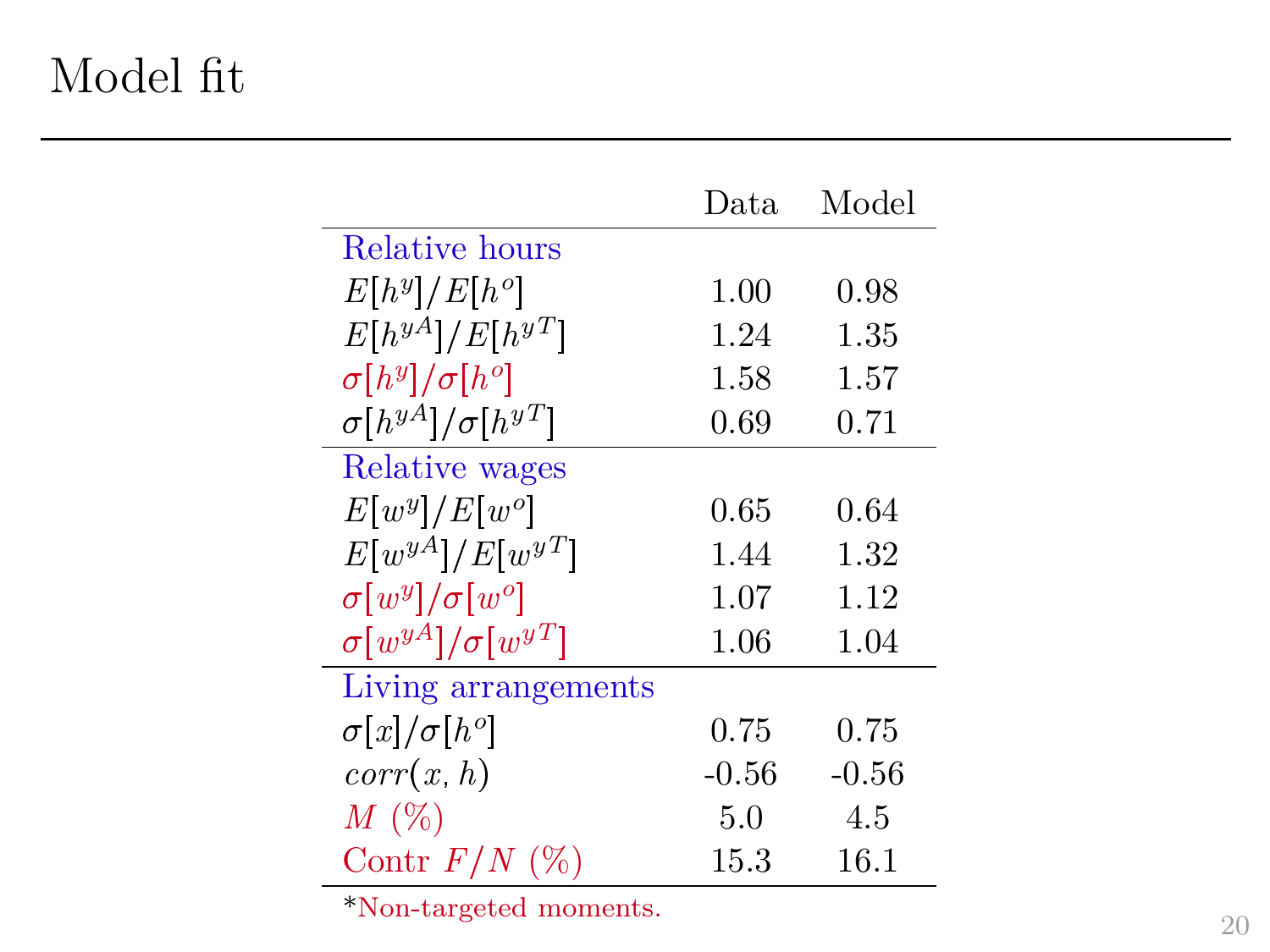# Findings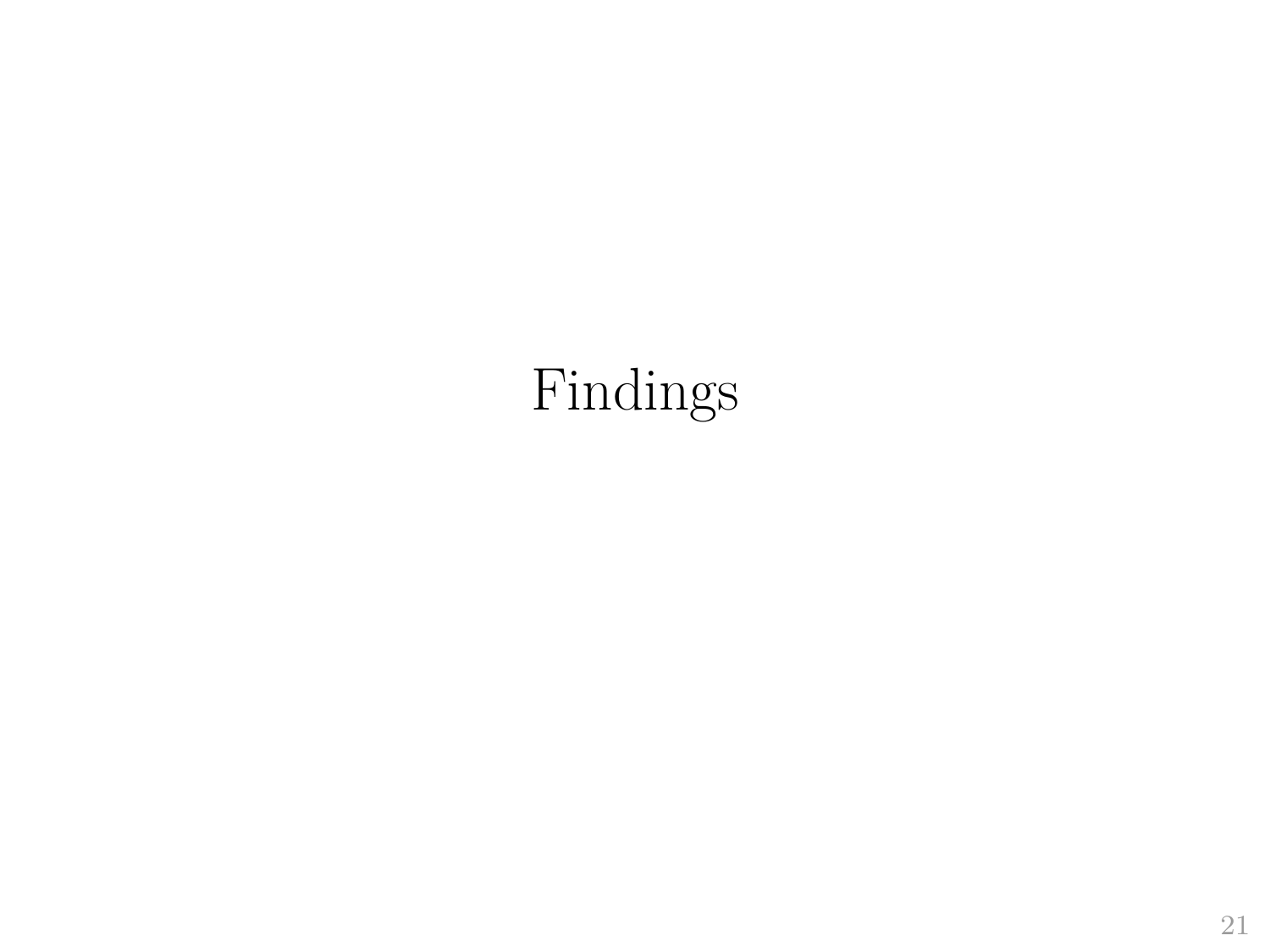$$
\zeta(c^o) = \zeta_0 + \zeta_1 c^o
$$

1. Average fraction of consumption of old

$$
E\left[\frac{\zeta(c^o)}{c^o}\right] = 13\%
$$

2. Average fraction of consumption of young together

$$
E\left[\frac{\zeta(c^o)}{\zeta(c^o) + c^{yT}}\right] = 49\%
$$

3. Average additional hours need to work by young together

$$
E\left[\frac{\hat{h}^{yT} - h^{yT}}{h^{yT}}\right] = 37\%
$$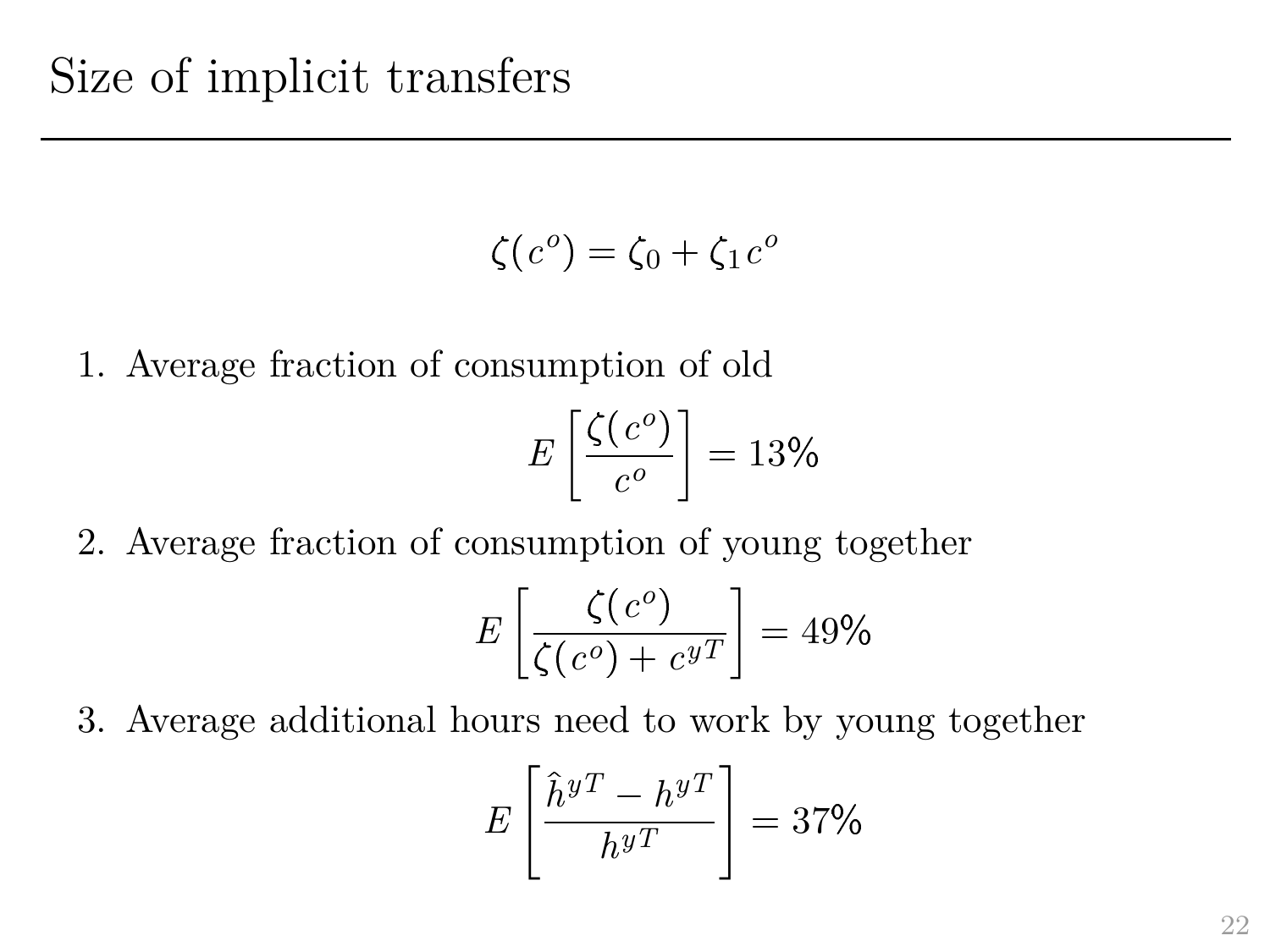Why does coresidence affect hours?

- Frisch elasticity for old  $= 0.72$
- Marshallian elasticity for young alone

$$
e^{yA} = \frac{(1-\gamma)\nu^y}{1+\gamma\nu^y}
$$

• Marshallian elasticity for young together

$$
e^{yT}\left(\varepsilon\right) \ = \ e^{yA}\times\frac{1+\frac{1}{1-\gamma}\frac{\zeta\left(c^{\scriptscriptstyle O}\right)}{c^{yT}\left(\varepsilon\right)}}{1+\frac{1}{1+\gamma\nu^{y}}\frac{\zeta\left(c^{\scriptscriptstyle O}\right)}{c^{yT}\left(\varepsilon\right)}}
$$

- If  $\gamma < 1, \zeta > 0$  then  $e^{yT}(\varepsilon) > e^{yA}$
- If  $\zeta = 0$  then  $e^{yT}(\varepsilon) = e^{yA}$ . Also  $e^{yT}$  increasing in  $\zeta$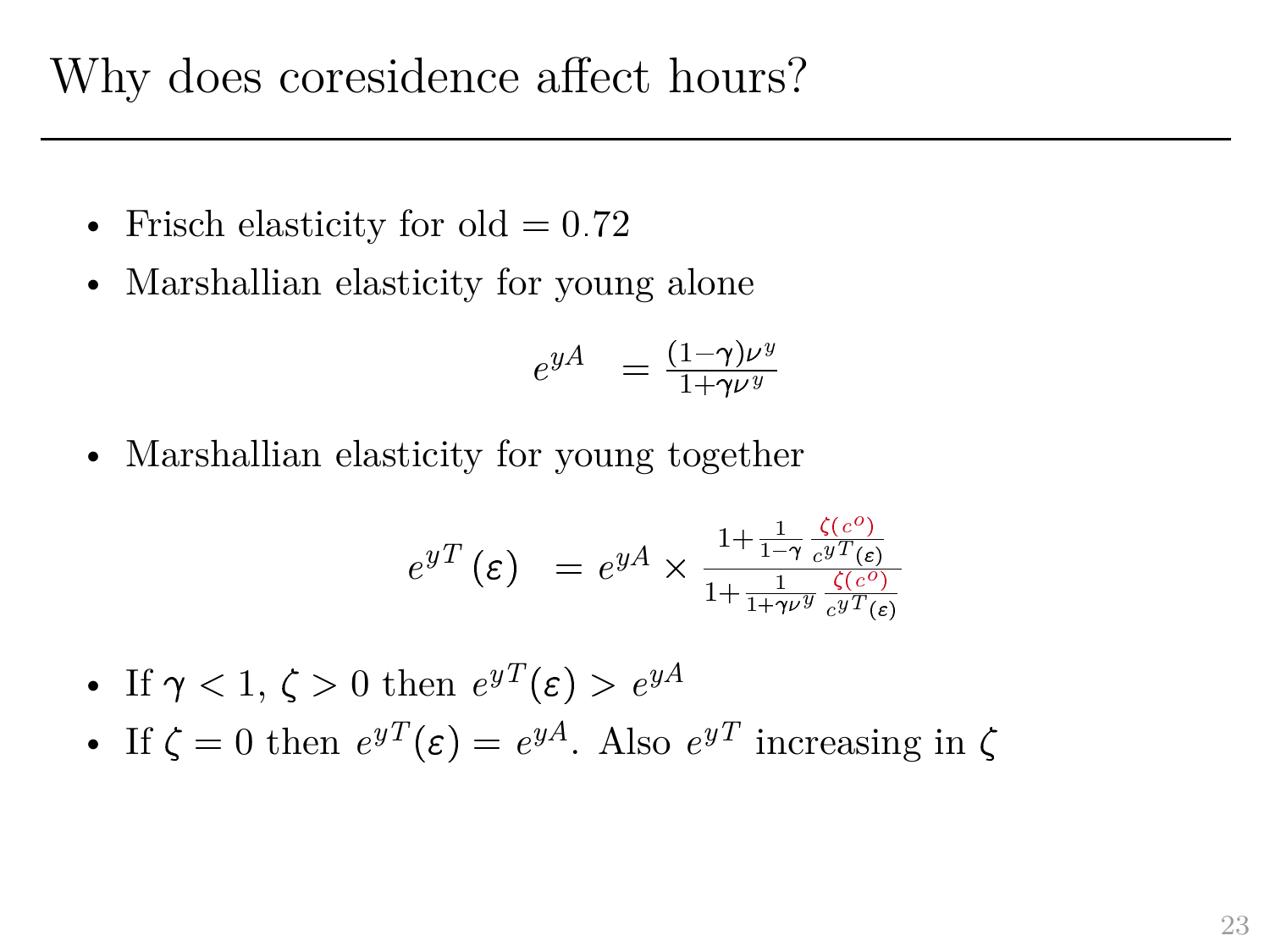Why does coresidence affect hours?

- Frisch elasticity for old  $= 0.72$
- Marshallian elasticity for young alone

$$
e^{yA} = 0.45
$$

• Marshallian elasticity for young together

$$
E\left[e^{yT}\right] = 0.73
$$

- If  $\gamma < 1, \zeta > 0$  then  $e^{yT}(\varepsilon) > e^{yA}$
- If  $\zeta = 0$  then  $e^{yT}(\varepsilon) = e^{yA}$ . Also  $e^{yT}$  increasing in  $\zeta$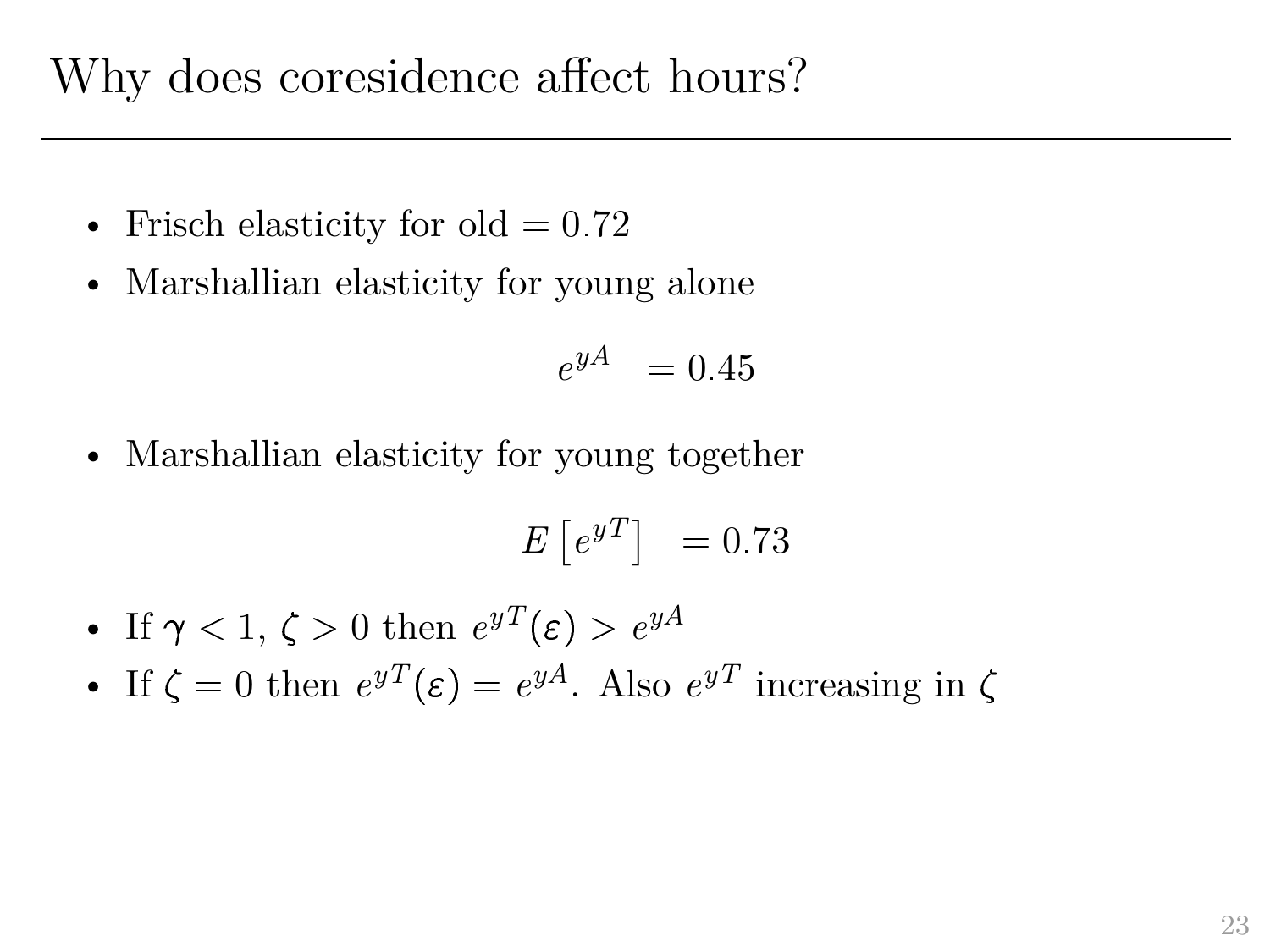#### <span id="page-34-0"></span>Experiment 1:

- Possibility of coresidence, no endogeneity of coresidence
- $x = \bar{x}$ : fix thresholds  $\eta^*(\varepsilon, s) = \eta^*(\varepsilon, \bar{s})$
- St dev of log total hours:  $5.5\%$  lower
- St dev of log of young hours:  $6.4\%$  lower

### Experiment 2:

- No possibility of coresidence
- $x = 0$ : all young live alone
- St dev of log total hours:  $31.4\%$  lower
- St dev of log of young hours:  $37.2\%$  lower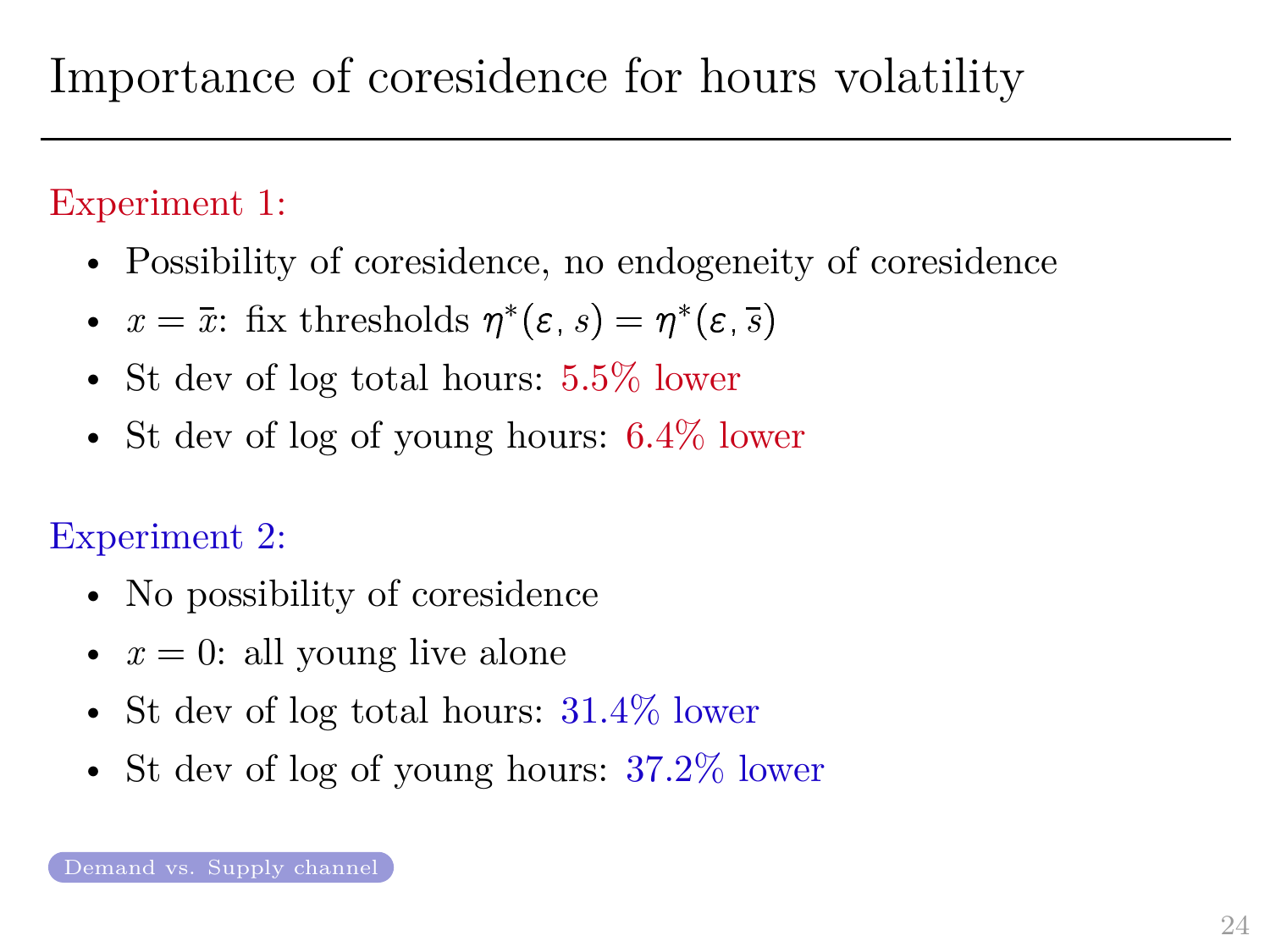## Implications for RA Frisch elasticity

- RA models: Frisch elasticity key for volatility of aggregate hours  $\rightarrow$  useful metric for measuring strength of other channels
- What Frisch elasticity would RA model require to generate same volatility of hours as model with young people and coresidence?

| Frisch elasticity | Implied Frisch  | Proportional |
|-------------------|-----------------|--------------|
| for old $(\nu^o)$ | in RA RBC model | Increase     |
|                   |                 |              |
| 0.72              | 1.33            | 85\%         |
|                   |                 |              |
| 0.5               | 0.87            | 75\%         |
| 1.0               | 2.15            | 115%         |
| 2.0               | 9.62            | 381%         |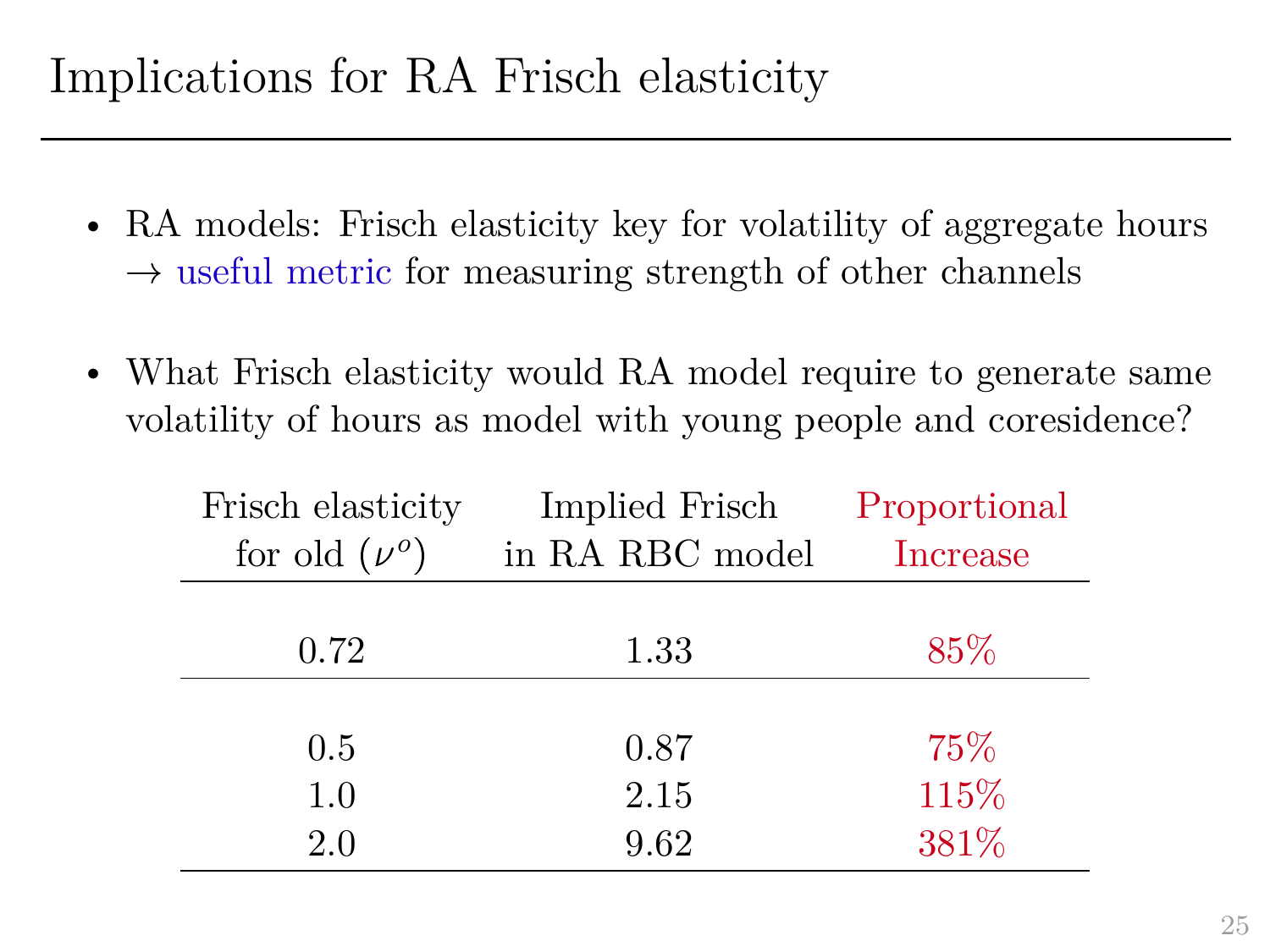# The Great Recession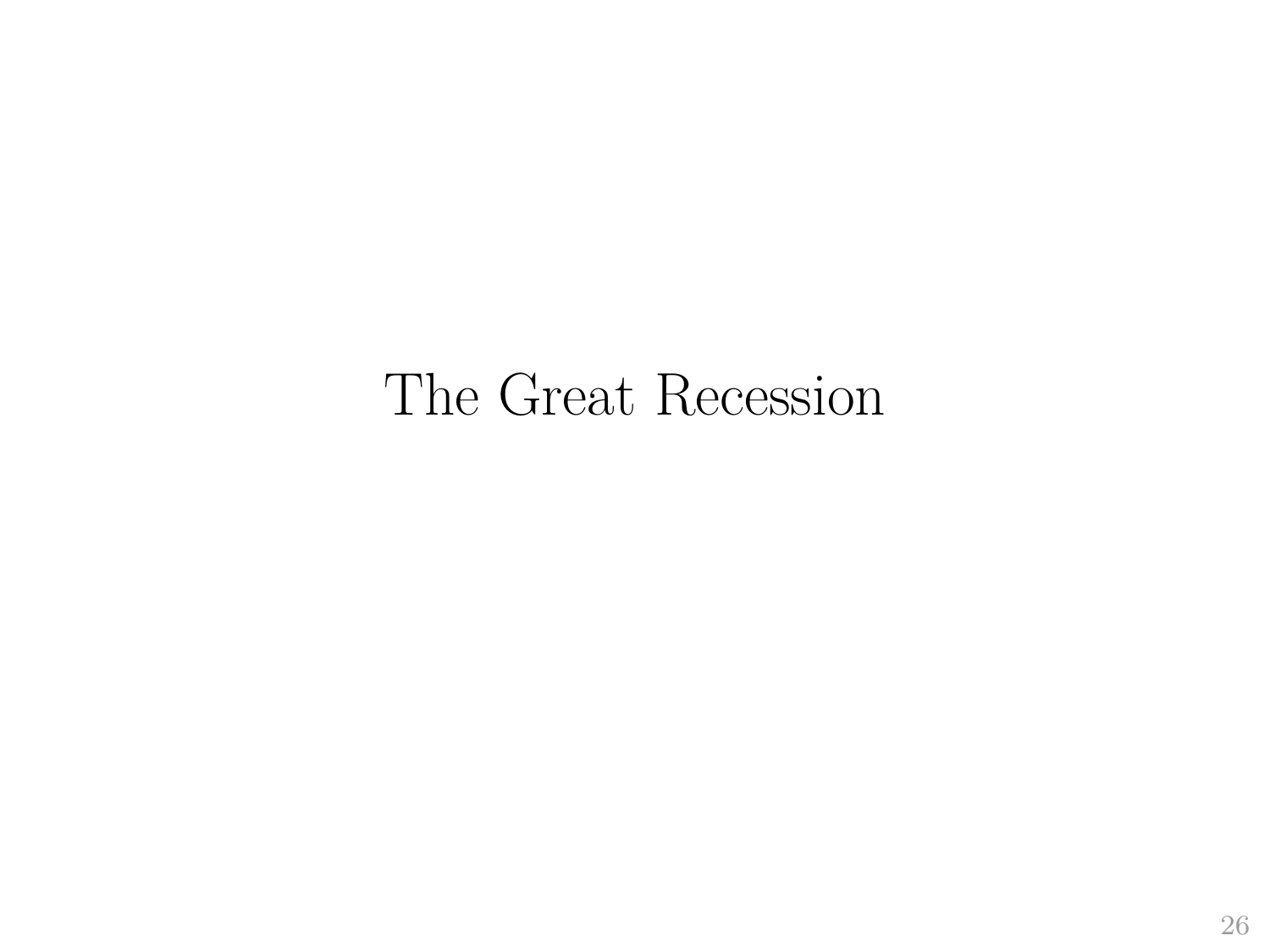## The Great Recession in the data

<span id="page-37-0"></span>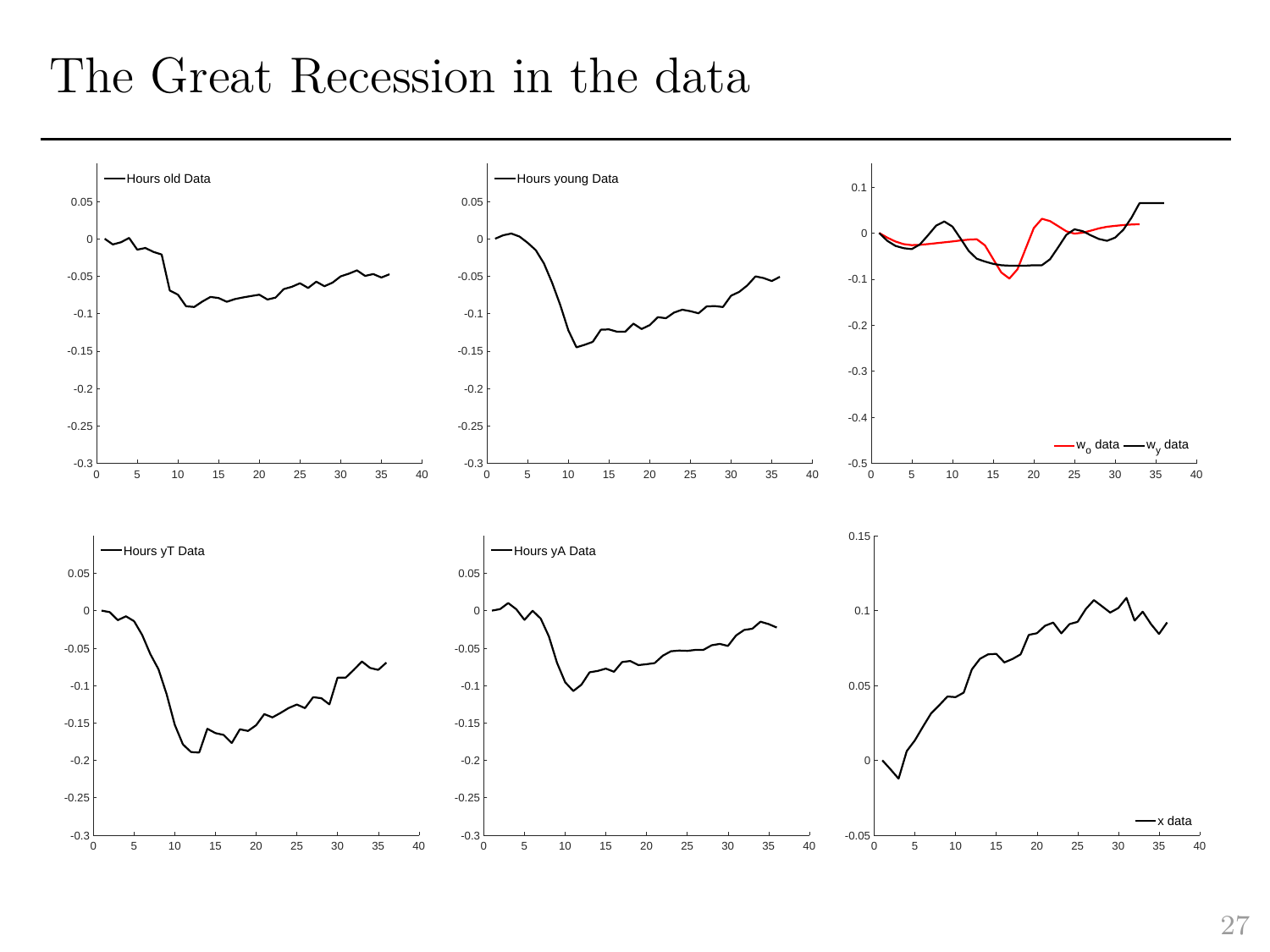# What does the model predict about the Great Recession?

- The baseline model gets coresidence right and hours of the young only up to 10th quarter into the recession; misses the recovery.
- Reason: hours of the young recover faster than of the old
- What does it take for the model to account for these patterns?
	- Asymmetric TFP processes for young and old; fixes the hours but messes up the composition among young
	- Improved leisure technology: Aguiar, Bils, Charles, Hurst (2018). It becomes less painful to live with parents being equipped with better video games.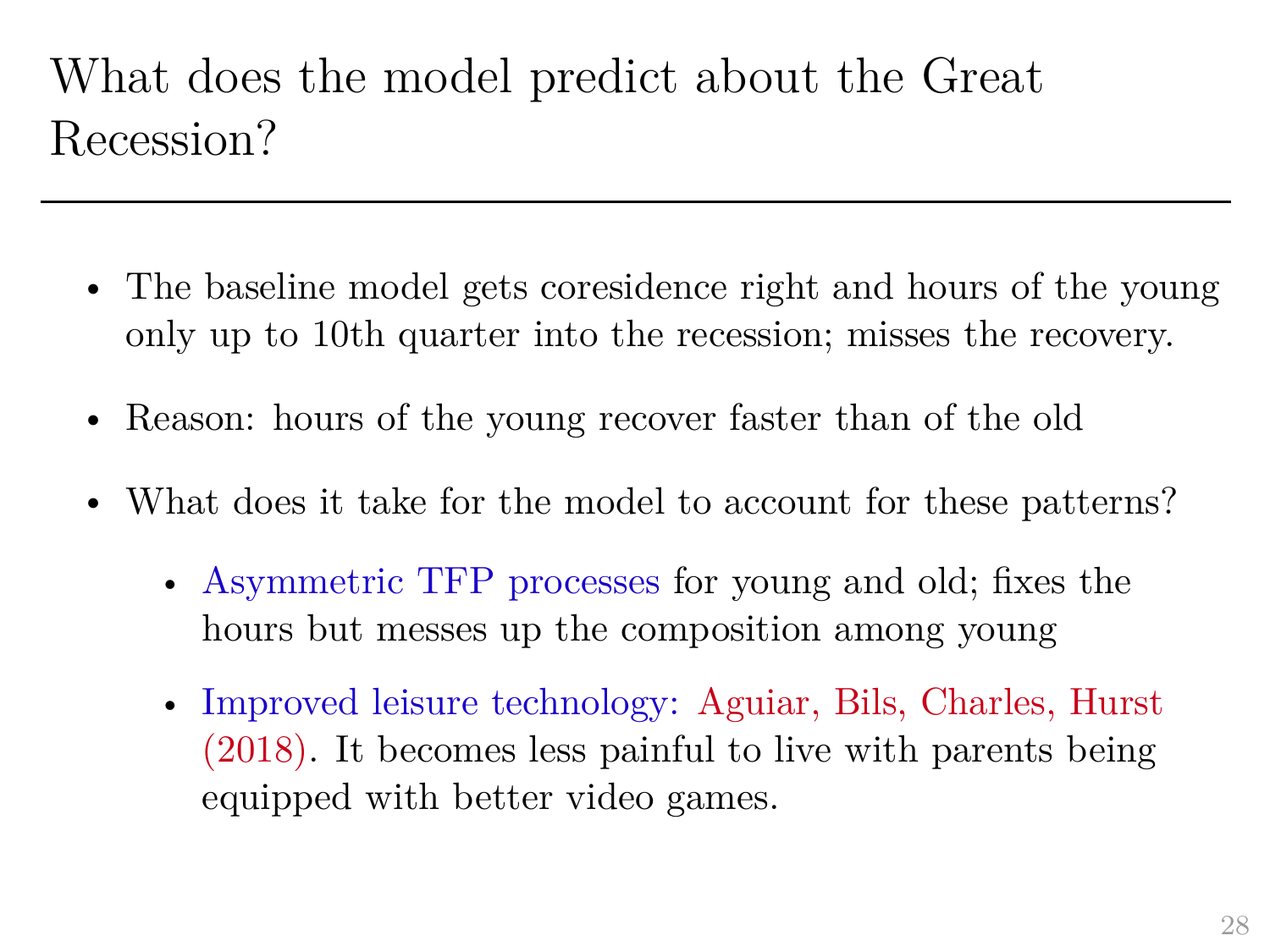## Only aiming hours of the old

<span id="page-39-0"></span>

[Model inputs](#page-43-0)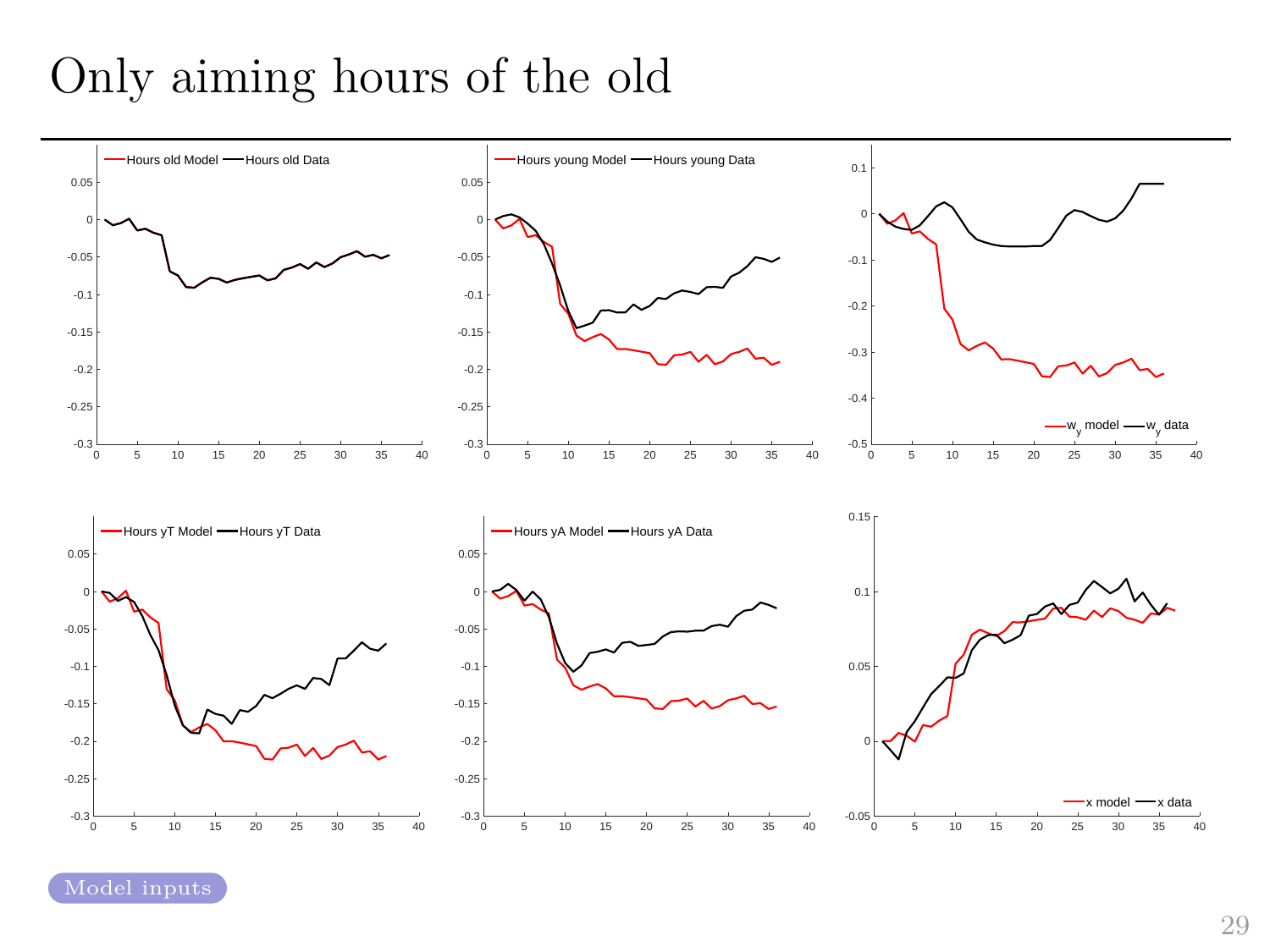## Asymmetric TFP shocks to match hours recovery

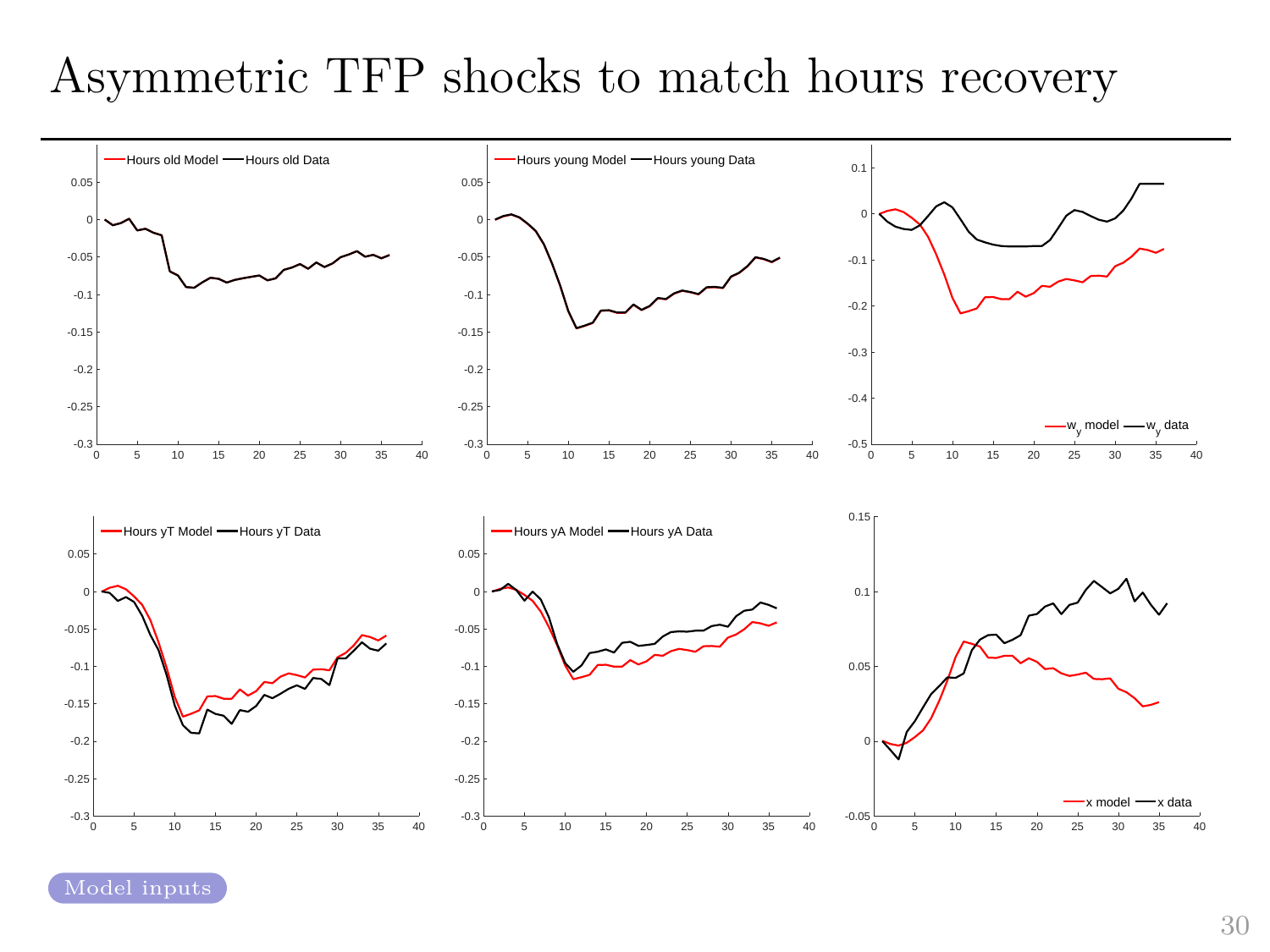## Asymmetric TFP shocks + improved leisure  $(\psi_y)$

<span id="page-41-0"></span>

[Model inputs](#page-46-0)  $\left( \begin{array}{c} \text{Improved} \end{array} \right)$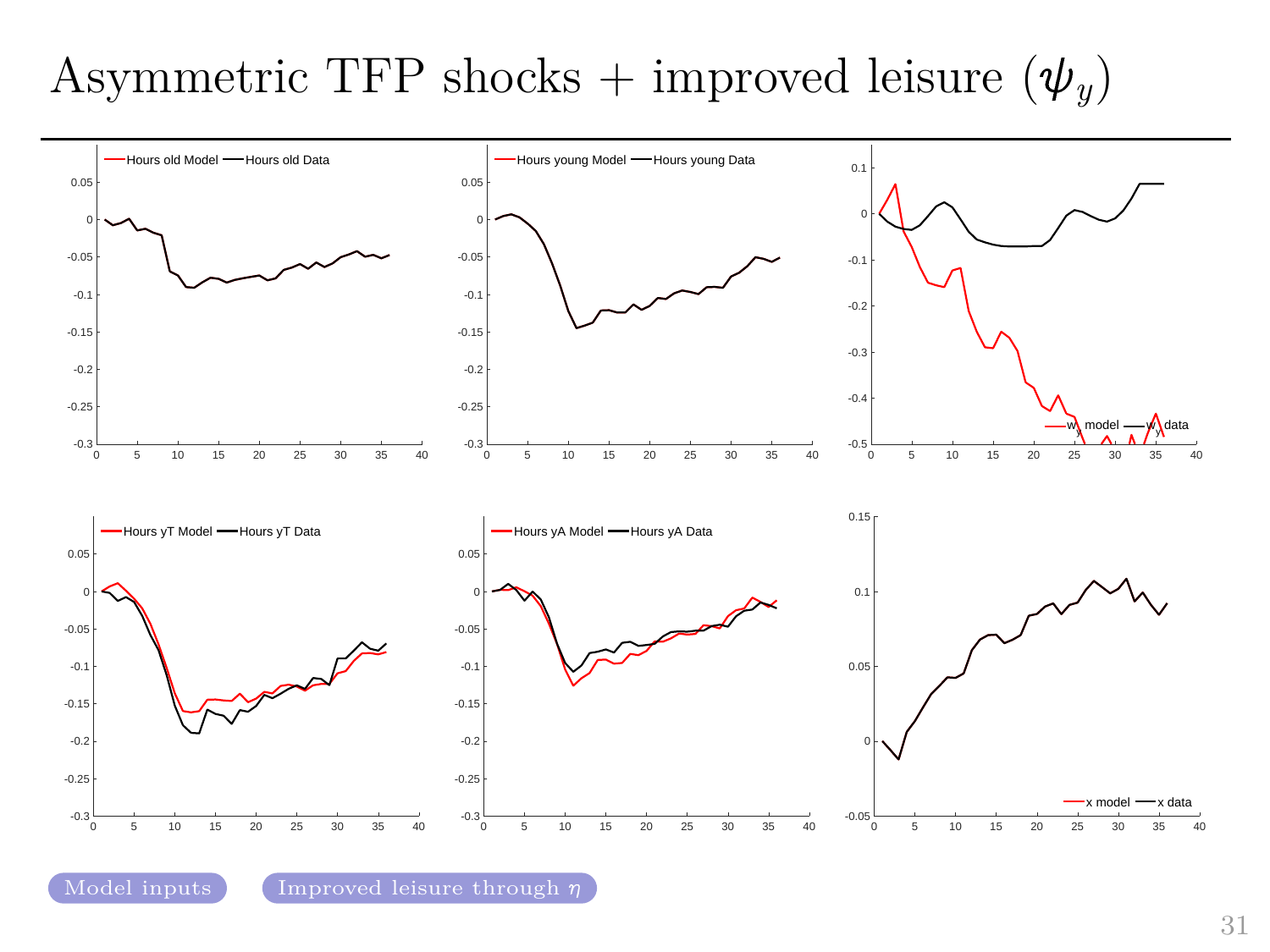## Conclusions

- Young and old have different labor market outcomes. Living arrangements play central role in shaping the behavior of the young.
- We have provided a theory of how it works and mapped it to the data. This theory accounts for the average and cyclical behavior of the young and the old.
- A rational for differences between the micro and the macro (which is 85% larger) Frisch elasticities.
- Our theory  $+$  Aguiar et. al. (2018) mechanism accounts for steep rise of coresidence and different outcomes of young and old during the Great Recession.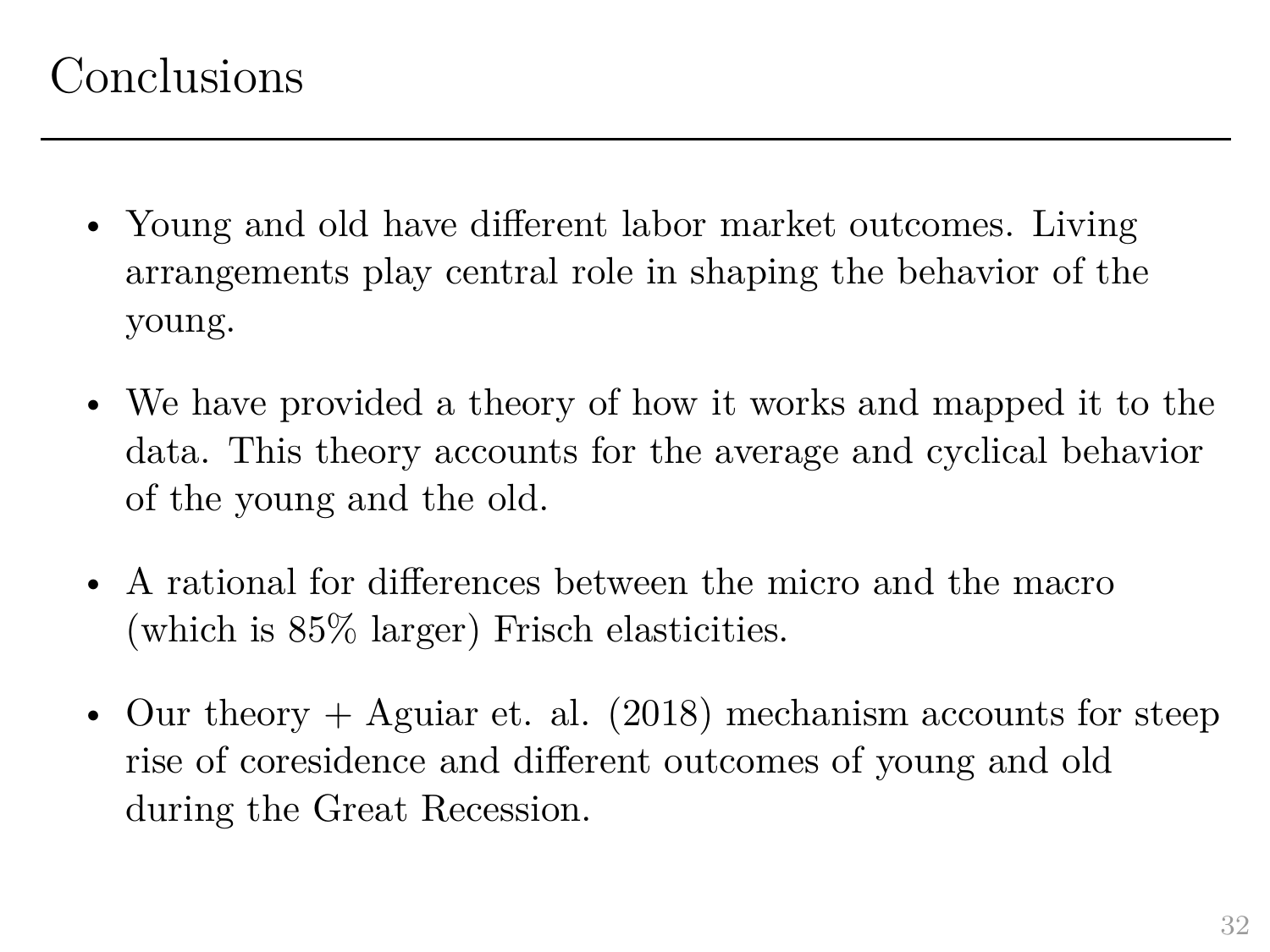<span id="page-43-0"></span>

 $Back$  33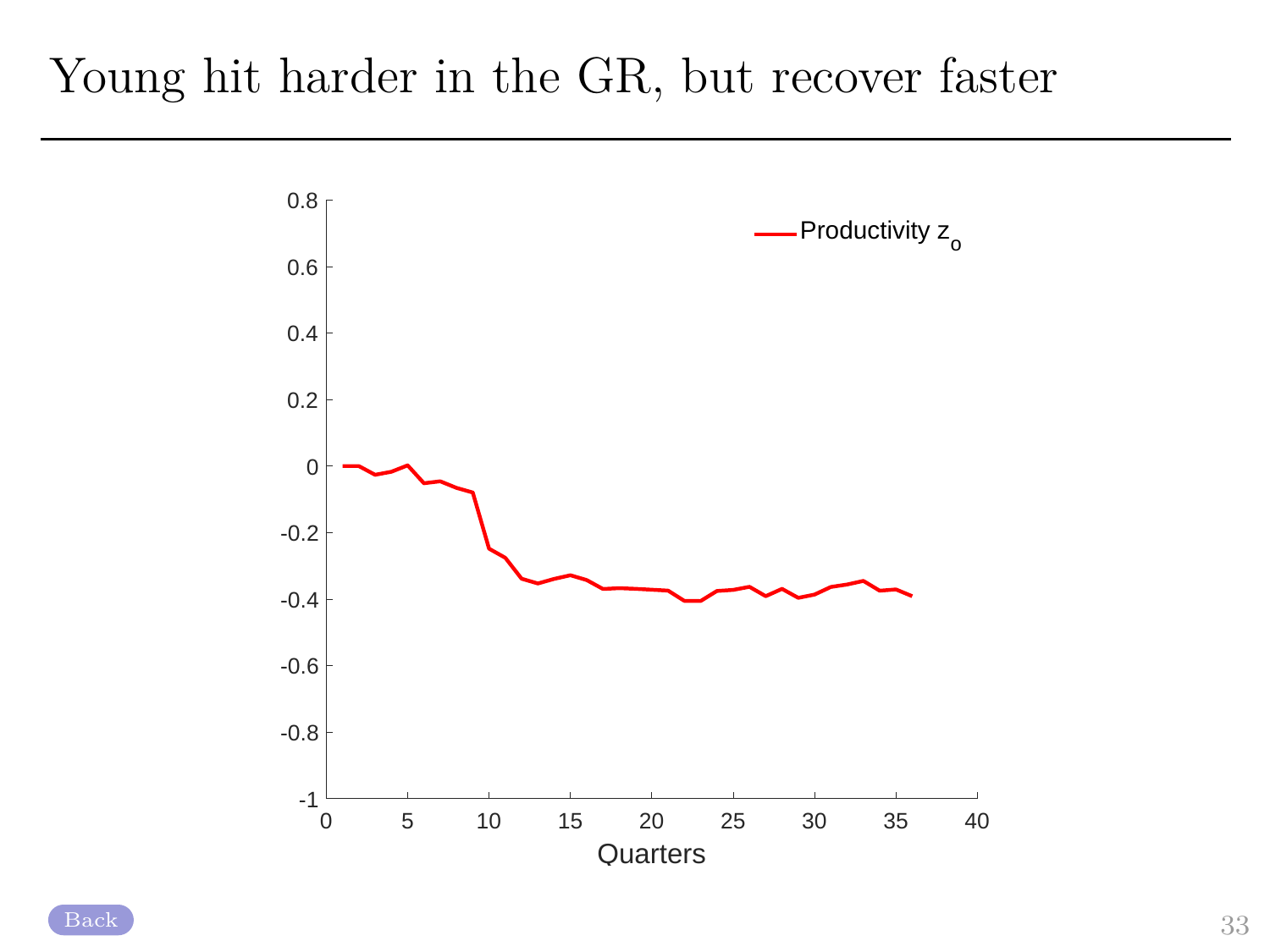<span id="page-44-0"></span>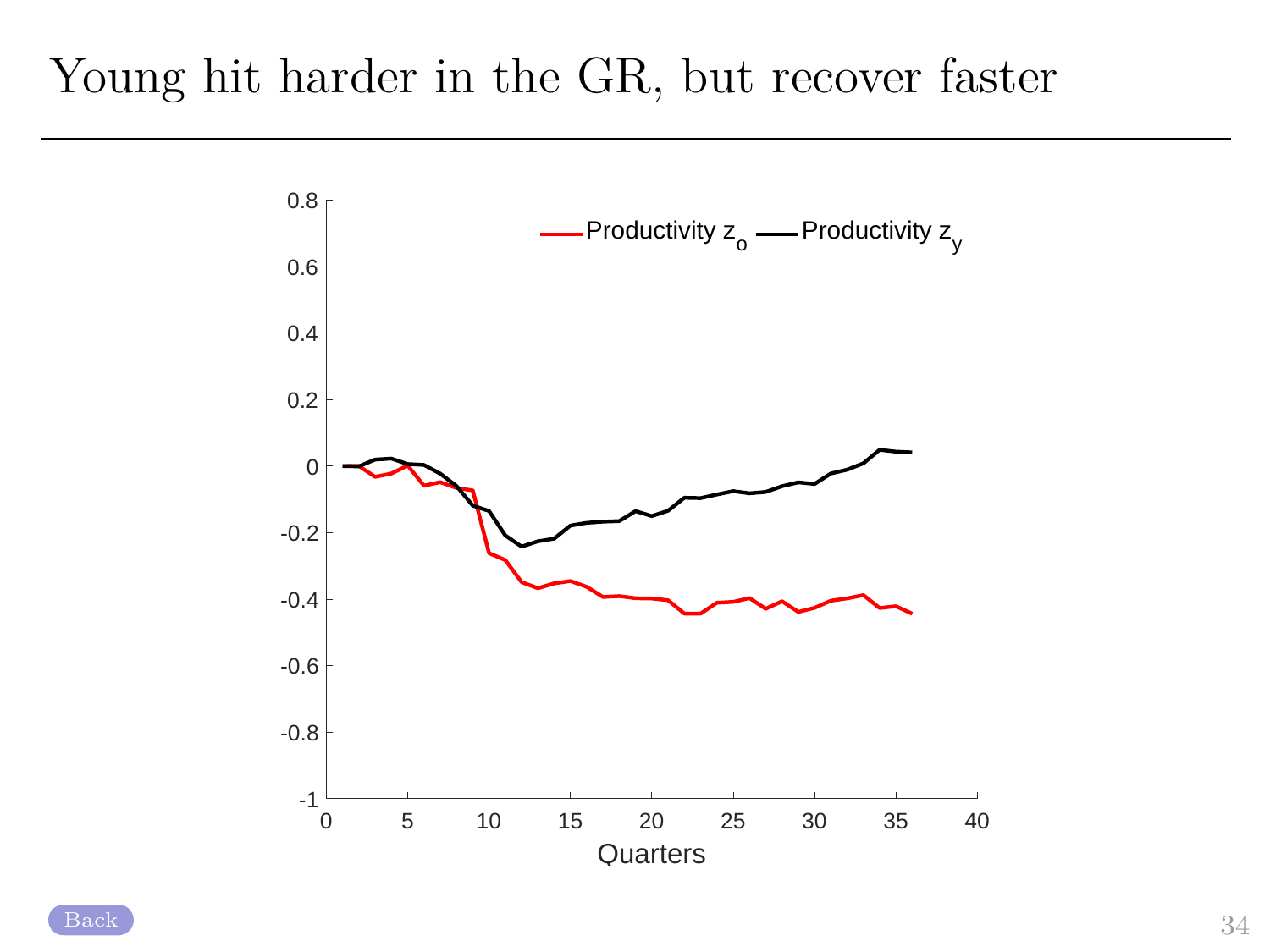<span id="page-45-0"></span>

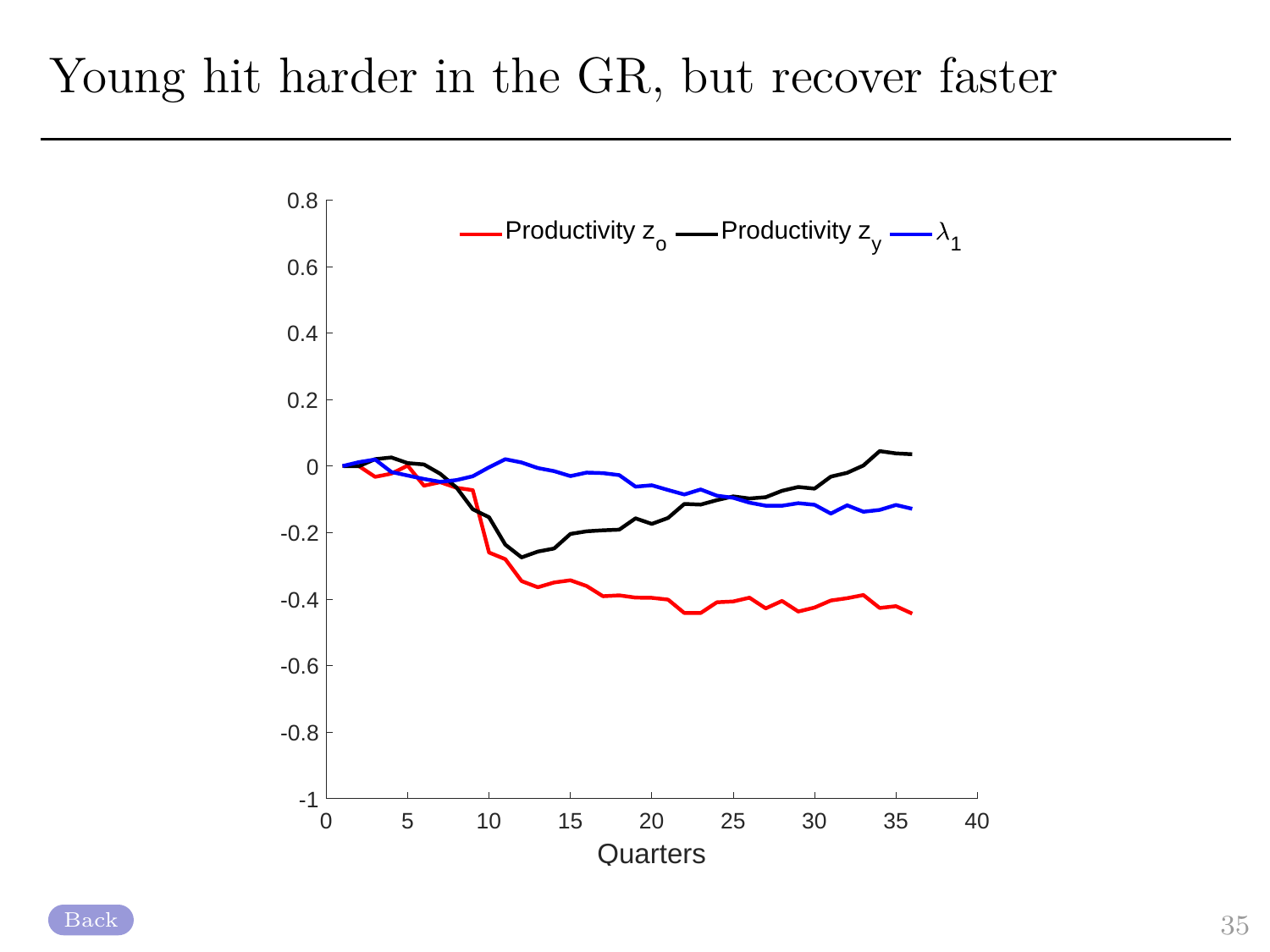<span id="page-46-0"></span>

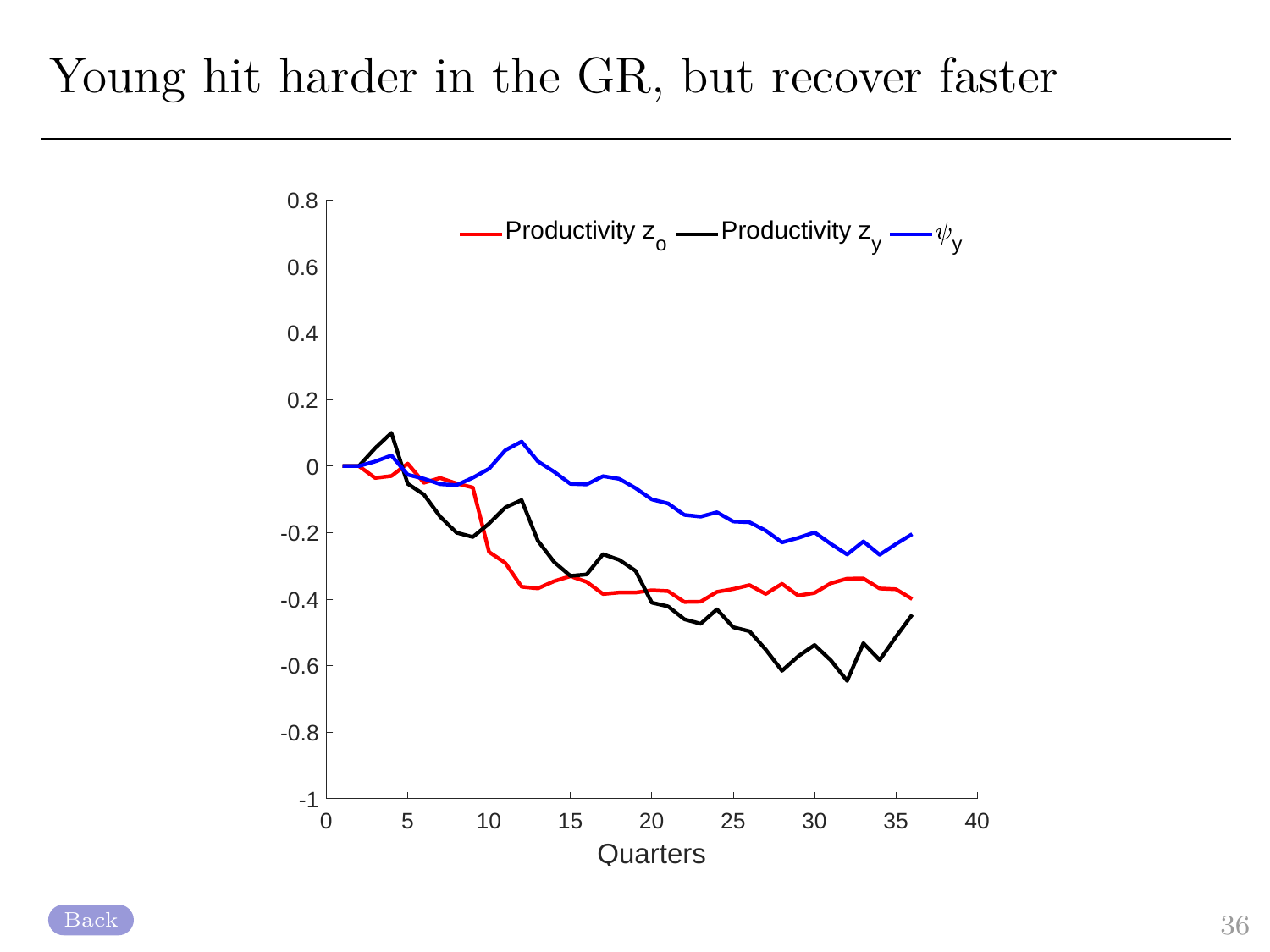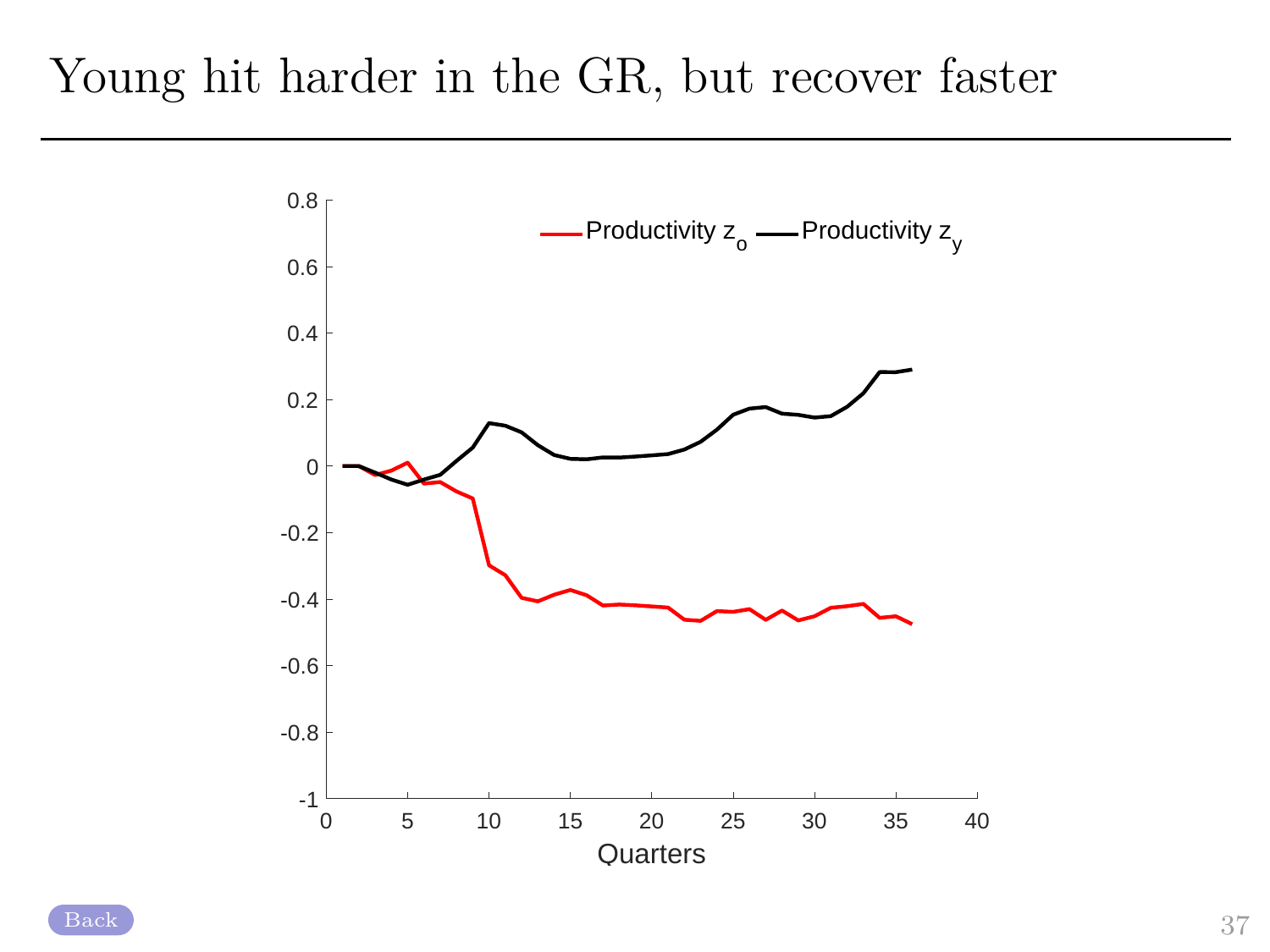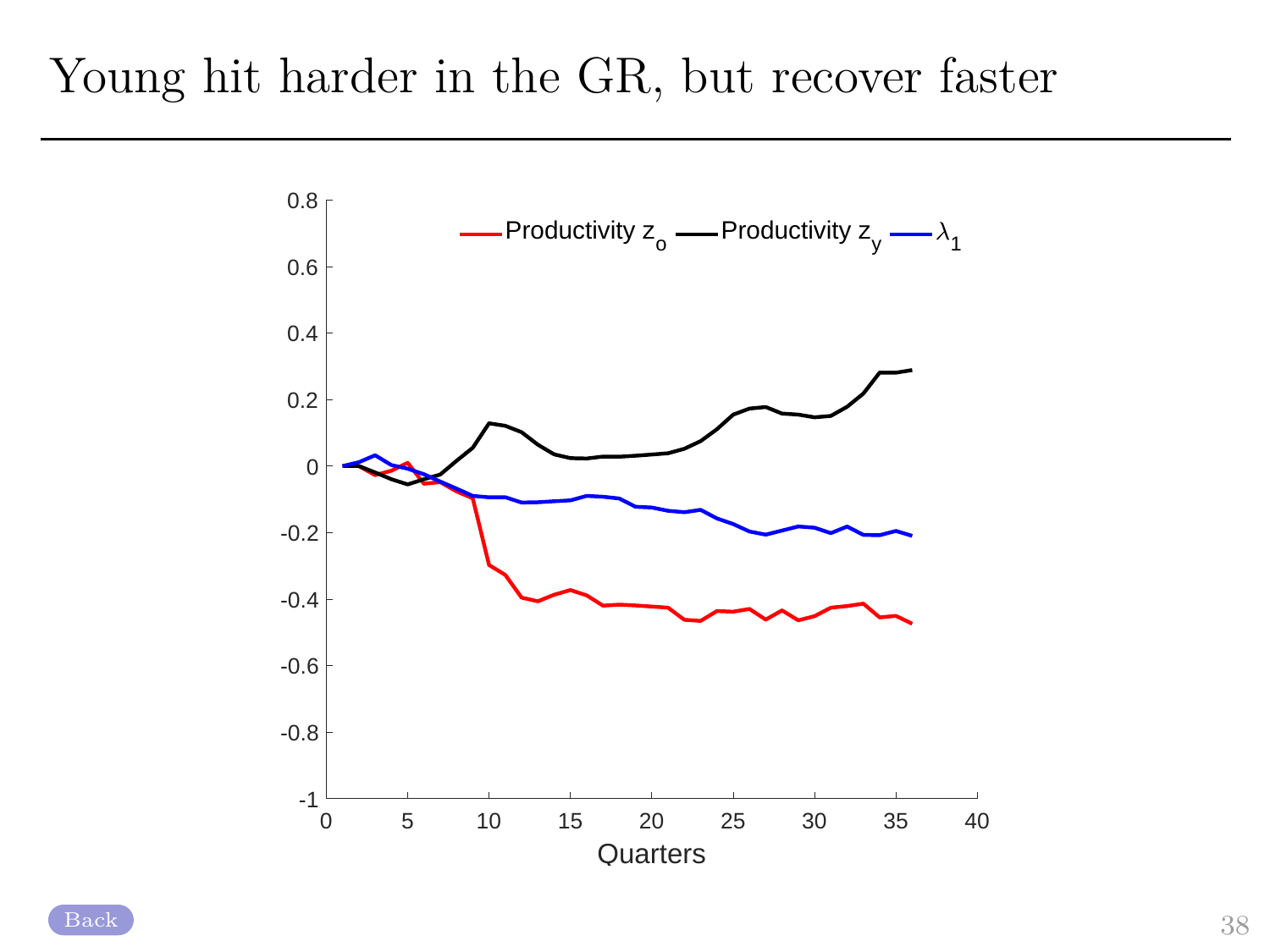- <span id="page-49-0"></span>• CPS Basic Monthly Surveys for hours (monthly)
- CPS ASEC for wages (annual)
- Individuals: 18-65 year olds, not in school, not in group quarters
- Households: households with at least one such person
- Household size: number of 18-65 year olds not in school
- Quarterly series: de-seasonalize using X12-ARIMA from BLS
- Detrending:
	- 1978-2006: Hodrick-Prescott and various other filters,
	- 2007-2010: Great Recession
	- 2011-2015: Great Recession recovery

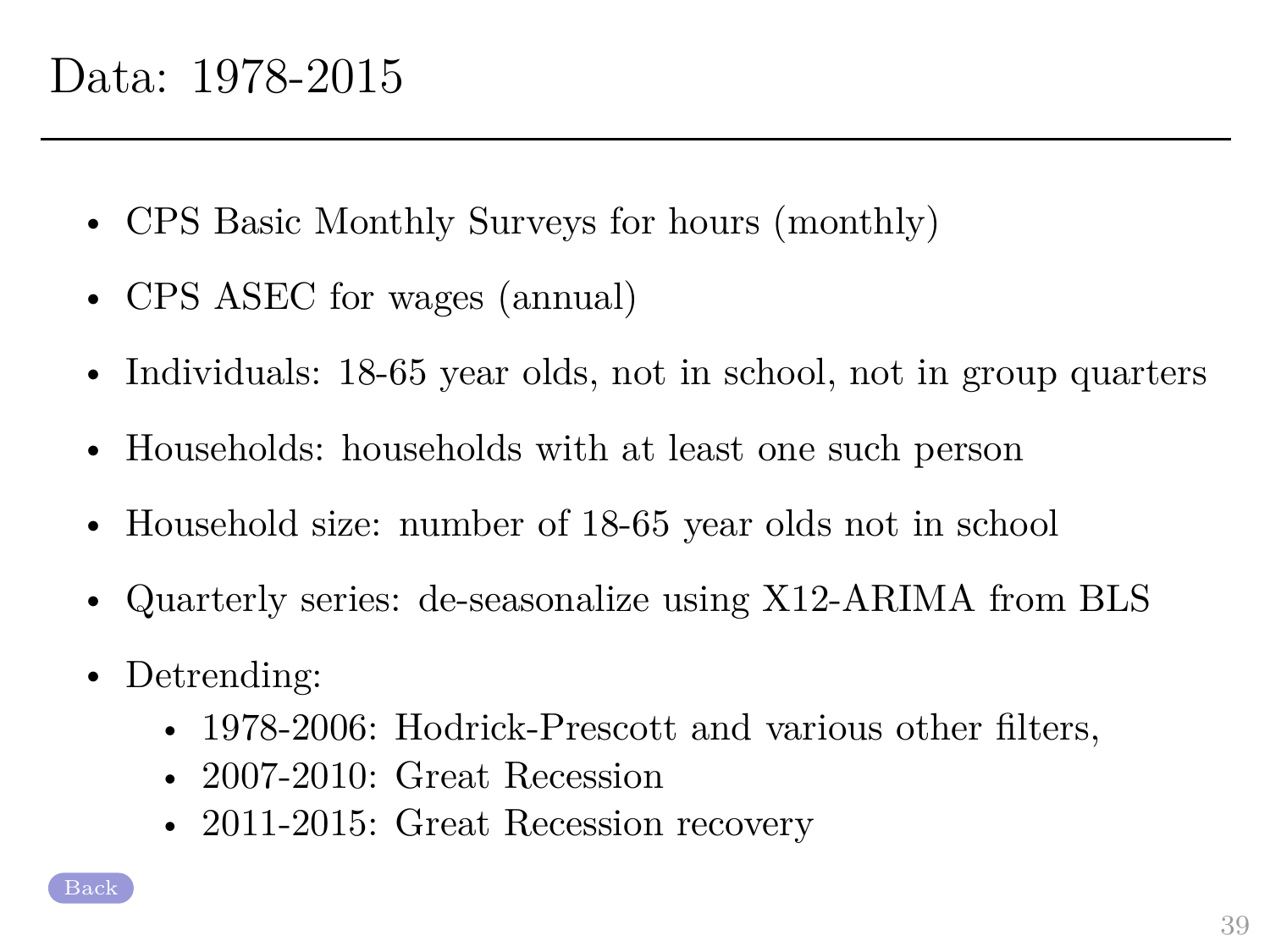- <span id="page-50-0"></span>• Importance of endogeneity of coresidence: counterfactual series for hours assuming constant  $x =$  fraction of young living with old
- All variation in hours is due to variation in hours of two groups:

$$
M = \frac{V(\log h^{y}) - V(\log [\bar{x}h^{yT} + (1 - \bar{x}h^{yA})])}{V(\log h^{y})}
$$
  
\n
$$
\approx 5\%
$$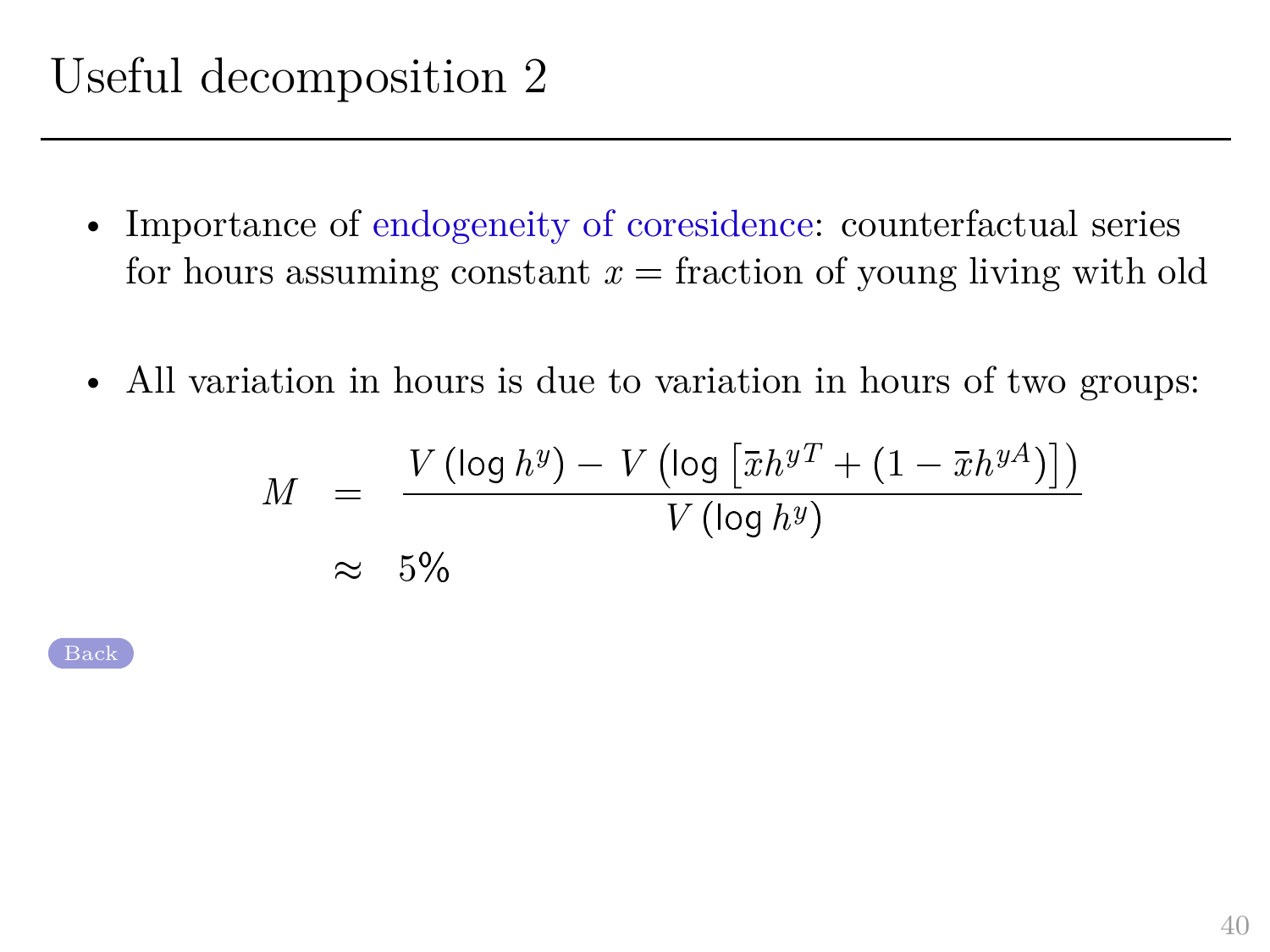## Demand vs. Supply channel

<span id="page-51-0"></span>

|                                 | Data.   | <b>RBC</b>      | <b>RBC</b>    | Baseline |
|---------------------------------|---------|-----------------|---------------|----------|
|                                 |         | $+$ Imp. Subst. | $+$ Liv. Arr. | Model    |
| Relative hours                  |         |                 |               |          |
| $E[h^y]/E[h^o]$                 | 1.00    | 1.01            | 0.99          | 0.98     |
| $E[h^{yA}]/E[h^{yT}]$           | 1.24    |                 | 1.37          | 1.35     |
| $\sigma[h^y]/\sigma[h^o]$       | 1.58    | 1.58            | 1.60          | 1.57     |
| $\sigma[h^{yA}]/\sigma[h^{yT}]$ | 0.69    |                 | 0.72          | 0.71     |
| Relative wages                  |         |                 |               |          |
| $E[w^y]/E[w^o]$                 | 0.65    | 0.87            | 0.63          | 0.64     |
| $E[w^{yA}]/E[w^{yT}]$           | 1.44    |                 | 1.33          | 1.32     |
| $\sigma[w^y]/\sigma[w^o]$       | 1.07    | 1.32            | 1.00          | 1.12     |
| $\sigma[w^{yA}]/\sigma[w^{yT}]$ | 1.06    |                 | 1.15          | 1.04     |
| Living arrangements             |         |                 |               |          |
| $\sigma[x]/\sigma[h^o]$         | 0.75    |                 | 0.77          | 0.75     |
| corr(x, h)                      | $-0.56$ |                 | $-0.57$       | $-0.56$  |
| $M(\%)$                         | 5.0     |                 | 4.6           | 4.5      |

\*Frisch for the old across experiments is  $0.72$ . [Back](#page-34-0)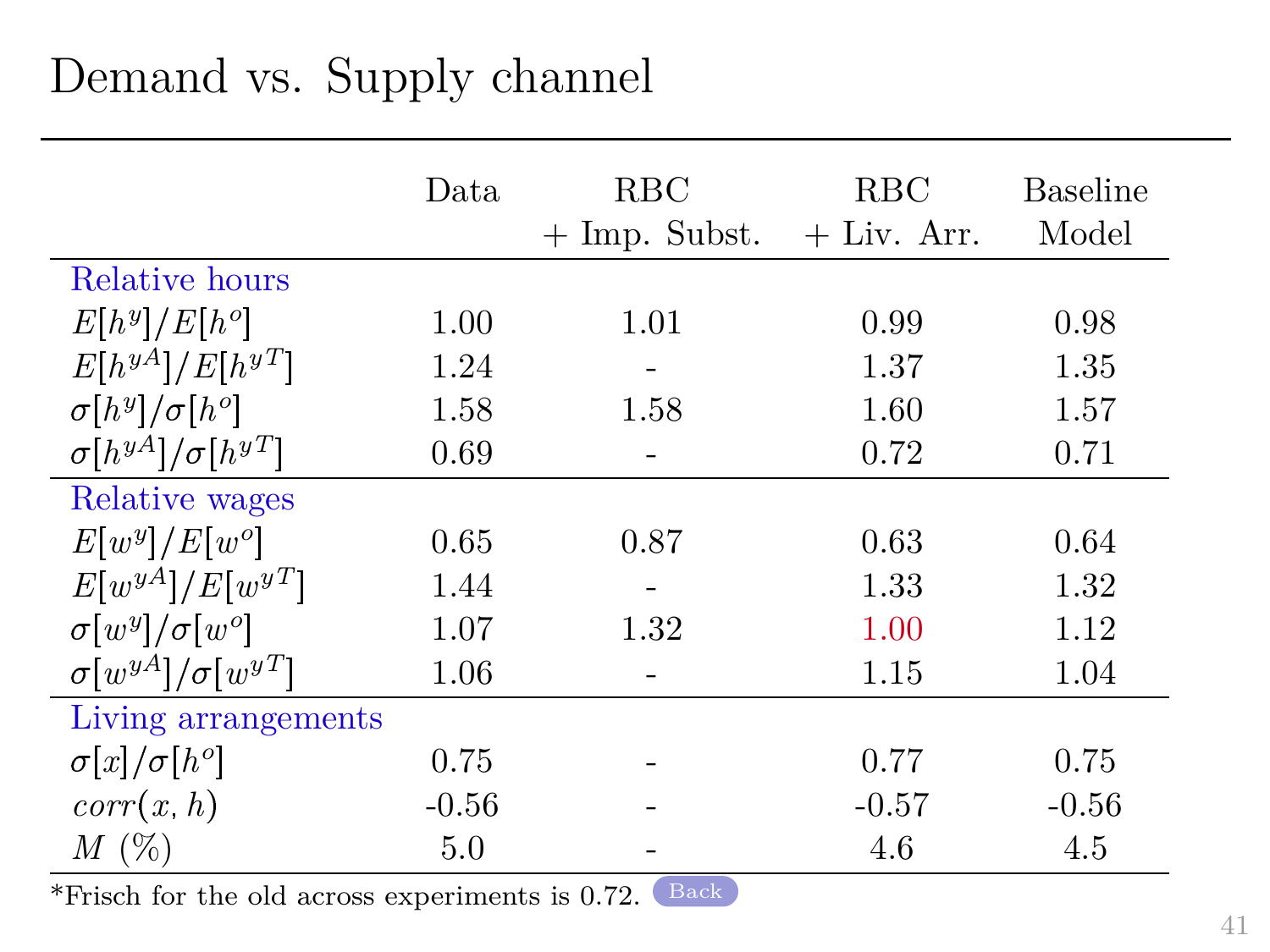<span id="page-52-0"></span>Two sets of parameters from outside model:

- 1. Production function elasticities: Jaimovich-Pruitt-Siu (2013)
- 2. Frisch elasticity of old: baseline  $= 0.72$ Heathcote-Storesletten-Violante (2014)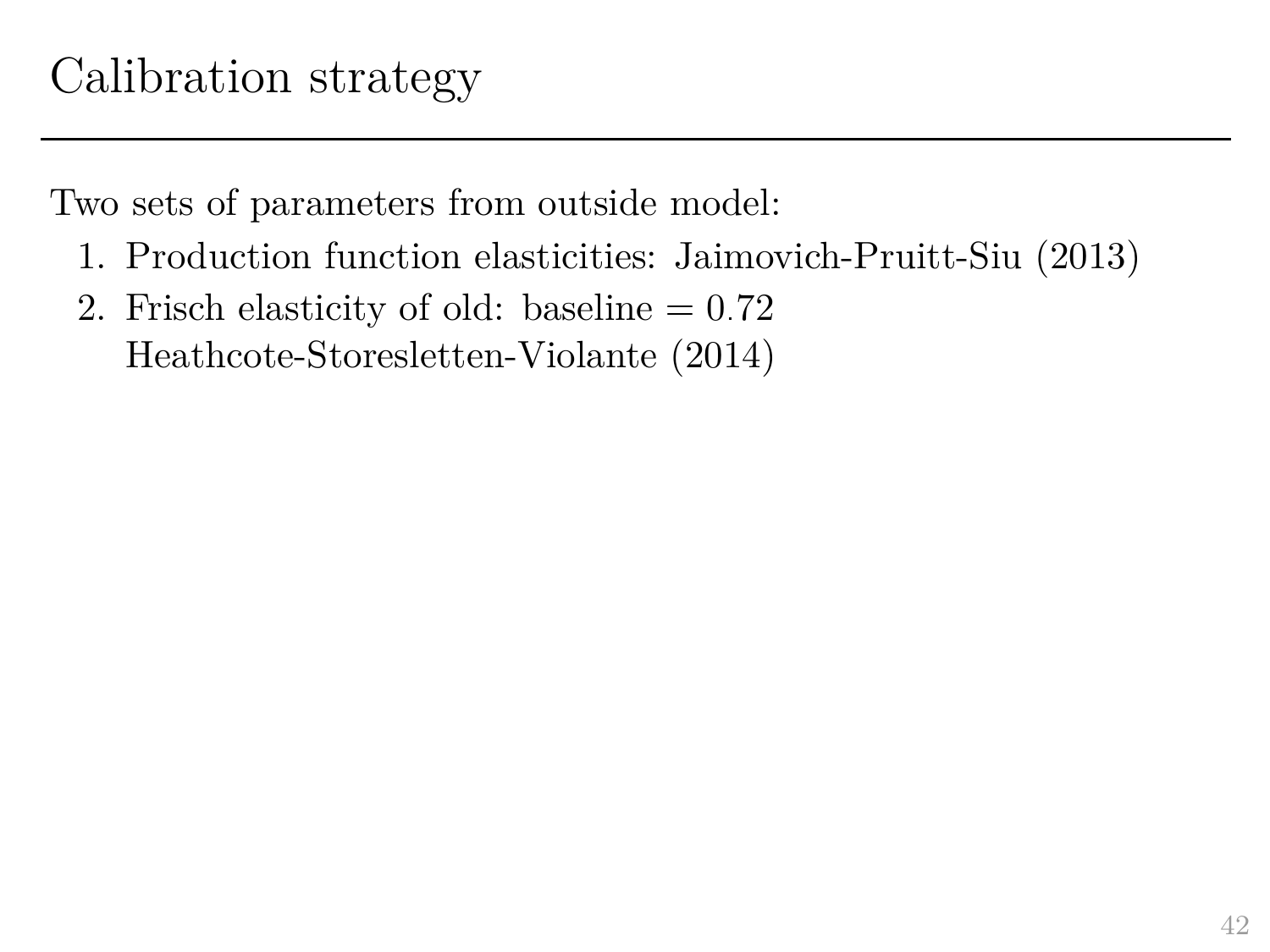Two sets of parameters from outside model:

- 1. Production function elasticities: Jaimovich-Pruitt-Siu (2013)
- 2. Frisch elasticity of old: baseline  $= 0.72$ Heathcote-Storesletten-Violante (2014)

Estimate remaining parameters using cyclical fluctuations, 1978-06

- 1. Standard aggregates (r, I/Y, Capital Share, Solow residual)
- 2. Mean hours of old, young alone, young together
- 3. Mean wages of young alone, young together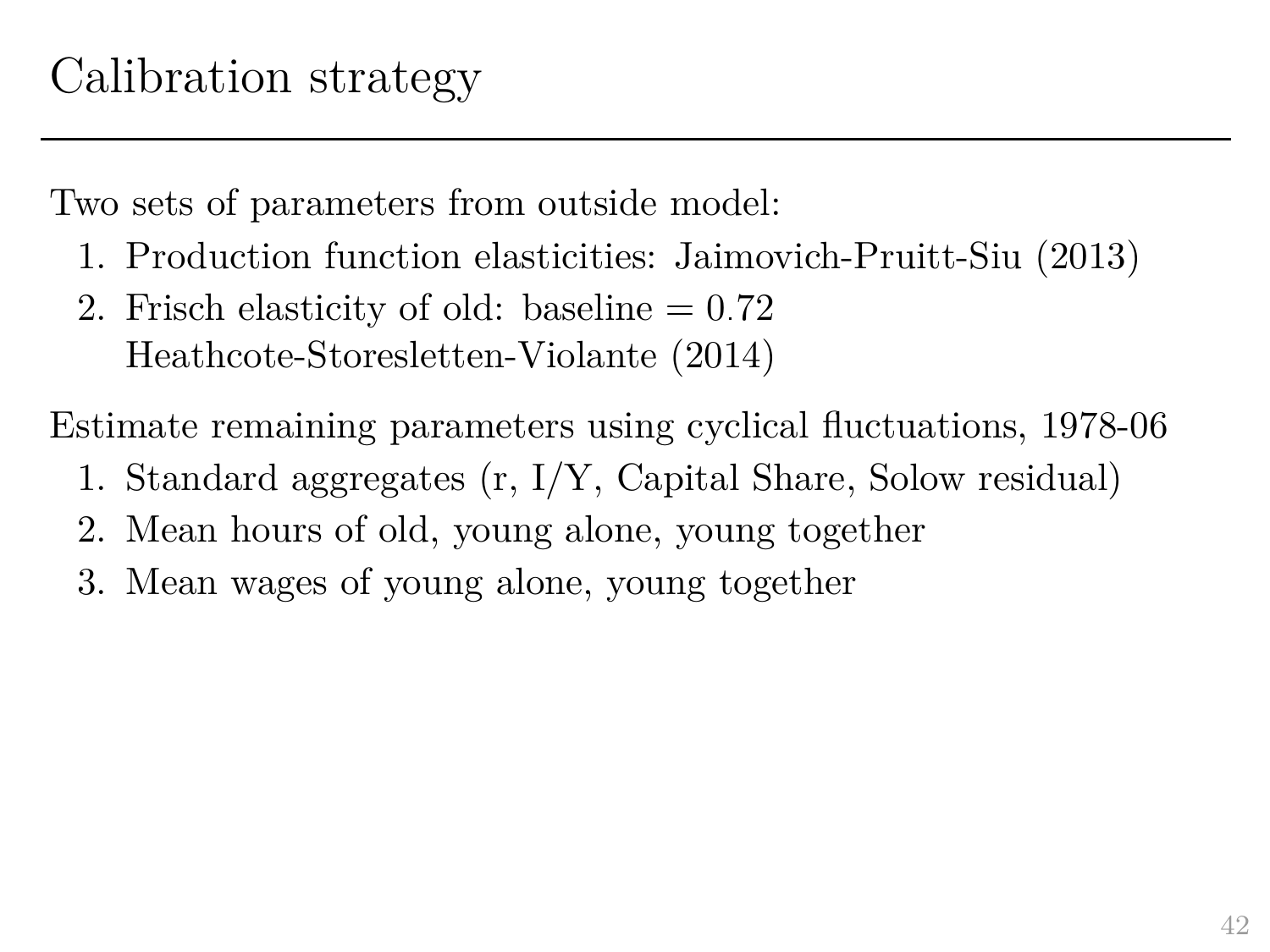Two sets of parameters from outside model:

- 1. Production function elasticities: Jaimovich-Pruitt-Siu (2013)
- 2. Frisch elasticity of old: baseline  $= 0.72$ Heathcote-Storesletten-Violante (2014)

Estimate remaining parameters using cyclical fluctuations, 1978-06

- 1. Standard aggregates (r, I/Y, Capital Share, Solow residual)
- 2. Mean hours of old, young alone, young together
- 3. Mean wages of young alone, young together
- 4. St dev hrs of young along, young together relative to st dev hrs old
- 5. Mean fraction of young living with old
- 6. St dev fraction of young living with old relative to st dev hrs old
- 7. Correlation between fraction of young living with old and hours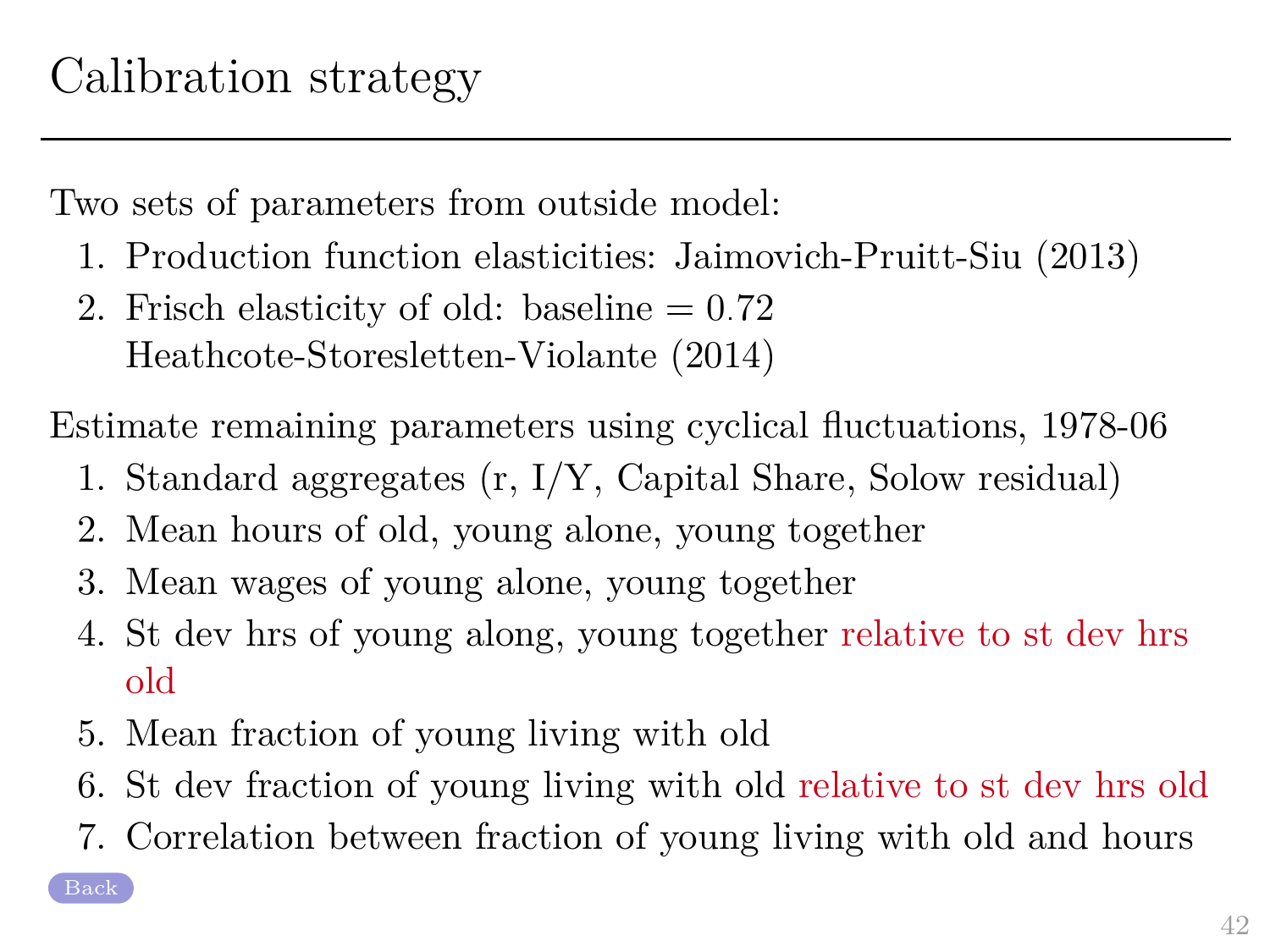## Old agents

<span id="page-55-0"></span>• Standard RA intertemporal problem

$$
V^{o}(a; w^{o}, r) = \max_{c^{o}, h^{o}, a'} u^{o}(c^{o}, h^{o}) + \beta \mathbb{E} \left[ V^{o}(a'; w^{o'}, r') \right]
$$
  
s.t. 
$$
c^{o} + a' = w^{o}h^{o} + (1 + r)a
$$

• Preferences taking into account young invasion

$$
u(c^o, h^o, x) = \left[1 - \frac{x(1-\mu)\gamma}{\mu}\right] \left[\frac{1}{1-\sigma^o} \left(\frac{c^o}{\zeta^o}\right)^{1-\sigma^o} - \psi^o \frac{(h^o)^{1+\frac{1}{\nu^o}}}{1+\frac{1}{\nu^o}}\right] + \frac{x(1-\mu)\gamma}{\mu} \left[\frac{1}{1-\sigma^o} \left(\frac{c^o}{\zeta^o + \zeta^y}\right)^{1-\sigma^o} - \psi^o \frac{(h^o)^{1+\frac{1}{\nu^o}}}{1+\frac{1}{\nu^o}}\right]
$$

• Aggregate uncertainty:  $w^o$ ,  $r$